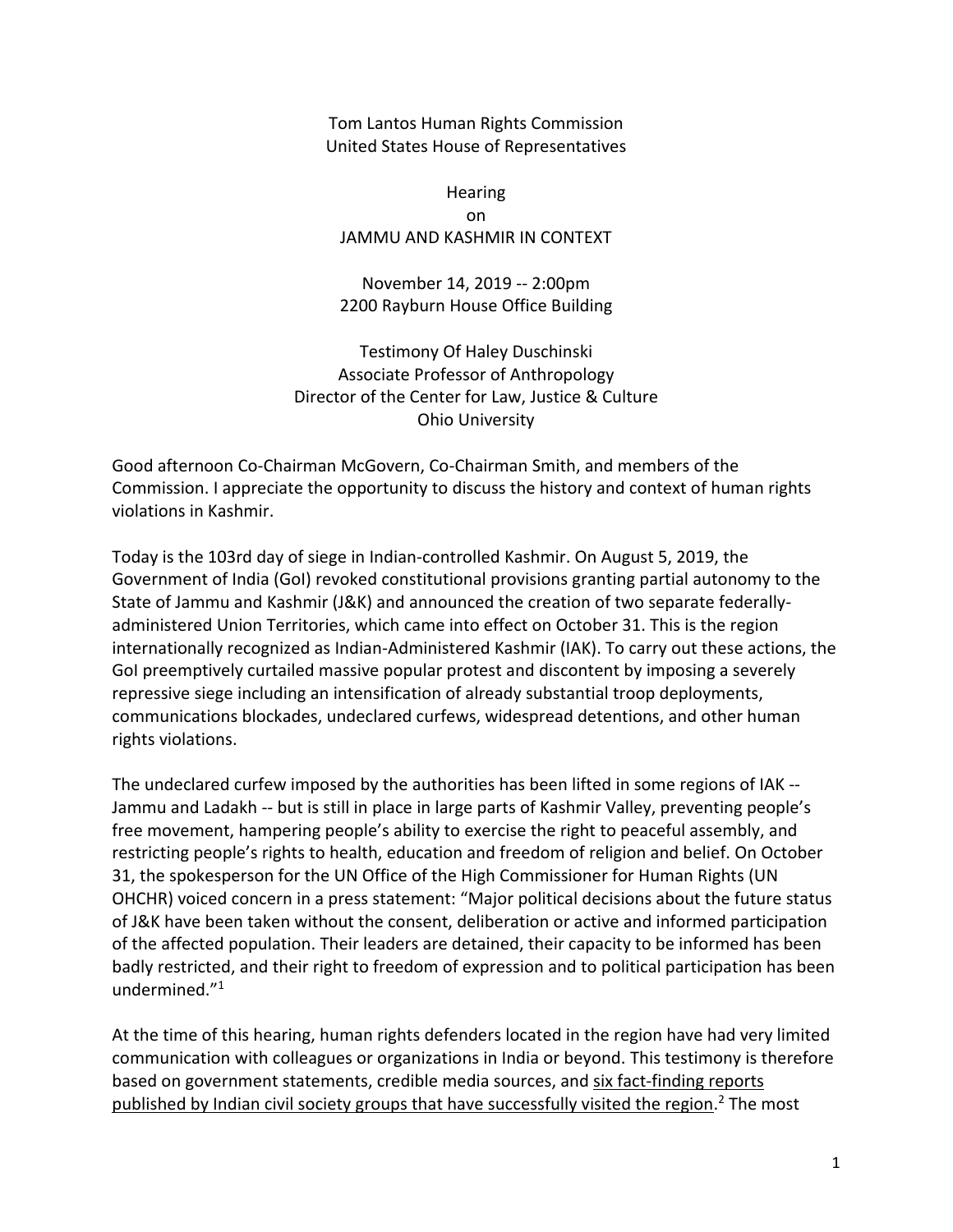comprehensive report is *Imprisoned Resistance: 5th August and Its Aftermath*, released on October 31 by an 11-member fact-finding team including prominent human rights lawyer Mihir Desai, Convenor of the People's Union of Civil Liberties (PUCL) in Maharashtra. Taken together and in context, these sources provide irrefutable evidence of a human rights crisis involving mass detentions of elected officials, lawyers, journalists, human rights defenders, civil society activists and others, including juveniles; use of torture and lethal force against civilians; dwindling supplies of life-saving medical treatments and inability of patients to access hospitals; and curtailing of religious freedoms.

# **HISTORICAL AND POLITICAL CONTEXT**

Kashmir scholars argue that the Indian state's relationship with J&K must be considered as a form of coloniality, settler coloniality, and late modern colonial occupation, all playing out in the context of an armed conflict, and that the current abrogation of Articles 370 and 35A is ushering in a new era of denial of Kashmiri sovereignty. The first stage of Indian occupation of Kashmir began when the Maharaja of the Princely State of Jammu and Kashmir signed the instrument of accession on October 26, 1947 as a temporary legal and political arrangement born of necessity at a moment of war and instability during decolonization and partition on the subcontinent.<sup>3</sup> This Instrument of Accession is an international treaty signed between two independent sovereign rulers: the Maharaja of the Princely State and the GoI. India and Pakistan went to war over Kashmir until the UN negotiated a ceasefire in 1949. The UN Security Council issued a series of resolutions acknowledging the provisional nature of the legal and political relationship between India and Kashmir and establishing that Kashmir's political future would be determined through a plebiscite. In writing the constitution of the new nation, India's Constituent Assembly included Article 370 to incorporate the conditional and provisional accession into the Constitution. The State of J&K's position in the Indian federation was and remains different than that of every other state. Although eroded over time, Article 370, granting special semi-autonomous status to J&K, recognizes the fact that Kashmir's integration into India was and remains provisional and temporary, that Kashmir's legal status was and remains unresolved, and that Kashmir's political resolution was and remains an international issue.<sup>4</sup>

In the post-partition decades, India employed various strategies of cooptation, coercion, and control to govern Kashmiri populations without their consent, including the installation of local client regimes, the use of preventive detention to repress political opposition and dissent, the rigging of elections, and the use of various forms of propaganda and manipulation.<sup>5</sup>

The second stage of Indian occupation of Kashmir began in the late 1980s as Kashmiris launched a popular armed rebellion against the Indian state. India sought to crush the rebellion through a massive counterinsurgency assault against insurgent and civilian populations, deploying more than 700,000 military and paramilitary forces in the region, making the region the most heavily militarized zone in the world. As a point of reference, at the height of the US war in Iraq, there were 125,000 US troops stationed, and at the peak of the occupations of both Iraq and Afghanistan, there were 190,000 troops stationed, combined. Although the armed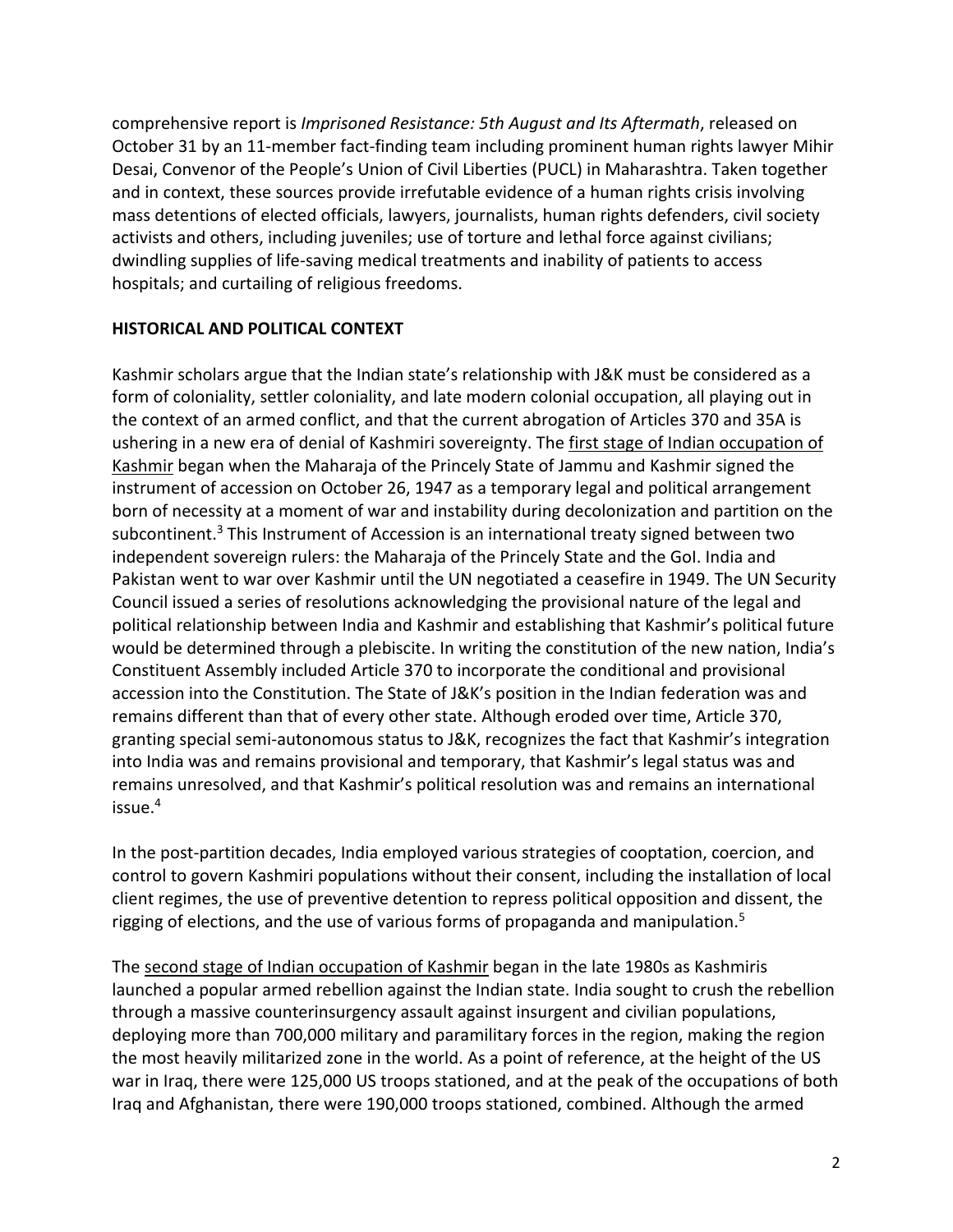rebellion effectively faded by the late 1990s, India's counterinsurgency regime has remained in place to the present day, producing a perpetual state of siege that subjects the entire population to everyday conditions of surveillance, punishment, and control. Indian military, police, and paramilitary forces have carried out extrajudicial killings, arbitrary detentions, enforced disappearances, torture, and sexual assault.<sup>6</sup> These operations have been facilitated by emergency and national security laws such as the Armed Forces Special Powers Act (AFSPA), which gives the military supreme powers to kill with impunity,<sup>7</sup> and the J&K Public Safety Act (PSA), which provides for preventive detention without trial.<sup>8</sup> In recent years, state armed forces have been deploying pellet-firing shotguns as a crowd control technique. Pellet shotguns are pump-action weapons that contain cartridges with up to 500 tiny lead ball bearings that disperse in all directions when fired.<sup>9</sup> In 2016, at least 14 people were killed and more than 4500 injuries by the use of pellet shotguns with more than 1000 civilians receiving eye damage fully or partially.<sup>10</sup> International and Kashmiri human rights organizations document that more than 70,000 people have been killed and over 8,000 have been forcibly disappeared in counterinsurgency operations. There are around 6,000 unknown and unmarked graves and mass graves in Kashmir.<sup>11</sup>

International human rights bodies have registered concerns across the past three decades. In 1997, the UN Human Rights Committee categorically stated that the Armed Forces (Special Powers) Act, 1958 (AFSPA) in J&K was in violation of several provisions of the International Covenant on Civil and Political Rights (ICCPR).<sup>12</sup> During India's Universal Periodic Review (UPR) in 2012 and 2017, several member states recommended the repeal of AFSPA. When Kashmiri human rights defender Khurram Parvez was illegally detained while en route to the Human Rights Council session in Geneva in September 2016, various Special Rapporteurs of the Geneva UN network issued communications calling for his release.<sup>13</sup> In 2008, the European Parliament plenary session passed an urgency resolution focusing on allegations of mass graves in Kashmir. The resolution called on India to ratify the Rome Statute and the UN Convention for the Protection of All Persons from Enforced Disappearance, and called on India and Pakistan to offer full access to UN Special Rapporteurs on both sides of the Line of Control.<sup>14</sup> Beginning in 2016, the UN OHCHR requested access for UN monitors in both Indian and Pakistan controlled Kashmir. When both countries failed to provide unconditional access, the OHCHR issued reports on the human rights situation on both sides of the Line of Control in 2018 and 2019. In these reports, the OHCHR calls on both countries to fully respect the right to self-determination of the people of Kashmir as respected under international law.<sup>15</sup>

The third stage of Indian occupation of Kashmir began on August 5, 2019, when the Indian Parliament initiated a legal/legislative process to dismantle J&K's special status under Article 370 (which outlined the legal obligations associated with the Instrument of Accession) and Article 35A (which granted residents rights and privileges that made them stewards of their own territory) of the Indian Constitution. Kashmiri scholars argue that the Indian government's unilateral abrogation of J&K's special status is in serious violation of past UN Security Council resolutions regarding Kashmiri right to self-determination, and it irreversibly erases the limited legal recognition and protection of self-governance, legal autonomy, and citizenship rights for Kashmiris within the territory under Indian control.<sup>16</sup> Such maneuvers signal an intention to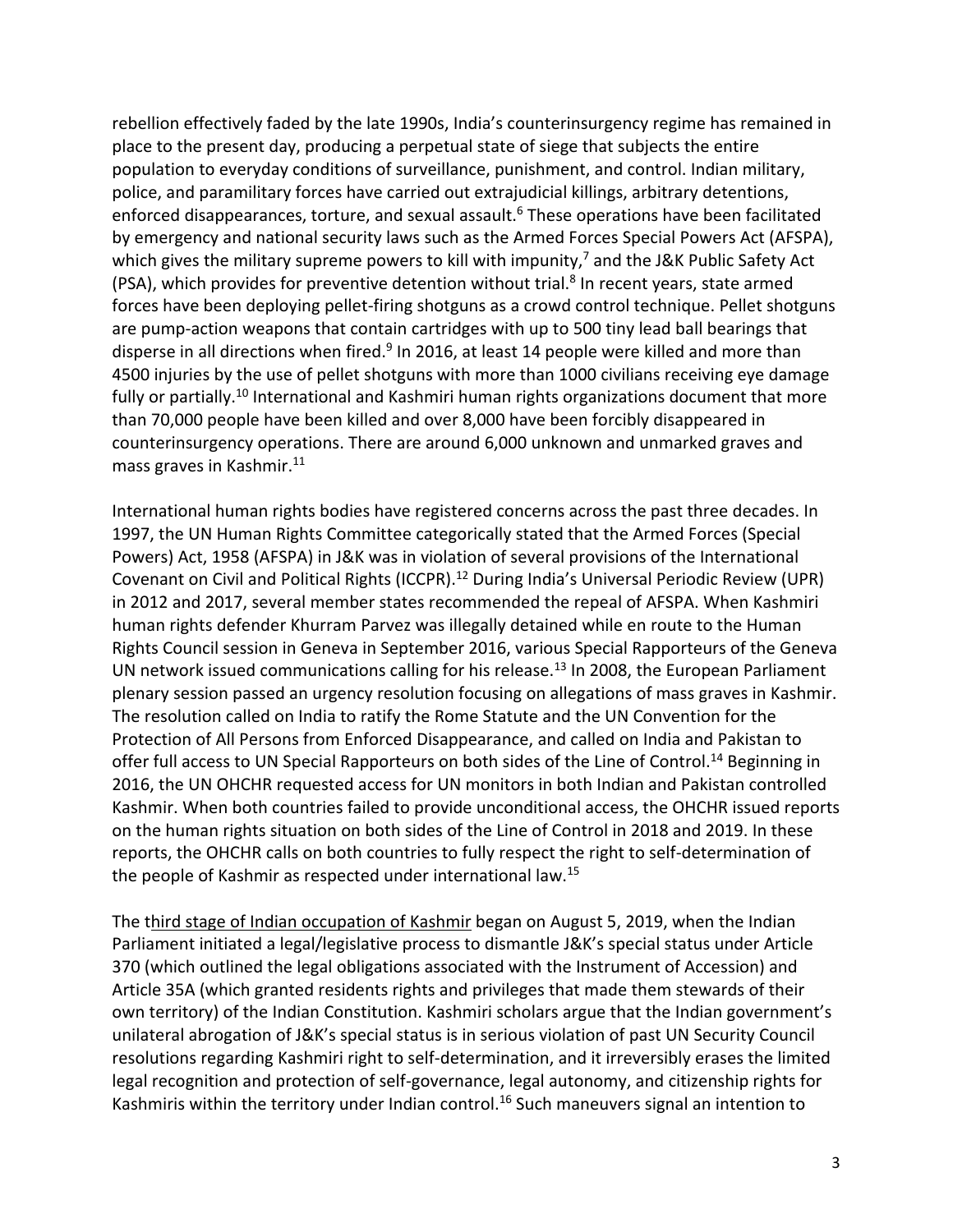carry out far-reaching changes to demographic and land holding patterns by opening up Kashmir to settlement by outsiders, who were previously restricted from purchasing land in the region.

Prime Minister Narendra Modi and Home Minister Amit Shah claim that the legal changes will bring economic development and prosperity, create investment and job opportunities, and "restore" Kashmir's "past glory" by easing rules for acquisition and ownership of land by non-Kashmiris to set up businesses.<sup>17</sup> However, political upheaval, communications blackouts, and de facto curfews have incurred huge economic losses in the short term,<sup>18</sup> and in the long term they do not entice investors or tourists. Kashmiris are experiencing the abrogation of Article 35A as especially threatening because it opens the door to the loss of Kashmiri ownership over economically, culturally, or politically important land and resources, and to an influx of nonresidents to Kashmir. With J&K's special status repealed, people who are not permanent residents of J&K will have the right to acquire property in the region and settle there permanently, thus threatening the future existence of the people of Kashmir.

# **THE ABROGATION OF ARTICLE 370 AND THE CURRENT HUMAN RIGHTS CRISIS**

To carry out these massive legal and political transformations, the GoI has imposed extremely restrictive measures through a communications siege, movement blockade, and widespread detentions. On August 22, UN human rights experts called on the GoI to end the crackdown on freedom of expression, access to information and peaceful protests: "The shutdown of the internet and telecommunication networks, without justification from the Government, are inconsistent with the fundamental norms of necessity and proportionality… The blackout is a form of collective punishment of the people of Jammu and Kashmir, without even a pretext of a precipitating offence."<sup>19</sup> Although some of the most severe restrictions have been partially lifted, their impact on human rights continues to be widely felt. The ongoing human rights violations fall into three categories.

# *Violations of freedoms of expression and the press, association and peaceful assembly, and religion and belief: This includes media blackouts; obstruction, surveillance, intimidation, and arrests of reporters; restrictions on free movement of people; travel bans; and restrictions on religious beliefs and practices.*

Despite the GOI's claims of a "return to normalcy," Kashmir Valley continues to experience interlinked state violations associated with restrictions on mobility and communications, including disruptions of livelihood and commerce, disruptions of schools and exams, and lack of access to health care facilities. The operations of the J&K State Road Transport Corporation - including the city bus service in Srinagar and services between various towns — have been suspended operations since August 5. Due to the internet shutdown, air tickets can only be purchased at the airport or the Tourist Facilitation Centre in Srinagar.<sup>20</sup> Credible media sources report a no-fly list restricting the air travel of 450 people.<sup>21</sup> A number of prominent Kashmiris have been stopped at Indira Gandhi International Airport, including IAS officer-turned-politician Shah Faesal, rights activist Bilal Bhat, journalist Gowhar Geelani, and lawyer Uzair Ronga.<sup>22</sup> On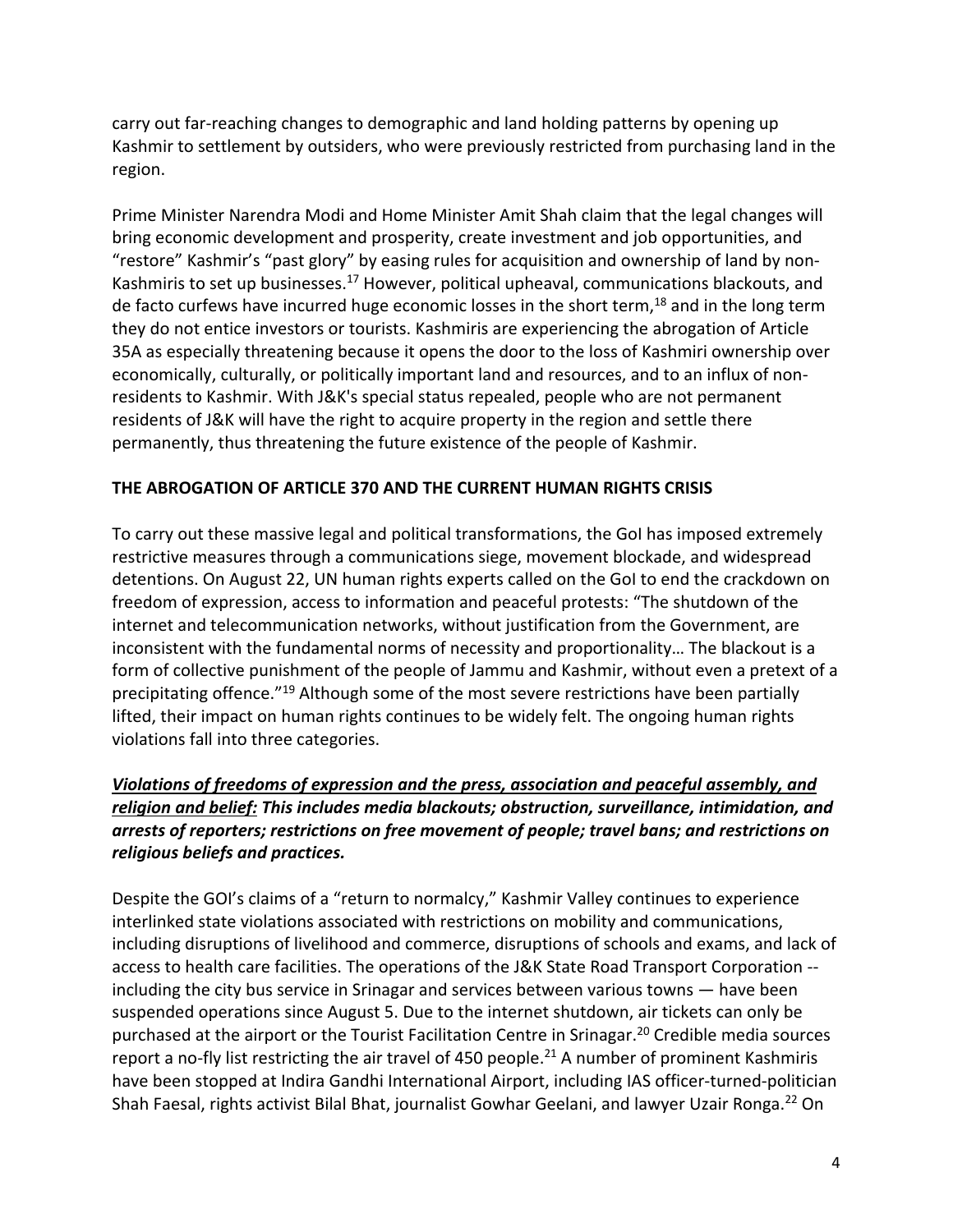August 24, a delegation of 12 opposition leaders from various parties, including Congress leader and Member of Parliament Rahul Gandhi, were refused entry into the state, with a District Magistrate at the Srinagar airport reading aloud an order stating that their entry would constitute a threat to peace. $^{23}$ 

*Violations of Freedom of the Press:* Daniel Bastard, the head of the Asia-Pacific desk of Reporters Without Borders (RSF), stated on November 12: "Technological obstruction, surveillance, intimidation and arrests – everything is designed to ensure that only the New Delhi-promoted version of events is being heard. The Kashmir Valley's population has been buried in a news and information black hole for the past 100 days. This situation is a disgrace to Indian democracy."<sup>24</sup> Kashmiri journalists have been illegally detained without charges<sup>25</sup> and physically injured by police beatings and pellet shotguns.<sup>26</sup> Since August 10, reporters have been required to file their stories at a makeshift media facilitation center set up by the Information Department in a hotel in Srinagar, $27$  where they have limited time slots to use ten computers that share one internet connection. District reporters, in particular, have been unable to cover important events and the law and order situation in the districts because they cannot move freely around the districts or contact district officials on the telephone; they also cannot easily and regularly reach the capital city to file their stories at the media facilitation center.<sup>28</sup> The Kashmir Working Journalists Association and Kashmir Journalists Association, issued a statement condemning the communications blockade in Kashmir on August 29.<sup>29</sup> The Kashmir Women Journalists Association issued a statement in response to an episode on September 8 when a female journalist was threatened and intimidated by J&K police while she was on her way to file her report at the media facilitation center.<sup>30</sup> The *Columbia Journalism Review* outlines the longer history of internet shutdowns and journalists' struggles against Indian media blackouts in Kashmir. $31$ 

*Freedom of Religion and Belief*: The siege has imposed severe restrictions on the religious freedoms of the majority Kashmiri Muslim population in J&K, especially in Kashmir Valley. According to *Kashmir Caged*, the fact-finding report published on August 14, "All of Kashmir is under undeclared curfew. Even on Eid, the roads and bazaars were silent and desolate. All over Srinagar, mobility is restricted by concertina wires on streets, and massive paramilitary deployment. Even on Eid, this was the case. In many villages, *azaan* was prohibited by the paramilitary and people were forced to do *namaz* prayers at home rather than collectively at the mosque as it usual on Eid."<sup>32</sup> Congregational prayers have not been permitted at Srinagar's Jamia Masjid. On November 10, the J&K Government for the first time disallowed the annual Eid-Milad-un-Nabi procession at Dargah Hazratbal shrine to celebrate the birthday of Prophet Muhammad, citing security reasons. The police used verbal directions rather than written orders, which complicates efforts to challenge the decision in court.<sup>33</sup>

*Restrictions on Access to Health Care*: In the initial 6 weeks of the siege, the stringent curfew severely restricted the free movement of the civilian population including doctors and patients trying to reach hospitals. According to *The New York Times*, shopkeepers were running out of essentials such as insulin and baby food, pharmacists were facing chronic shortages of drugs like insulin and doctors could not communicate with their patients.<sup>34</sup> In an article titled "India's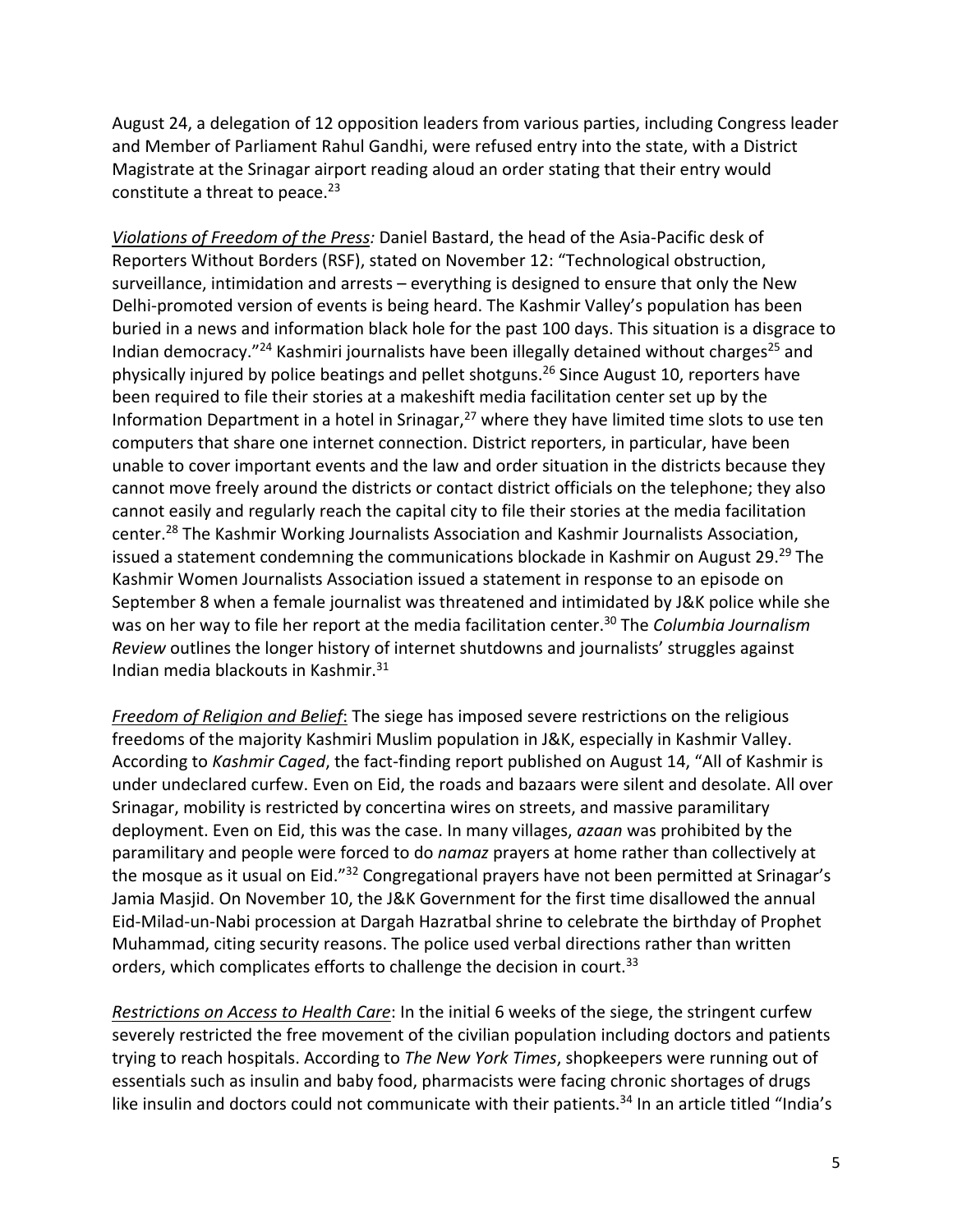Kashmir Clampdown Turns Hospitals into 'Graveyards,'" *The Wall Street Journal*, reported that "officials at large public hospitals in Srinagar say they are running short or completely out of critical medications and struggle to diagnose patients as they can't access test reports uploaded by lab partners outside the city."<sup>35</sup> The article also included an interview with the son of a stroke patient reported that they arrived at the hospital to find the door locked. His father was in a coma after that episode. In the article, Kashmiri Dr. Mudasir Ahmed Parry, a resident orthopedist at Srinagar's Bone & Joint Hospital, the largest orthopedist facility in the region, stated that more patients have died under his watch since August 5 than the entire rest of the year.

*The Independent* and *The Washington Post* have both reported, based on interviews with doctors and victims' families, that Indian authorities are ordering physicians not to issue death certificates, or not to issue accurate death certificate, for civilians who have died due to excessive use of force.<sup>36</sup>

# *Violations of rights to life, liberty, and security of persons: This includes administrative detentions of politicians, business leaders, human rights defenders, lawyers, civil society actors; widespread arbitrary arrests and illegal detentions, including juveniles, constituting short-term enforced disappearance; excessive force leading to civilian deaths; and torture.*

*Administrative, Arbitrary, and Illegal Detentions, including Juveniles*:: According to a government report dated September 6, more than 3,800 officially-recognized persons were detained on or around August 5, 2019 and about 2,600 of them were subsequently released.<sup>37</sup> Politicians, business leaders, human rights defenders, lawyers, civil society actors, teachers, and students are among those detained, mostly under the PSA, with an estimated 240 flown to prisons outside of the state.<sup>38</sup> Pro-India political leaders including former Chief Ministers Mehbooba Mufti, Farooq Abdullah, and Omar Abdullah and former state minister Ali Mohammad Sagar were arrested on August 5, while politician Shah Faesal was taken into custody at the Delhi airport on August 14, transported to Srinagar, and detained. Many prominent political leaders and others remain under detention today.<sup>39</sup> On November 19, the Home Ministry reported that 765 individuals had been arrested (under FIRs) in J&K since August 5 in cases involving stone pelting and/or law and order.<sup>40</sup>

The fact-finding report *Women's Voice* counters the state narrative of "return to normalcy," indicating that 13,000 boys and young men have been detained since August 5, including some as young as 14, with some imprisoned for up to 45 days, and with families paying as much as 60,000 rupees (\$850) for their release.<sup>41</sup> In a recent interview, leading human rights and civil liberties lawyer Parvez Imroz reported as many as 20,000-30,000 undocumented detentions, primarily of juveniles.<sup>42</sup> Founder of the J&K Coalition of Civil Society, Imroz is the 2017 Rafto Foundation Human Rights Prize Laureate, along with Association of Parents of Disappeared Persons (APDP) Chairperson Parveena Ahangar.<sup>43</sup>

Credible media sources have documented the phenomenon of hundreds of individuals waiting outside of district police stations, day after day, attempting to obtain information on their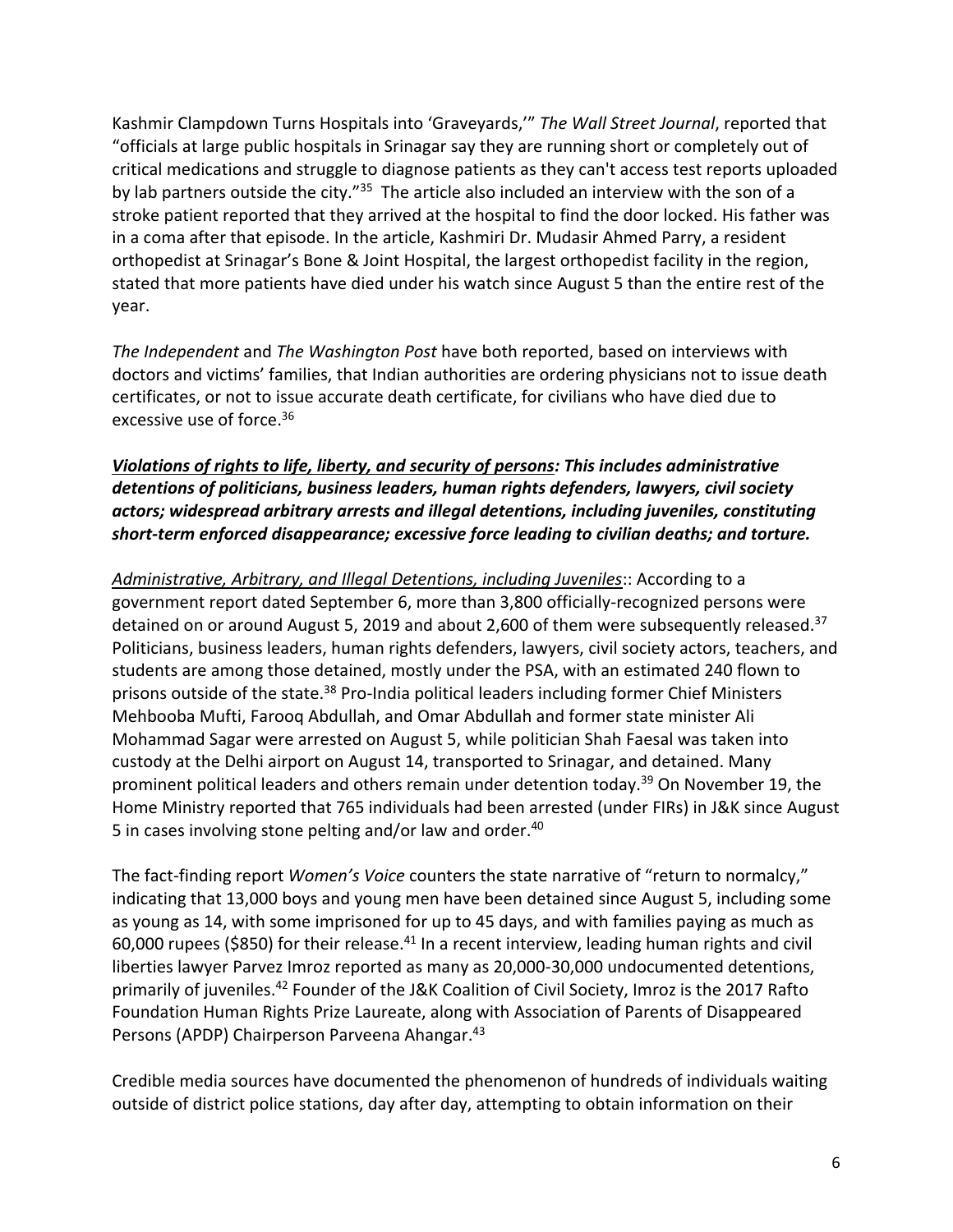detained relatives and neighbors, mainly juveniles.<sup>44</sup> These family members have no way of obtaining information without phones. For example, *Al Jazeera* reported the following scene from Bandipora in Kashmir Valley on September 25: "For nearly a month, Shafia Ganai, a softlyspoken 19-year-old undergraduate student of sociology in northern Kashmir's Bandipora, has visited the police station every day. "The security forces took my brother Mohsin, a quarry worker, in a raid on our neighbourhood on August 16," she said. "When I go to the station, the police ask me to come the next day, that they will release him in one or two days. But 27 days have gone past like this. "I checked many times with the duty officer, who records the daily entries in the station. He says there is no first information report (police complaint) registered against my brother," she told Al Jazeera. The absence of any order for his detention makes it impossible for the family to pursue a legal case against the police or to secure Mohsin's freedom, she said."<sup>45</sup> Kashmiri human rights organizations have published extensive documentation and analysis of the impact of the armed conflict on children in Kashmir across several decades.<sup>46</sup>

In order to secure release, some detainees are required to pay exorbitant fees and sign a bond declaring that they will not make any comments, statements, or speeches about "the recent events."<sup>47</sup> In other cases, local community elders and religious leaders are required to sign bonds on behalf of juvenile detainees. The civil society report *Imprisoned Resistance* addresses this issue of community bonds: "It is necessary to understand that there is no notion of community bonds in law and in fact it amounts to collective punishment."<sup>48</sup>

*Disappearance*: Undocumented and illegal detention has a "disappearance effect" as family members are unable to ascertain the whereabouts of the detainees while they are held in incommunicado detention. The UN Working Group on Enforced or Involuntary Disappearance has described short-term disappearances as "the unacknowledged deprivation of liberty which puts the individual concerned outside the protection of the law for a limited amount of time." Their mandate specifies that "there is no time limit, no matter how short, for an enforced disappearance to occur," and that "when a person is disappeared, every anguished minute spent by his or her relatives without news of that person is a minute too long."49 The patterns of enforced and involuntary detentions described above constitute short-term disappearances.

*Excessive Force and Civilian Death*s: On October 29, the spokesperson for the UN OHCHR stated: "There have been several allegations of excessive use of force including the use of pellet-firing shotguns, tear gas and rubber bullets by security forces during sporadic protests, with unconfirmed reports of at least six civilian killings and scores of serious injuries in separate incidents since 5 August."<sup>50</sup> These civilian deaths add to the already high number of killings in Jammu and Kashmir for the period of January to June 2019 as documented by the Jammu and Kashmir Coalition for Civil Society in their six-monthly human rights review.<sup>51</sup>

Army officials blame the deaths on "terrorists, stone pelters and puppets of Pakistan."<sup>52</sup> Teenager Asrar Ahmed Khan was among the first reported deaths. Khan's family says he was hit by pellet guns and a tear-gas canister while playing cricket, and that there was no stone-pelting in the area. "Hospital records and X-ray scans reveal that multiple pellets had hit Khan's skull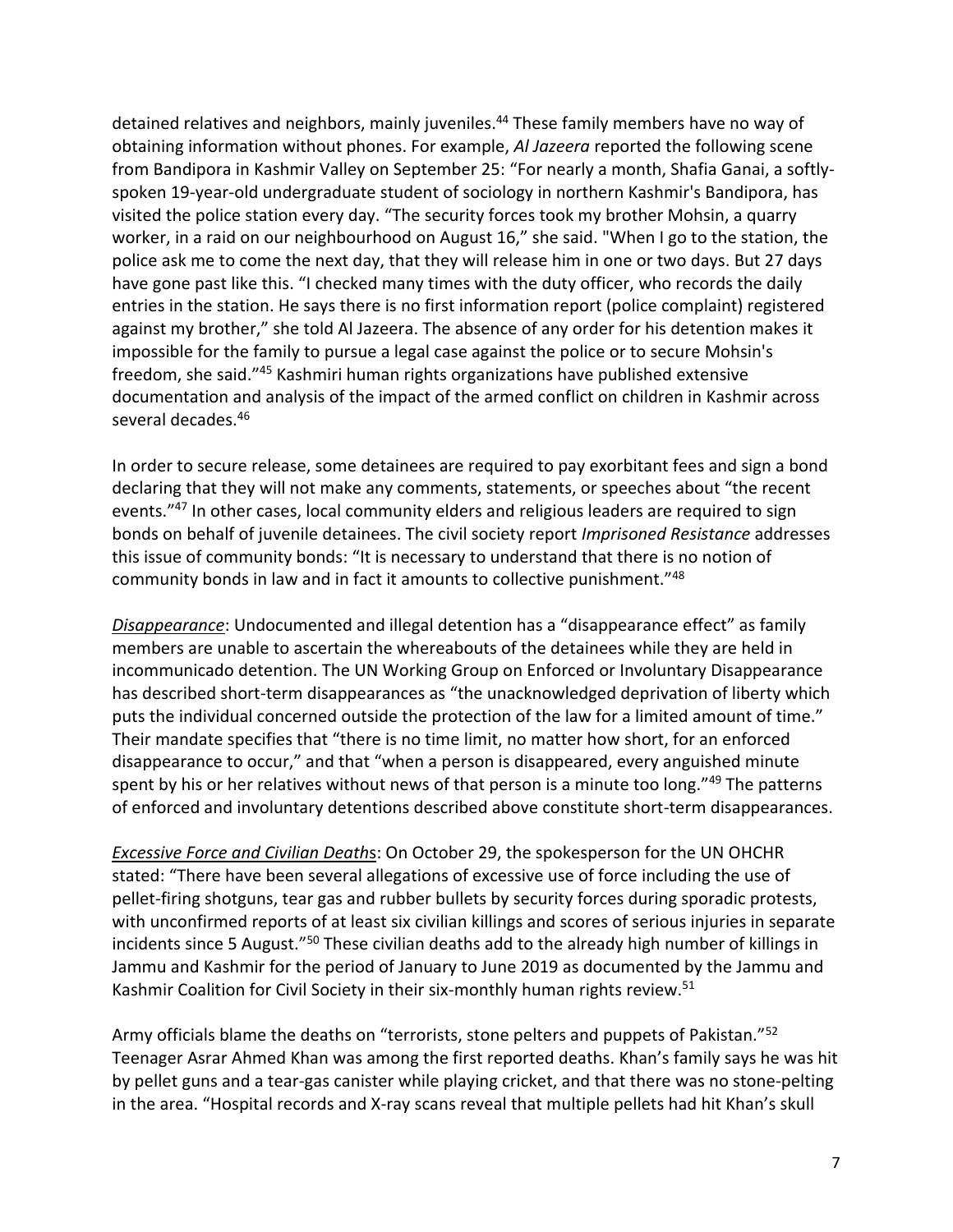and face, including his left eye." In reference to the boy's death, India's National Security Advisor Ajit Doval stated: "If there's one incident that has taken place, that's good," and "Zero would be better, but one is good."<sup>53</sup>

Journalist Freny Manecksha reports: "Another significant case brought to the court after August 5 was that of a 32-year-old woman named Fehmeeda from Behmina who died on August 9 en route to Sher-e-Kashmir Institute of Medical Sciences. She had been cooking in her own home whilst clashes occurred in the neighbourhood. The heavy use of tear gas shells and pepper bombs caused a build-up of toxic gas that she inhaled. She died before she received medical treatment. Her medical certificate states she developed an allergy to toxic gas inhalation which was then followed by cardio-pulmonary arrest. The state denied civilian protests and killings and the police refused to file an FIR. After her husband approached the courts, it is believed that the CJM then issued notices against the chief prosecution officer to file objections and to confirm the status of the case and whether an FIR was then lodged."<sup>54</sup>

*Torture*: Various international media outlets have reported allegations of torture, abuse, and sadistic behavior by armed security personnel, including broadcasting sounds of beatings and pleas for mercy over loudspeakers for the purpose of terrorizing residents.<sup>55</sup> *Imprisoned Resistance* provides extensive documentation of several torture cases including first-person testimony and photographs.<sup>56</sup> Kashmiri human rights organizations have published extensive documentation and analysis of systematic torture across decades of conflict in Kashmir.<sup>57</sup>

Paris-based human rights organization FIDH reports that it received information on 14 individuals, including youths, who were tortured on the night of August 14, by Indian Army personnel led by Major Aditya from Zaldoora Camp in Pulwama District, South Kashmir. "The 14 were detained after an army raid on their homes in Nadapora village of Parigam area in connection with a stone-pelting incident against the motorcade of an army commander earlier in the day. Army personnel took the victims to the roadside, forcibly removed their clothes, severely beat them with bamboo sticks and plastic canes, and forced them to sit one on top the other. One of the victims, an electrician who runs a religious school in the village, was severely tortured for refusing to shout 'Jai Shri Ram' [Praise the Hindu God] through the local mosque's loudspeakers. All victims were released around midnight." They document 24 additional cases of torture along with one man who died in custody and one youth who died from drinking poison shortly after being released from police custody.<sup>58</sup>

### *Failures of administration of justice, access to justice, and the rule of law: This includes the targeting of the legal community; the non-functioning of the J&K High Court due to stringent restrictions of mobility and communications; and the delay of habeas corpus petitions and the lack of due process at the J&K High Court and the Supreme Court of India.*

*Detentions of Lawyers*: The list of 4000 officially-recognized persons arrested since August 5 includes multiple lawyers. Very few details are available about these arrests as police and detaining authorities have not been disclosing grounds of detention, or whereabouts of the detainees, as required under law. The detention of prominent lawyers has created an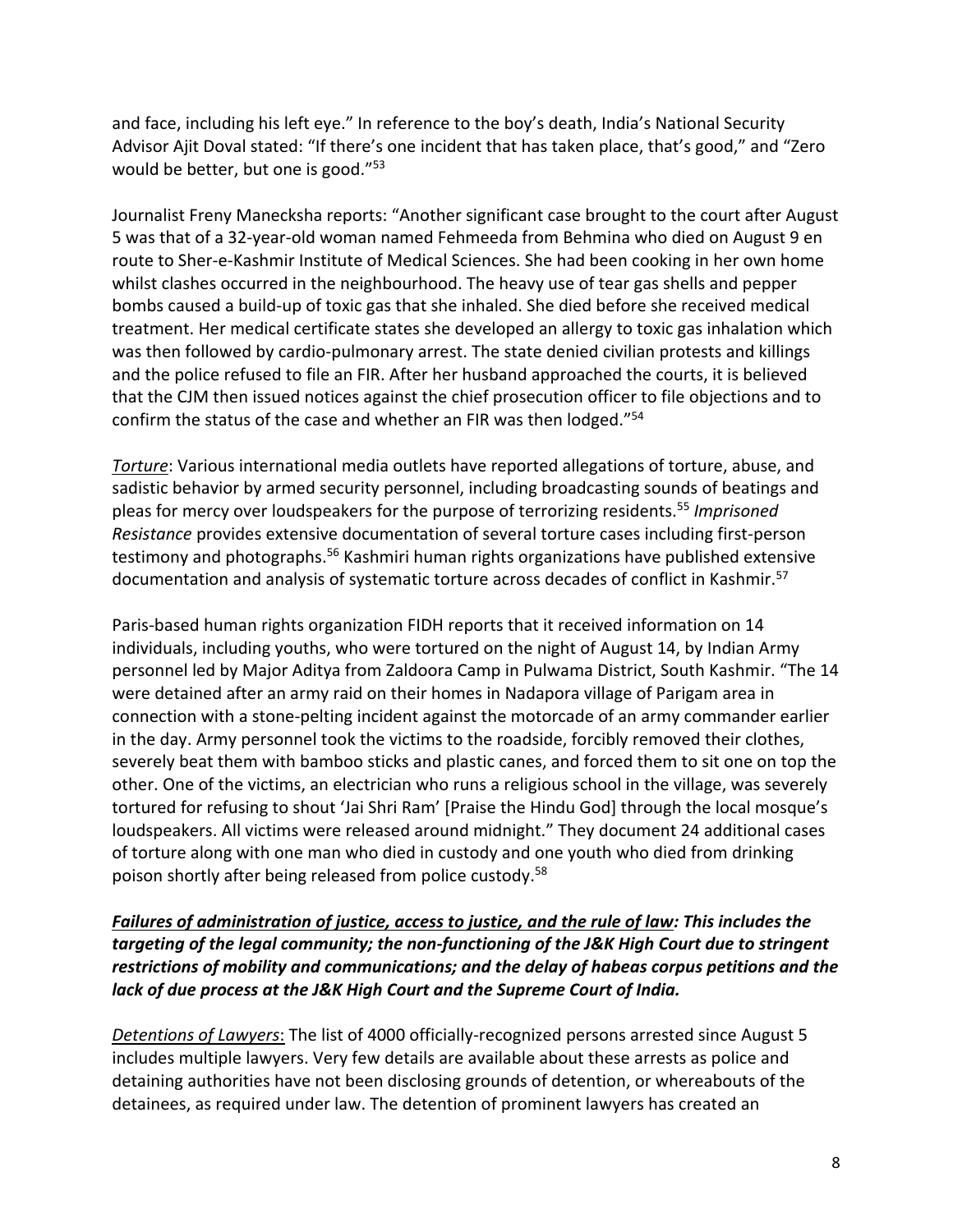atmosphere of intimidation and panic amongst the lawyering community, with many reluctant to speak out or appear in cases against the state, fearing reprisals.<sup>59</sup>

Family members, including those of detained lawyers, who have visited jails outside of J&K where an estimated 300 PSA detainees have been airlifted and are currently imprisoned without charges, say that prison authorities have refused to allow them to meet detainees, citing official orders. This is in breach of rules under local prison manuals.

Prominent lawyers are presently in state custody under PSA. **Mian Abdul Qayoom**, President of the Kashmir Bar Association is being held at the Agra Jail in Uttar Pradesh (650 miles from Srinagar) under the PSA since August 8, 2019. Qayoom was previously held under revolving door detentions under the PSA for nine months in 2010 as reprisal for his legal representation of families of the victims of a rape and murder by armed forces in Shopian. Qayoom has filed hundreds of pro bono *habeas corpus* pleas against mass illegal detentions in the 2010-2016 summer uprisings, and in cases of arbitrary detentions, enforced disappearances and custodial killings since the 1990s.

**Nazir Ahmed Ronga**, a former President of the Kashmir Bar Association, has been held since August 4, 2019 under the PSA in a district jail in Ambedkar Nagar. Like Qayoom, Ronga has played a leading role in filing pro bono *habeas corpus* pleas against illegal detentions. The charges state that Ronga, being a lawyer by profession, had been "looking for criminal cases which were sub-judice against the separatists." Ronga is accused of "organising seminars, rallies and formulate various programmes" allegedly "aimed at creating large scale law and order problem during the 2008, 2010 and 2016 unrests." Ronga is also accused of being vocal against "abolishing Article 370 and 35A of the constitution of India and also against bifurcation" of erstwhile J&K State.

The police have also detained **Abdul Salam Rather**, President of the Baramulla Bar Association, and **Fayad Sodogar**, President of the Anantnag Bar Association. Press reports indicate that due to the communications blockade, Rather's family was unaware of his detention for six days. Local sources indicate the detention of Srinagar-based advocate **Nazir Tabassum**, with no details of his whereabouts, date or cause of arrest, and Shopian-based advocate **Zubair Ahmad Bhatt** along his father, a former MLA from the People's Democratic Party. The Kashmir Bar Association Secretary **Mohammed Ashraf Bhat** has been detained under PSA since September.

Most of the 1050 members of the Kashmir Bar Association are on unofficial strike against the arrests of their office bearers. A notice on the board appealed to them to "abstain from work." The Bar Association has, however, designated around seven lawyers of the J&K High Court to take up pending bail and PSA cases whenever victims' families come to the court and also to take up and advise families of the additional 300-odd PSA detainees since August 5. $^{60}$ 

*Non-Functioning of Srinagar High Court:* The High Court at Srinagar remains in a barely functional state due to the undeclared curfew and stringent restrictions on mobility and communications.<sup>61</sup> Until the end of August, news reports indicated that almost all listed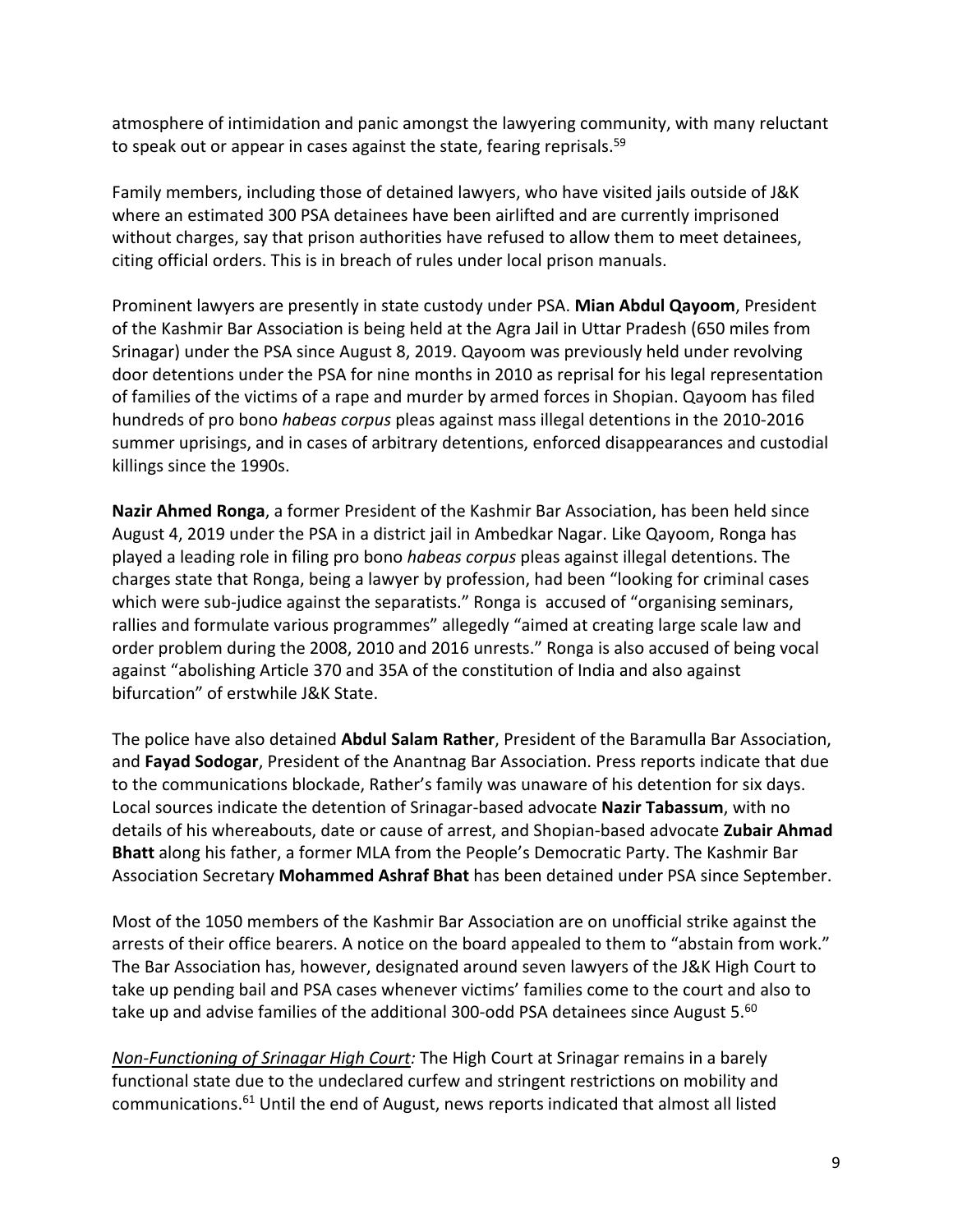matters were adjourned due to the non-appearance of parties. While the J&K Government issued a statement that the courts are functioning "normally," independent accounts indicate that while judges are presiding over court and passing some routine orders, attendance among court officials and registry staff remains poor and dependent on the stringency of the undeclared "curfew-like" restrictions, and a majority of cases continue to be adjourned without hearing. Litigants, especially those residing outside of Srinagar, are not able to travel to the capital due to the lack of public transport and barricading of the highway.

The J&K High Court Bar Association is on strike against the arbitrary detention of its President and other members, the revocation of Kashmir's semi-autonomous status, and the suspension of civil liberties. Members of the Association are therefore only tendering appearances in *habeas corpus* petitions, and in urgent matters involving human rights.

An estimated 500 habeas corpus cases are pending for 2019.<sup>62</sup> Around 300 of them were filed after August 5. The first date on which *habeas corpus* pleas were heard in the Court was on or around August 27, 2019, i.e. three weeks after the mass detentions began, when thirty-three such matters were listed.<sup>63</sup> There have been thousands of reported illegal detentions. Sources have reported that writ petitions challenging the constitutionality of the restrictions on mobility and free speech, as well as the constitutional changes to J&K's semi-autonomous status, have also been filed, but judges have indicated that the Srinagar High Court is unlikely to pass any orders on these matters, as the Indian Supreme Court is currently seized of several petitions on these issues.

Given the shut down of postal delivery, service of court notices through registered post, the most commonly used method of effecting service on prison and police respondents in *habeas corpus* petitions, has been suspended. The severe restrictions on mobility have made it impossible for litigants to travel to distant locations to serve state authorities by hand. Thus after the initial hearing, where the Court generally orders notice to be served on the state, petitions cannot proceed further due to non-service.

In general, unconscionable delays in the hearing of *habeas corpus* pleas are routine in the Srinagar High Court, where such cases take six to nine months on average to be heard, <sup>64</sup> despite the High Court Case Flow Management Rules which state that habeas corpus petitions must be listed and heard on an urgent basis, and be finally decided within a period of fifteen days.

*Delay and Lack of Due Process<sup>65</sup>*: Right now, there are three *habeas corpus* petitions pending in the Supreme Court of India against the illegal detentions of specific individuals in J&K. The Supreme Court has been widely criticized by legal experts for the egregious delay in listing the cases up to two weeks after the initial filing even where the whereabouts of detainees were unknown, and for passing orders "permitting" family members and colleagues to visit detainees under specified conditions, without issuing formal notice to the state, asking it to produce the detainees in court, or file any other response explaining the grounds or cause of detention. In addition, the Supreme Court has been responding to these habeas petition, not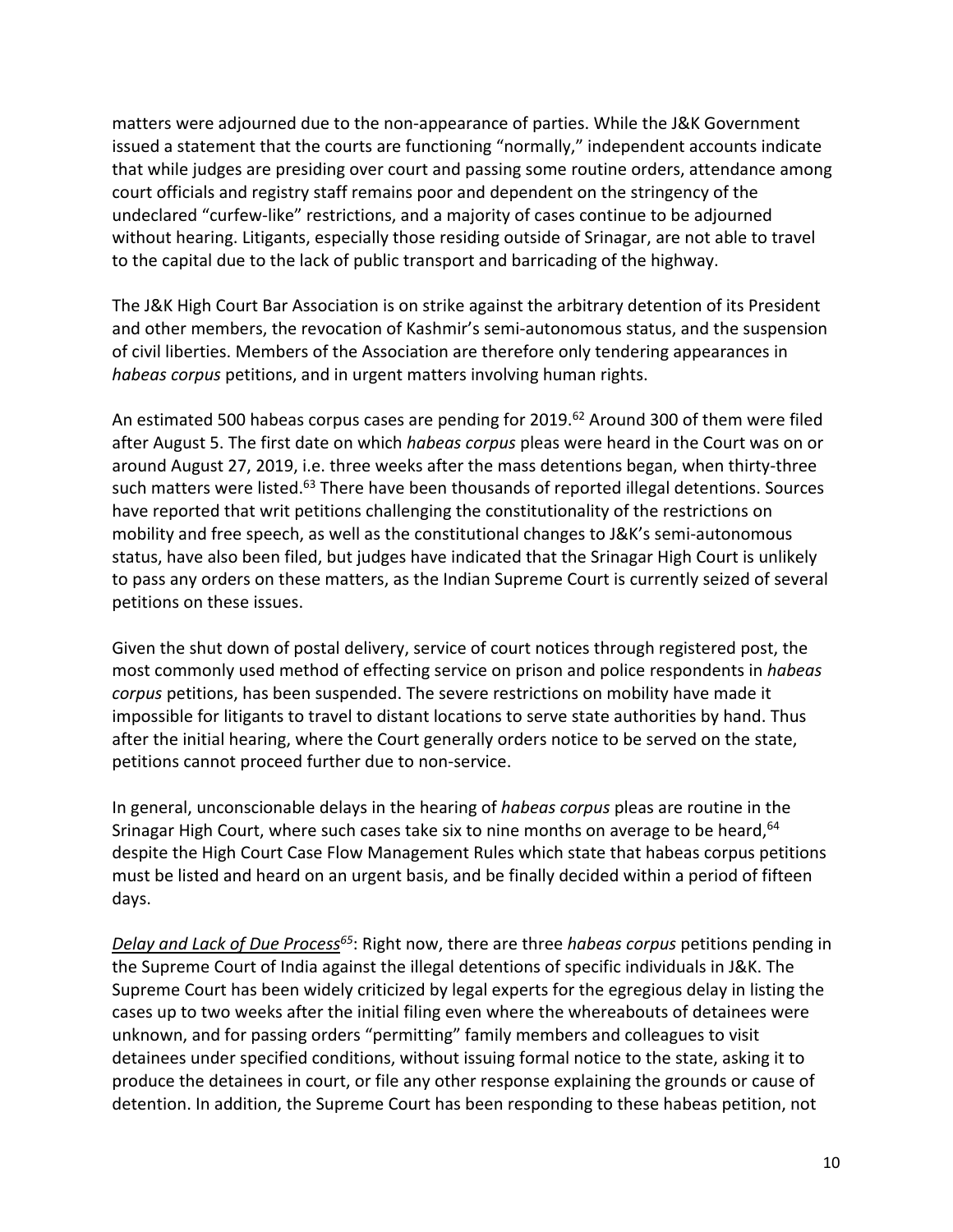by passing orders to the authorities to produce people before it in order to verify if the detention is as per the procedures established by the law, but rather by merely "permitting" the petitioners to go to Kashmir and 'meet' the individuals who were under detention.<sup>66</sup>

Before the Supreme Court, there are also two petitions challenging the communications lockdown, one petition on the violations of the rights of children, and nine PIL petitions challenging the Parliament's decision to abrogate Article 370 by amending the definition of Article 368 of the Constitution and allowing Constitution and other laws of India to be applicable in J&K. The Supreme Court is moving slowly in all of these cases.

*Judicial Impunity:* The present actions of the judiciary must be evaluated and contextualized in light of the role played by the Jammu and Kashmir judiciary and the Indian Supreme Court in enabling a climate of impunity and lack of accountability for widespread and systematic human rights violations in Kashmir over the last three decades. This has been the subject matter of a detailed report by Allard K. Lowenstein International Human Rights Clinic at Yale Law School.<sup>67</sup> The criminal justice system has been instrumentalized to act against political dissidents, through the use of repeated preventive detention orders under the Criminal Procedure Code, and "open FIRS" police complaints against unnamed suspects, which are tools in the revolving door detention system. The Indian Supreme Court has through its rulings on issues such as court martials and prior sanction for prosecution of the armed forces, army's powers under the Armed Forces Special Powers Act, 1991, and the definition of "active duty" constituted Jammu and Kashmir as a zone of undeclared but de jure permanent emergency.<sup>68</sup>

# **RELIGIOUS AND ETHNIC MINORITIES IN KASHMIR, INCLUDING KASHMIRI PANDITS IN KASHMIR VALLEY**<sup>69</sup>

The State of J&K's approximately 14 million residents ascribe to various religions (including Islam, Hinduism, Buddhism and Sikhism) and have various ethnicities (including Kashmiri and Dogra). The recent legal maneuvers by the GoI to strip J&K residents of their rights impact all indigenous residents, including majority and minority ethnic and religious groups living in J&K and those who have migrated out of J&K. In Kashmir Valley, the most significant religious minority groups are Hindus (Pandits) and Sikhs. These minority communities, and especially Kashmiri Pandits, have experienced heightened fear and vulnerability during these decades of war and conflict.

During the last three decades, members of the minority Pandit community as well as the majority Muslim community have left Kashmir in large numbers, many escaping violence and insecurity.<sup>70</sup> The size of the Kashmiri Pandit community shrank from an estimated 140,000 in the late 1980s to 19,865 by 1998.<sup>71</sup> Although the numbers are contested among political communities, scholar Alexander Evans estimates on the basis of census data and demographic figures that 155,000–170,000 Kashmiri Pandits left the Valley after the onset of violence in 1989,<sup>72</sup> and the highly respected anthropologist T. N. Madan uses similar figures.<sup>73</sup> Several thousand Kashmiri Pandits have continued to live in Kashmir harmoniously with their Muslim friends and neighbors.74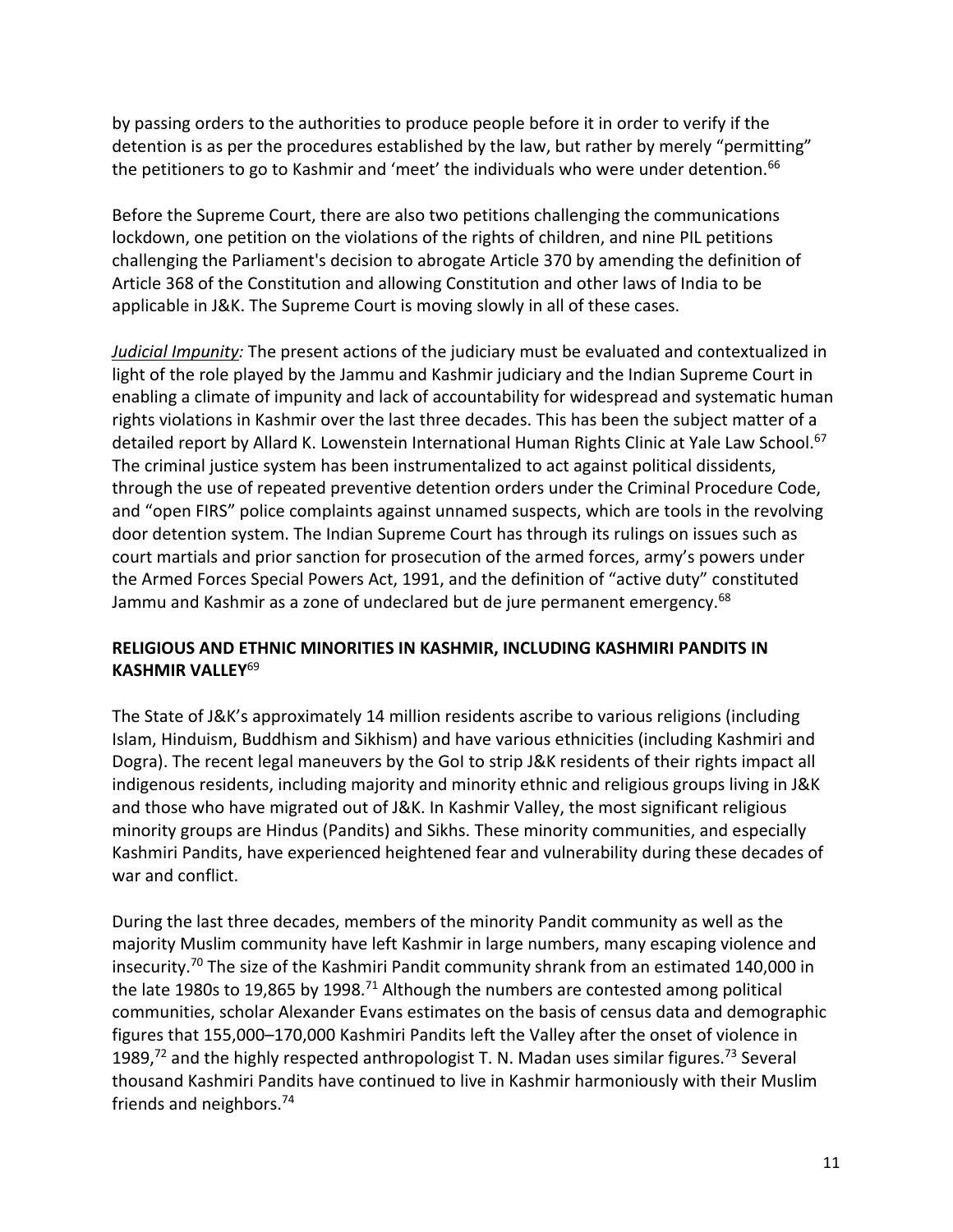While there have been politicized accounts of arson, theft, destruction, and illegal occupation of Pandit properties, the fact is that after 1990, many vacant properties that belonged to Muslims, Pandits, and Sikhs who migrated were in fact taken over by Indian military personnel.<sup>75</sup> There have been reports of some illegal occupation of abandoned properties of Pandits.<sup>76</sup> But most vacant properties were primarily ruined due to their use by the army and consequently became the sites of armed encounters. In 1997, a law was passed to prevent the distress sales of, and protect, these properties.<sup>77</sup> Legal scholar Mallika Kaur Sarkaria in her research concludes that a project of property reparation for Kashmir Pandit community should be conditional upon their return to the Valley, an act that would allow for a successful reintegration of the Pandit community. Such a move would allow Pandits to not be used as a "pawn in the complex power play that is the Kashmir conflict."<sup>78</sup>

There has never been a full and impartial accounting of what actually caused many Pandits to leave Kashmir. Those who left Kashmir primarily did so in the spring of 1990, especially after the Gaw Kadal massacre during which the Indian army opened fire on unarmed protestors killing at least 52 civilians and injuring 250 others. Anthropologist Ankur Datta has found that, for the Pandits, it was "the overall deterioration in law and order, alongside selective assassinations and the content of demonstrations" that made them feel unwanted and caused many of them to be inclined to leave Kashmir.<sup>79</sup> Mallika Kaur Sarkaria has found that Kashmir Pandits cite general lawlessness, and not any targeted threat, as a cause of their migration of Pandits from the Valley.<sup>80</sup>

Serious targeted and mass crimes occurred against Kashmiri Pandits in the 1990s, including massacres and sexual violence as well as individual murders and attacks on property. In the most tragic of these, a major massacre of Pandits occurred in the middle of the night on January 26, 1998 in the village of Wandhama. Twenty-four Pandits were killed. These were individuals who had remained in their village for almost a decade since large-scale violence erupted.<sup>81</sup> The surviving residents of Wandhama and civil and political leaders in Kashmir urged the authorities to investigate the massacre. The official investigation into the incident closed in 2008, purportedly for lack of evidence. It is one of the several politicized tragedies where "unidentified gunmen" were responsible for sensational, but unclaimed, acts of brutality

Another major massacre of religious minorities in Kashmir was the Chattisinghpora massacre in which 36 innocent Sikh men were killed. This event took place on March 20, 2000, immediately prior to U.S. President Bill Clinton's visit to India. The Government claimed that the incident was carried out by "Islamic extremists," and the army killed five men who were identified as the perpetrators and "Pakistani terrorists." Upon exhumation, it was revealed that the men killed were not "Pakistani terrorists" but rather local villagers who had been abducted and killed by the Indian military in what became known as the Pathribal "fake encounter." In April 2000, the CRPF and police opened fire on Kashmiris protesting the fake encounter in Brakpora, Anantnag District, killing 8 civilians.<sup>82</sup> The Indian military has not been held responsible for the Chattisinghpora massacre or the Pathribal "fake encounter."<sup>83</sup> Lt. Col. General Gill of the Indian army, who prepared a report on the incident, suggested that members of the Bharatiya Janata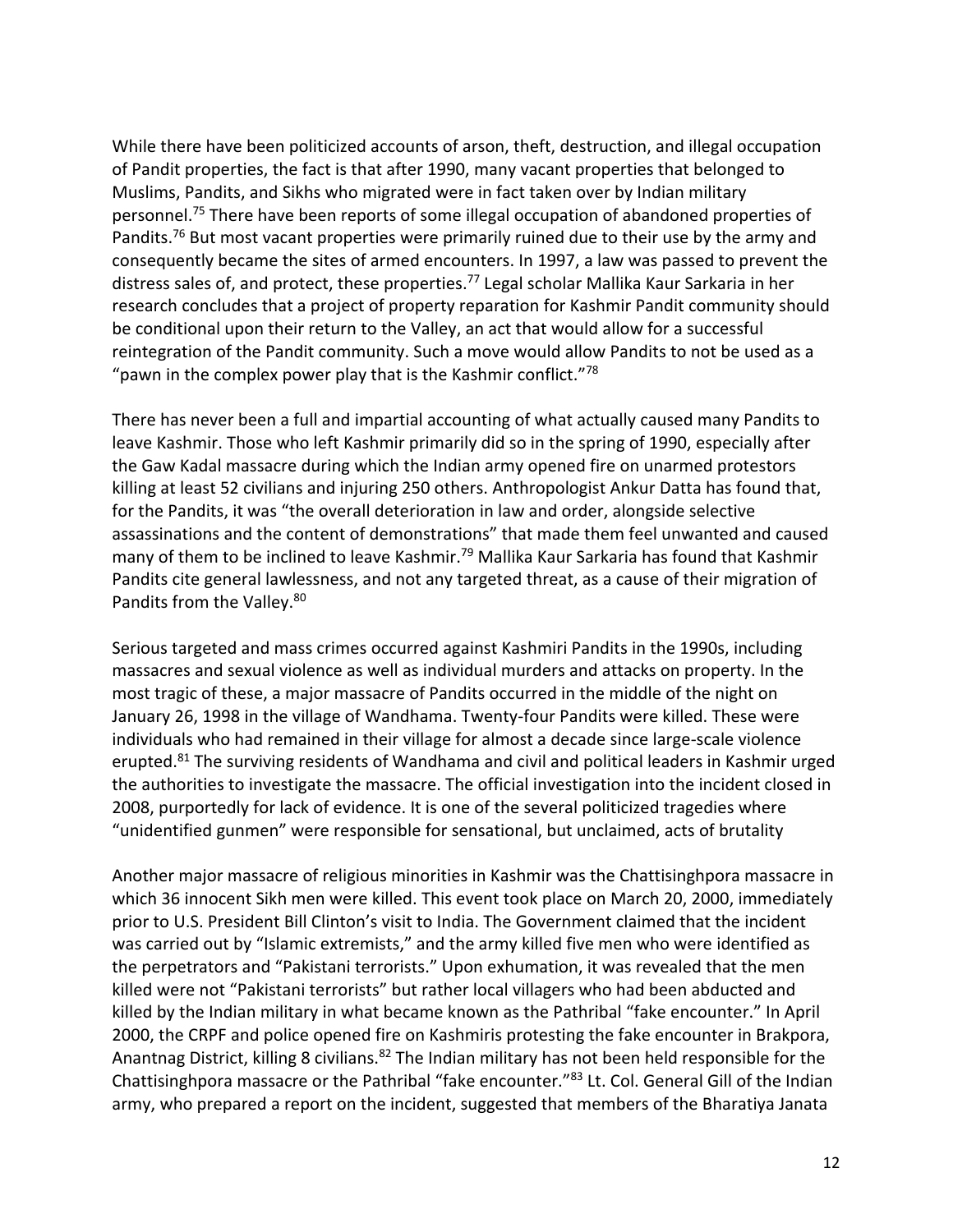Party, the leading Hindutva political party, planned the killing of the Sikh men in Chattisinghpora.<sup>84</sup>

These crimes against Kashmiri minority communities, including against Kashmiri Pandits, have never been properly investigated or redressed, resulting in impunity and a lack of justice or closure for the victims. The Indian state, which is responsible for the security of civilians and property, utterly failed to protect Kashmiri Pandits' internationally recognized rights as minorities and as victims of, and refugees from, an armed conflict. <sup>85</sup> It is imperative to investigate all crimes against Pandits, through an international inquiry, since Indian criminal justice processes have failed.

The pain and suffering of any Kashmiri community should not be instrumentalized, manipulated, or weaponized as a claim against other communities. The international resolution of the Kashmir dispute requires justice, truth and a democratic and peaceful solution, in keeping with international law, for all Kashmiris. As state subjects, and as persons displaced by the conflict, Kashmiri Pandits have legal and political stakes in the future of Kashmir.

Various religious and ethnic minorities across the State of J&K have had complex and multifaceted responses to the GoI's legal maneuvers. For example, residents of Ladakh's Buddhist-majority Leh district are celebrating the abrogation and bifurcation but expressing fear that their region may become demographically and ecologically overrun with tourists and outsiders, while residents of Ladakh's Muslim-majority Kargil district are rejecting the abrogation and the establishment of a separate Union Territory.<sup>86</sup>

The GOI claims that India's recent abrogation of the semi-autonomous status of J&K will specifically facilitate the return of Kashmiri Pandits to Kashmir. However, it is important to recognize that Kashmiri Pandits have had always had the freedom to live anywhere in, and to return to, the State. Several State governments initiated incentive packages to encourage Pandits who had migrated out of Kashmir to return. While some factions of the Pandit community have advocated for a separate homeland within Kashmir and consequently supported the legal maneuvers of the Government of India, other Pandits have rejected the communalization of the Kashmir dispute and the present government's use of Kashmir Pandits' pain to "achieve its agenda of establishing a Hindu Rashtra."<sup>87</sup>

The longstanding conditions of militarization, war, and ecological destruction, as well as the continuing state violence and atrocities against the majority and minority communities who continue to remain in Kashmir, violate the rights of all Kashmiris, including Kashmiri Pandits. And the recent unilateral changes in the legal and constitutional regime violate Kashmiri Pandits' right to return, as well as the possibilities of a lasting peace. For Kashmiri Pandits to return as "settlers" in militarized townships created by the Indian state in order to make territorial claims would perpetuate cycles of injustice and violence for all residents of Kashmir.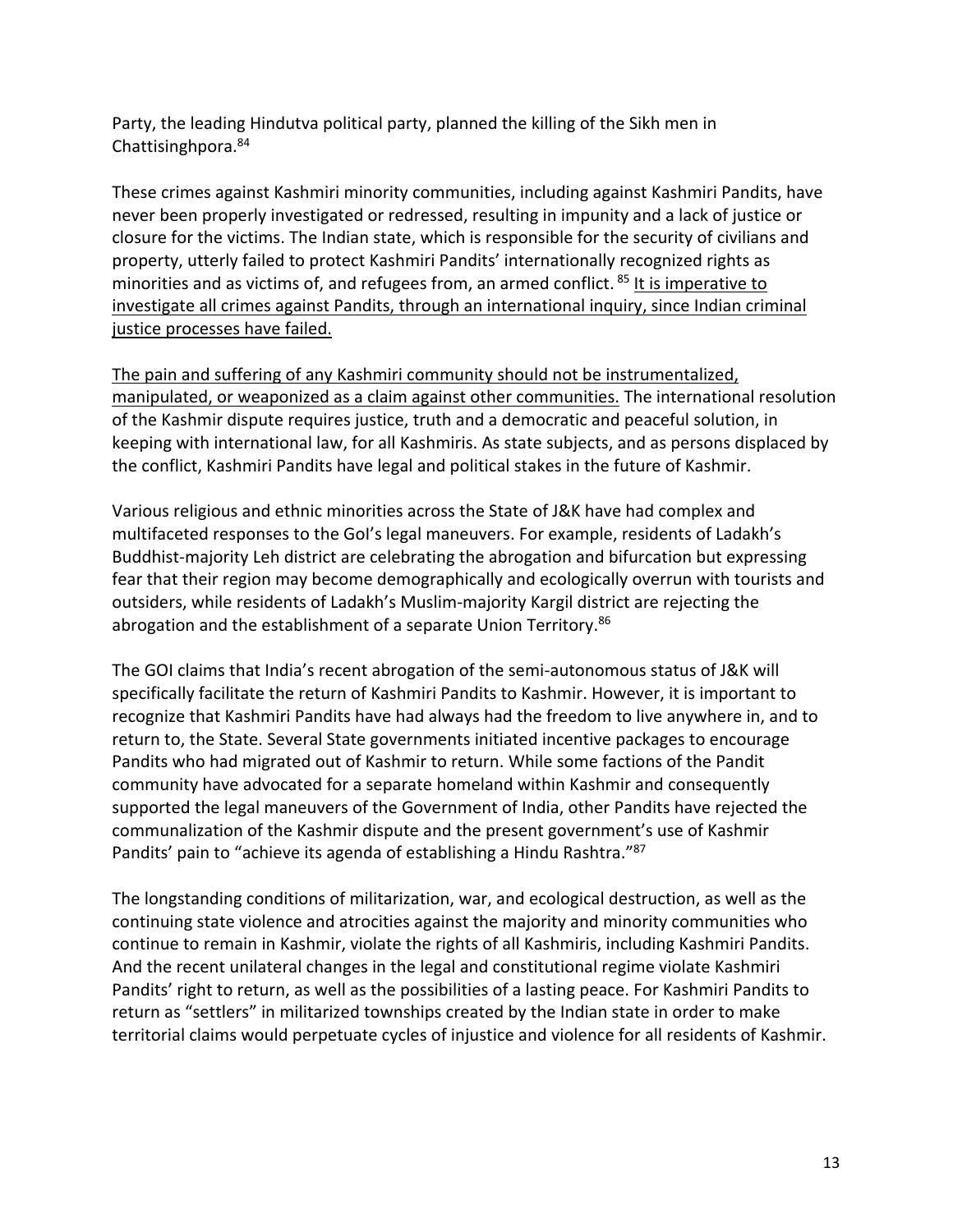### **RESPONSE OF INTERNATIONAL HUMAN RIGHTS BODIES AND ORGANIZATIONS**

On August 22, five UN independent rights experts issued a strongly worded statement saying they are "gravely concerned" and defining the communication and information blackout as a form of "collective punishment" that is inconsistent with the fundamental norms of necessity and proportionality, in violation of customary international law and humanitarian law.<sup>88</sup> On August 30, the High Representative of the European Union for Foreign Affairs and Security Policy/Vice-President of the European Commission, Federica Mogherini, "stressed the importance of steps to restore the rights and freedoms of the population in Kashmir."<sup>89</sup> On September 2, the European Parliament Committee on Foreign Affairs heard a report from the European External Action Service (EEAS) on the situation in Kashmir at an Exchange of Views. On September 9, during the oral update on her Annual Report to the Human Rights Council, UN High Commissioner for Human Rights Michelle Bachelet expressed deep concern regarding the rights of Kashmiris, and has called for ensuring people's access to basic services; she also stated that the people of Kashmir should be "consulted and engaged in any decision-making processes that have an impact on their future."<sup>90</sup>

International civil society organizations -- including the International Federation for Human Rights (FIDH)<sup>91</sup>, the World Torture Network (OMCT),  $92$  the International Commission of Jurists (ICJ),<sup>93</sup> Amnesty International,<sup>94</sup> and Human Rights Watch,<sup>95</sup> as well as the British medical journal *Lancet<sup>96</sup>* -- have expressed concerns about reports of grave harm to Kashmiris and called for an immediate lifting of the severe restrictions. Amnesty International accused the Indian government of "deliberate silencing of voices in the region." On August 16, the USbased Genocide Watch issued a Genocide Alert "call[ing] upon the United Nations and its members to warn India not to commit genocide in Kashmir."<sup>97</sup>

### *Scope of India's International Obligations*

India is a party to the Genocide Convention 1948 and Geneva Conventions 1949, and it is bound by customary international law. However, India has not ratified the Convention against Torture and Other Cruel, Inhuman or Degrading Treatment or Punishment, or the International Convention for the Protection of all Persons from Enforced Disappearance. Contrary to India's claims, the entirety of both crimes is not covered under domestic law. The UN Human Rights Council has urged India to ratify these treaties in its past three Universal Periodic Reviews (UPRs) (2008, 2012, 2017); India's next UPR is in 2021. Despite UPR recommendations, India has not acceded to the Rome Statute of the International Criminal Court. India has not signed and ratified the 1977 Additional Protocols of the Geneva Conventions, it has not legislated on Genocide, Crimes Against Humanity, and War Crimes, and it has not joined the Mine Ban Treaty 1997. These failures and refusals to participate in international systems compromise India's bid, which has been explicit since 1994, to become a permanent member of the UN Security Council, and also compromise its current position on the UN Human Rights Council.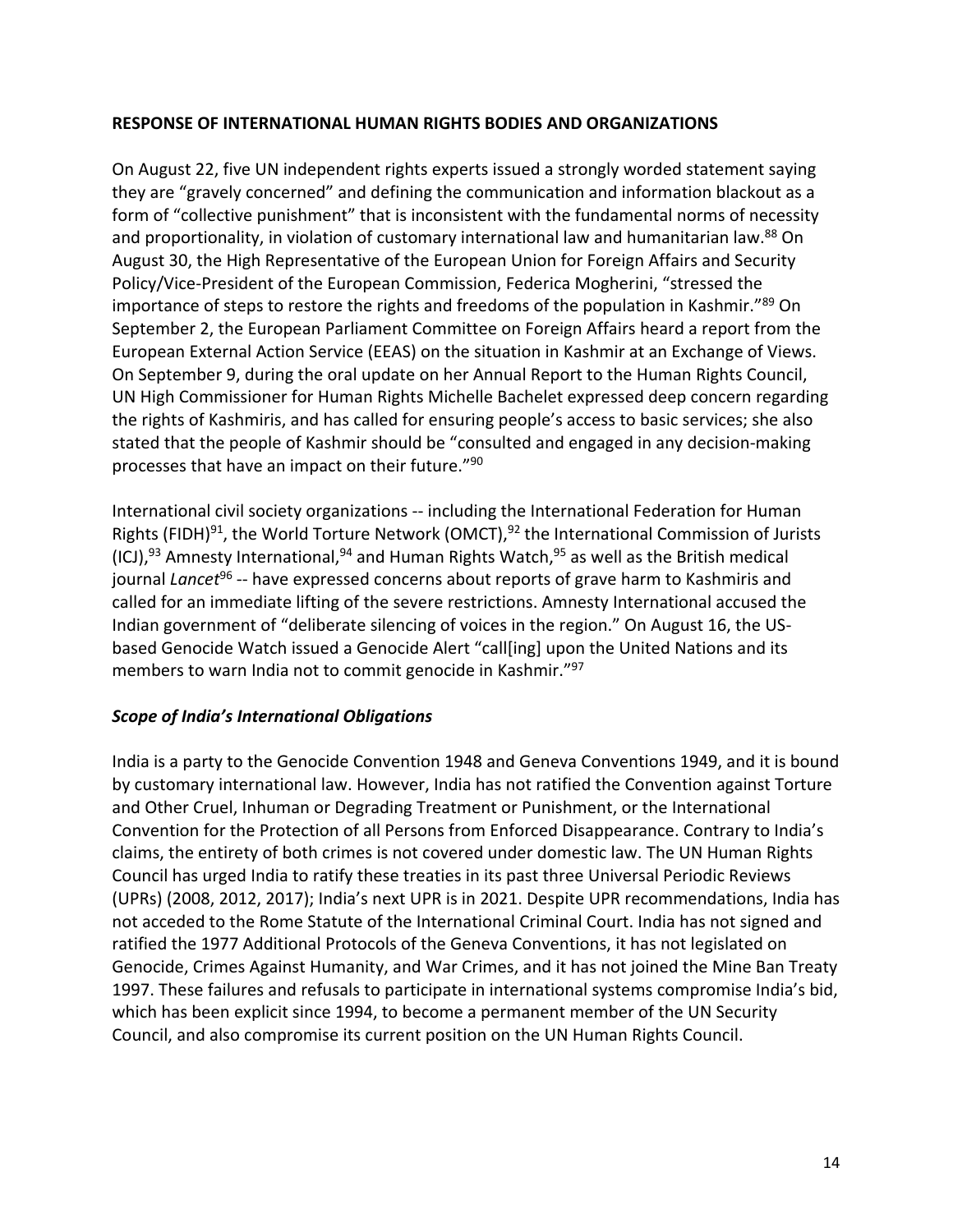### *Cooperation with human rights mechanisms and obligations*

Starting in 2016, the GoI has refused to respond to UN OHCHR requests for access for independent monitors to review the human rights situation in Kashmir.<sup>98</sup> After the OHCHR published its report through remote monitoring in 2018, Indian government spokespeople absolutely rejected it, expressing indignation that the UN had taken up the issue at all. They questioned the methodology of remote monitoring, the mandate of OHCHR, the impartiality of the High Commissioner, and the legitimacy of the UN human rights system itself.

In September 2011, India extended a standing invitation indicating that it will always accept requests to visit from all thematic special procedures. Despite this, India currently has 20 outstanding mandates and has not been open to any visit since the special rapporteur for water and sanitation in November 2017. India granted permission for no visits in 2018, and no visits are forthcoming.<sup>99</sup>

The GoI has not responded to communications from UN independent experts though the OHCHR special procedures mechanism since 2016.<sup>100</sup> The most recent communication is a letter from 6 expert mandates sent August 16 expressing concern over severe restrictions on freedom of expression and freedom of peaceful assembly and of association imposed during the past week in the state of Jammu and Kashmir, as well as the arbitrary arrests and detention of political figures, journalists, members of civil society and human rights defenders in the state, and violations of the right to life.<sup>101</sup> It is worth noting that the Government of India has not allowed the International Committee of the Red Cross (ICRC) to visit jails in Kashmir since 2016.<sup>102</sup>

### **RECOMMENDATIONS FOR ACTION**

There is a human rights and humanitarian crisis unfolding in Kashmir and the United States must take notice. Kashmir scholars have identified a series of recommendations for action for and on behalf of the people of IAK. We urge you to leverage your positions, in the US and internationally, to ensure the implementation of these recommendations. As noted, the following measures are prioritized temporally: immediate, medium-term (i.e., implementation to begin once some or all of the immediate items are being implemented) and long-term (i.e., as soon as practicable). The implementation of these measures requires good-faith international involvement, supervision, monitoring, reporting and guarantees that the rights and the will of the people of the Princely State of Jammu and Kashmir will be respected.

These measures do not presume a particular outcome of any political settlement of the disputes involving the territories of the Princely State. Any such settlement would require truth, justice and reconciliation; an opportunity at free, fair and full deliberations among all constituent groups, regions and sub-regions of the Princely State; and an effective democratic process.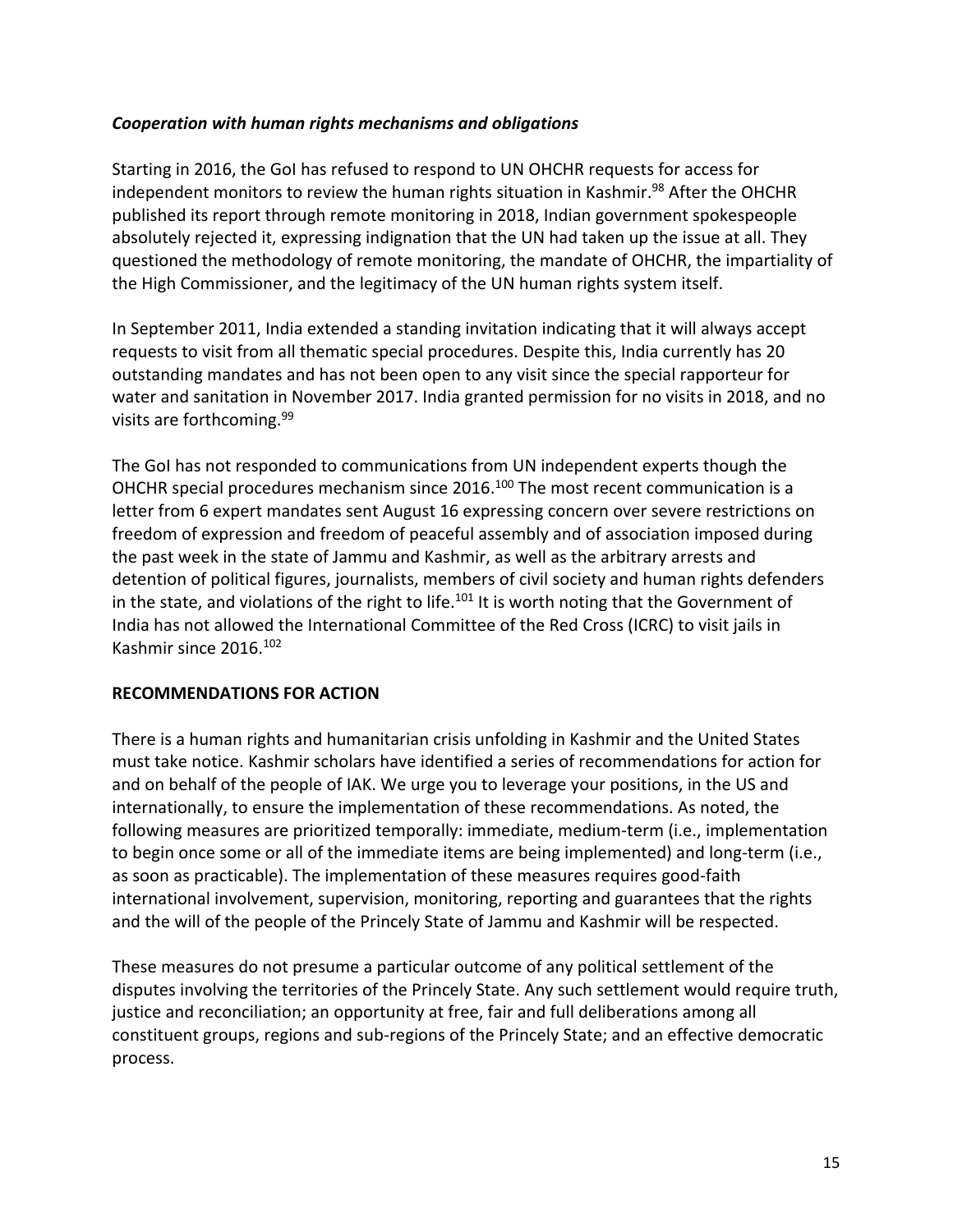### *Immediate Actions*

● GOI must immediately end the communications blockade in IAK by restoring permanent access to all means of communications, including telephone and internet, both mobile and broadband. Moreover, guarantees must be made that the right to privacy will be respected by not subjecting homes and means of communication to interruption and interference;

● GoI must allow for freedom of movement within IAK and lift all de jure and de facto curfews. GoI must ensure that people from IAK have the right to move freely within IAK and to move into and out of IAK (including across the Line of Control) including issuing valid travel documents and without imposing restrictions;

● Gol must restore access to healthcare, medical supplies and emergency services in IAM. GoI must ensure that doctors have the right to treat individuals who require medical attention without interference or fear of reprisals as well as urgently facilitate pathways for local humanitarian and international aid organizations to conduct relief work;

● GoI must ensure access to education and the free, unobstructed operation of educational institutions in IAK;

● GoI must guarantee the free and full exercise of freedom of expression, belief and association by the people of IAK;

GoI must immediately release all political prisoners, prisoners of conscience, and extrajudicial detainees without any condition, limitation or consequence;

GoI must rescind all measures passed or authorized by its instrumentalities on August 5, 2019 or thereafter relating to IAK;

GoI must halt any processes that could reasonably be expected to facilitate or result in a political reorganization of IAK, a change in the pre-August 4, 2019 immovable property situation in IAK or the pre-August 4, 2019 demographics of IAK;

● GoI must suspend and cease enforcement of all laws that facilitate political repression, state-sanctioned violence and/or are inconsistent with international legal norms or human, civil or political rights, including the J&K Armed Forces Special Powers Act, J&K Public Safety Act, J&K Enemy Agents Ordinance, and J&K Egress and Internal Movement (Control) Ordinance;

● GoI must allow civil society organizations, journalists and businesspeople in IAK to conduct their investigative, reporting and commercial duties without fear of intimidation, censorship, or interference;

● GoI and Government of Pakistan (GoP) must immediately cease all hostilities in the territories of the Princely State and withdraw all their military personnel and;

GoI must facilitate the unrestricted entry of independent international human rights observers and journalists to oversee the implementation of above-mentioned asks and to accurately report the situation on the ground.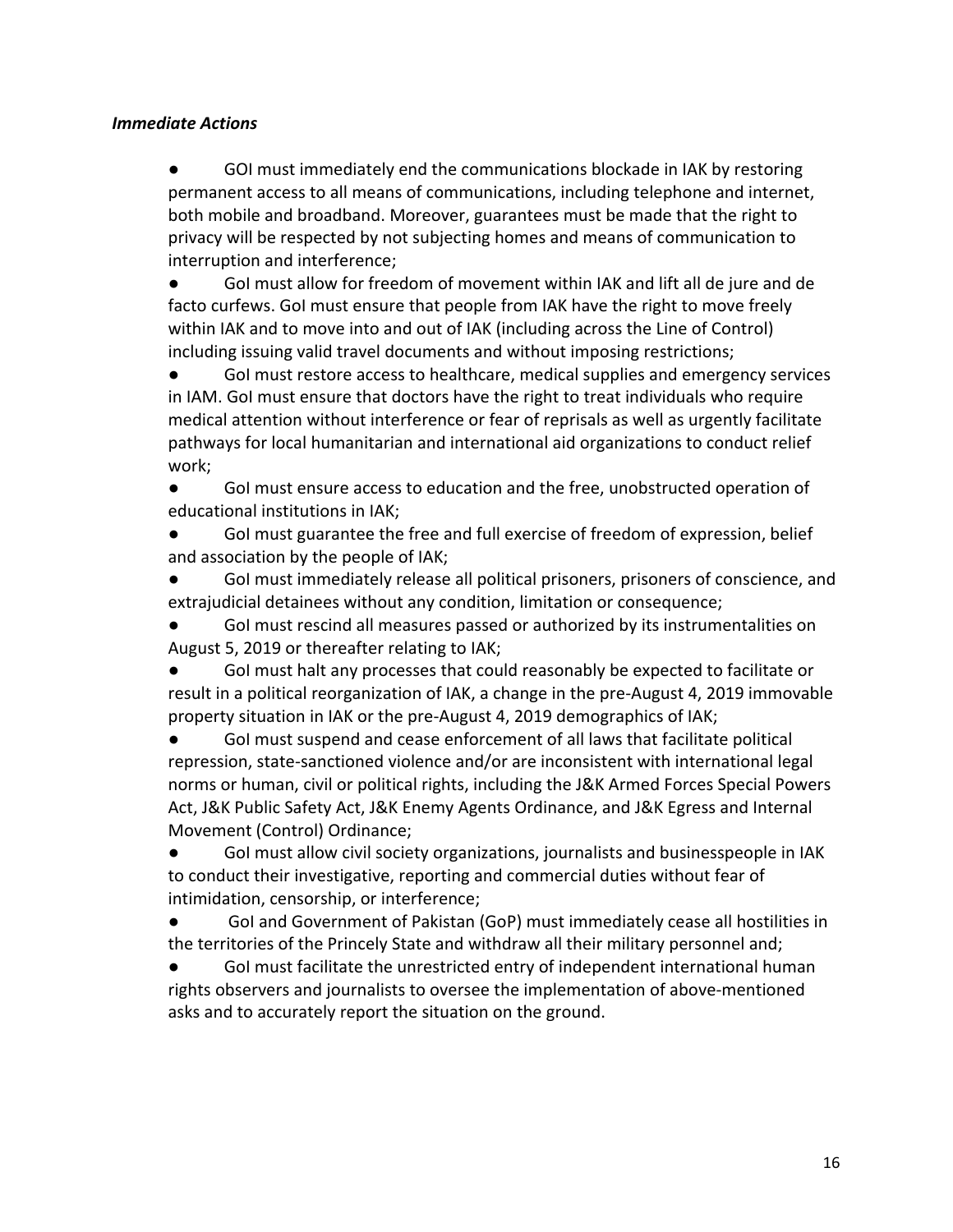### *Medium-Term Actions*

● GoI and GoP must ensure demilitarization of the territories of the Princely State by closing all military bases and installations as well as removal of military and paramilitary personnel.

● GoI and GoP must allow the people of the Princely State on both sides of the Line of Control to freely assemble, communicate, express themselves and discuss their political future;

● Gol and GoP must simultaneously initiate a free, fair and guaranteed process to hold a referendum under international and UN supervision that determines the will of the people of the Princely State regarding a political settlement of the disputes involving the territories of the Princely State;

● GoI must enable international agencies such as the Office of the High Commissioner of Human Rights to be given unrestricted access to IAK so as to ensure the full, complete and impartial investigation of all violations of human, civil, and political rights in IAK by:

- Creating and empowering a UN Commission of Inquiry with the mandate to investigate all alleged instances of human, civil and political rights violations; and

- Appointing and empowering a Special Rapporteur with the mandate to investigate and report on crimes against humanity in IAK including extrajudicial executions, torture, gendered and sexualized violence, enforced disappearances, and mass graves.

GoI must revoke and rescind all laws that facilitate political repression or state violence or are inconsistent with international with international legal norms or human, civil or political rights $103$  such as:

The J&K Armed Forces Special Powers Act, which grants legal impunity to the Indian military and prevents adequate legal redress to victims of abuse;

The J&K Public Safety Act, which enables the government to detain a person for up to two years without a trial and;

The J&K Enemy Agents Ordinance 2005, which provides for trial and punishment of enemy and persons committing certain offences with the intent to aid the enemy;

The J&K Egress and Internal Movement (Control) Order 2005, which criminalizes free movement without permit

Section 144 of India's Code of Criminal Procedure, which bars the assembly of three or more persons in any area;

The Unlawful Activities (Prevention) Act (UAPA), an Indian law used extensively to prosecute Kashmiris, which, with the passage of the Unlawful Activities (Prevention) Amendments Act on August 2, 2019, allows for individuals to be designated as terrorists.

GoI must facilitate and guarantee economic stability and food security in IAK, including by ensuring transparent, fair laws for the movement of money and the free trade of goods across borders and the Line of Control;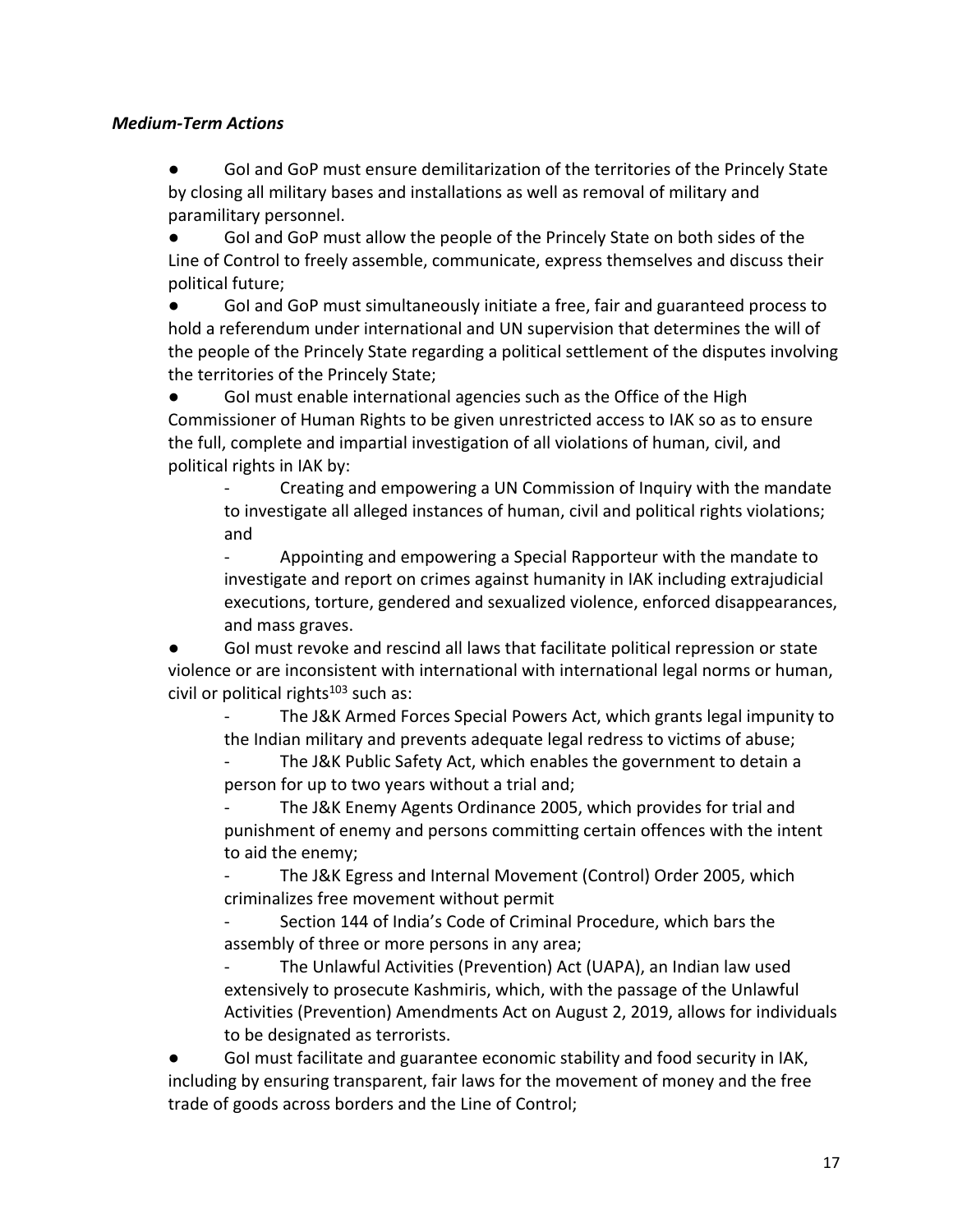GoI and GoP must protect and safeguard the rights of all peoples of the Princely State, including the rights of religious and ethnic minorities;

GOI must initiate independent, fair, transparent, and impartial investigations of all crimes against Kashmiri minorities, including Kashmiri Pandits;

● GoI must establish and empower an authoritative, transparent, fair and impartial truth, justice and reconciliation commission to investigate all alleged violations of human, civil and political rights in IAK.

# *Long-Term Actions*

● Gol and GoP must cooperate in facilitating and impartially administering a referendum under international and UN supervision that fully respects that people's right to self-determination and to mediate a just settlement by respecting the will of the people regarding a political settlement of the disputes involving the territories of the Princely State;

● GoI must restore all immovable property given by Government of J&K to any non-State subject(s) or representative(s) or instrumentality of the GoI to the political representatives of the people of the Princely State and;

● GoI and GoP must ensure the full and timely payment of reparations for the violations of human, civil and political rights of the peoples of the Princely State and the uncompensated or insufficiently compensated utilization of their resources.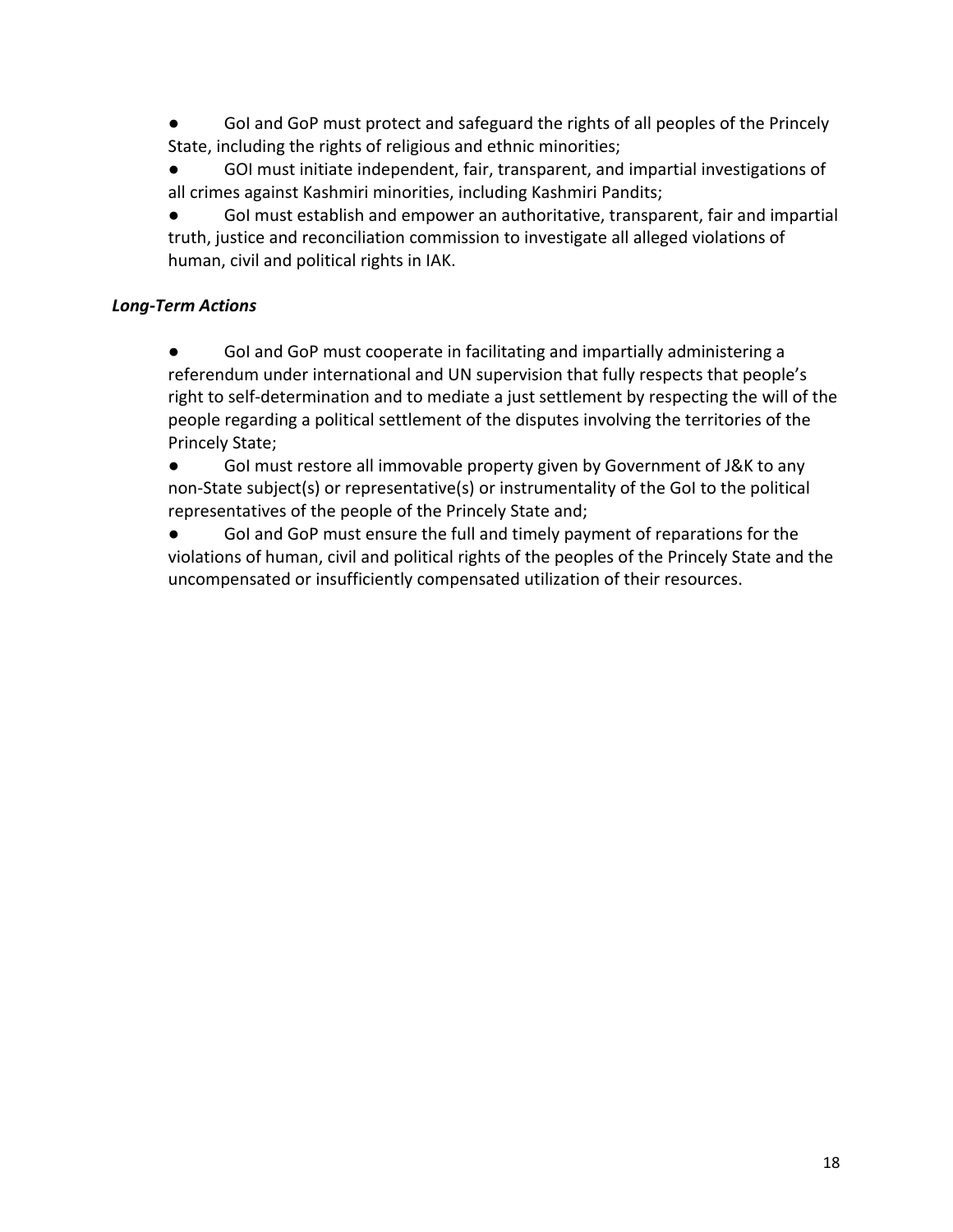<sup>2</sup> The reports, in chronological order, include: Jean Drèze, Kavita Krishnan, Maimoona Mollah and Vimal Bhai, 2019. *Kashmir Caged,* August 14, [https://www.nchro.org/index.php/2019/08/14/kashmir-caged-a-fact-finding-report-by](https://www.nchro.org/index.php/2019/08/14/kashmir-caged-a-fact-finding-report-by-jean-dreze-kavita-krishnan-maimoona-mollah-and-vimal-bhai/)[jean-dreze-kavita-krishnan-maimoona-mollah-and-vimal-bhai/;](https://www.nchro.org/index.php/2019/08/14/kashmir-caged-a-fact-finding-report-by-jean-dreze-kavita-krishnan-maimoona-mollah-and-vimal-bhai/) National Federation of Indian Women (NFIW), Pragatisheel Mahila Sangathan Delhi and Muslim Women's Forum, 2019. *Women's Voice*, September 24, [http://en.maktoobmedia.com/2019/09/24/full-text-womens-voice-fact-finding-report-on-kashmir/;](http://en.maktoobmedia.com/2019/09/24/full-text-womens-voice-fact-finding-report-on-kashmir/) Anirudh Kala, Brinelle D'Souza, Revati Laul, and Shabnam Hashmi, 2019. *#KashmirCivilDisobedience,* October 12,

[https://kashmirscholars.files.wordpress.com/2019/10/kashmir-civil-disobediance-a-citizens-report.pdf;](https://kashmirscholars.files.wordpress.com/2019/10/kashmir-civil-disobediance-a-citizens-report.pdf) Women against Sexual Violence and State Repression, 2019. *Zulm, Zakhm, Azaadi… The Voices of Kashmiri Women*, October 5[, https://wssnet.org/2019/10/05/zulm-zakhm-azaadi-the-voices-of-kashmiri-women/;](https://wssnet.org/2019/10/05/zulm-zakhm-azaadi-the-voices-of-kashmiri-women/) Nitya Ramakrishnan and Nandini Sundar, 2019. "*'Go Back To India and Cover Every Statue of Gandhi So That He Doesn't Have To Face This Shame': Kashmiris Mark The 150th Anniversary Of Gandhi's Birthday With Satyagraha*," October, [https://kashmirscholars.files.wordpress.com/2019/10/nitya-nandini-report-on-kashmir-public.pdf;](https://kashmirscholars.files.wordpress.com/2019/10/nitya-nandini-report-on-kashmir-public.pdf) Mihir Desai at al., 2019. *Imprisoned Resistance: 5th August and Its Aftermath*, October 31,

[http://www.pucl.org/sites/default/files/reports/Imprisoned%20Resistance-final%20for%20dissemination.pdf.](http://www.pucl.org/sites/default/files/reports/Imprisoned%20Resistance-final%20for%20dissemination.pdf)  3 Fozia Nazir Lone, 2018. *Historical Title, Self-Determination and the Kashmir Question: Changing Perspectives in International Law.* Leiden and Boston: Brill.

<sup>4</sup> A.G. Noorani, 2011. *Article 370: A Constitutional History of Jammu & Kashmir*. New Delhi: Oxford University Press; Haley Duschinski and Shrimoyee Nandini Ghosh, 2017. "Constituting the Occupation: Preventive Detention and Permanent Emergency in Kashmir." *The Journal of Legal Pluralism and Unofficial Law* 49(3): 314-347.

<sup>5</sup> Hafsa Kanjwal, 2017. *Building a New Kashmir: Bakshi Ghulam Muhammad and the Politics of State-Formation in a Disputed Territory (1953-1963).* Ph.D. dissertation in History & Women's Studies.

6 See, for example, International Commission of Jurists, 1995. *Human Rights in Kashmir: Report of a Mission,* [https://www.icj.org/wp-content/uploads/1995/01/India-human-righst-in-Kashmir-fact-finding-mission-report-](https://www.icj.org/wp-content/uploads/1995/01/India-human-righst-in-Kashmir-fact-finding-mission-report-1995-eng.pdf)[1995-eng.pdf.](https://www.icj.org/wp-content/uploads/1995/01/India-human-righst-in-Kashmir-fact-finding-mission-report-1995-eng.pdf)

<sup>7</sup> Amnesty International, 1999. *'If They Are Dead, Tell Us' - "Disappearances" In Jammu And Kashmir. [https://www.amnesty.org/download/Documents/144000/asa200021999en.pdf.](https://www.amnesty.org/download/Documents/144000/asa200021999en.pdf)*

<sup>8</sup> Amnesty International, 2001. *A 'Lawless Law': Detentions under the Jammu and Kashmir Public Safety Act*. [https://www.amnestyusa.org/files/asa200012011en\\_11.pdf;](https://www.amnestyusa.org/files/asa200012011en_11.pdf) *Amnesty International, 2019. Tyranny of a 'Lawless Law': Detention Without Charge Or Trial Under The J&K Public Safety Act*, [https://amnesty.org.in/wp](https://amnesty.org.in/wp-content/uploads/2019/06/Tyranny-of-A-Lawless-Law.pdf)[content/uploads/2019/06/Tyranny-of-A-Lawless-Law.pdf.](https://amnesty.org.in/wp-content/uploads/2019/06/Tyranny-of-A-Lawless-Law.pdf)

<sup>9</sup> Physicians for Human Rights, 2016. *Blind to Justice: Excessive Use of Force and Attacks on Health Care in Jammu and Kashmir, India,* December,<https://phr.org/wp-content/uploads/2018/09/Kashmir-Report-Dec-2016.pdf> <sup>10</sup> Jammu and Kashmir Coalition of Civil Society (JKCCS), 2016. *Human Rights Review 2016*[. http://jkccs.net/wp](http://jkccs.net/wp-content/uploads/2018/03/2016-Human-Rights-Review-JKCCS.pdf)[content/uploads/2018/03/2016-Human-Rights-Review-JKCCS.pdf.](http://jkccs.net/wp-content/uploads/2018/03/2016-Human-Rights-Review-JKCCS.pdf)

<sup>11</sup> International People's Tribunal on Human Rights and Justice in Indian-Administered Kashmir (IPTK) and Association of Parents of Disappeared Persons (APDP), 2015. *Buried Evidence: Unknown, Unmarked, and Mass Graves in Indian-Administered Kashmir*, December 2[, http://www.kashmirprocess.org/reports/graves/toc.html.](http://www.kashmirprocess.org/reports/graves/toc.html) <sup>12</sup> CCPR/C/79/Add.81, para 18.,

[https://tbinternet.ohchr.org/\\_layouts/15/treatybodyexternal/Download.aspx?symbolno=CCPR/C/79/Add.81&Lang](https://tbinternet.ohchr.org/_layouts/15/treatybodyexternal/Download.aspx?symbolno=CCPR/C/79/Add.81&Lang=En) [=En.](https://tbinternet.ohchr.org/_layouts/15/treatybodyexternal/Download.aspx?symbolno=CCPR/C/79/Add.81&Lang=En)

<sup>13</sup> UN OHCHR, 2016. "UN Experts Urge India To Release Prominent Human Rights Defender Detained For Over A Month," October 19, [https://www.ohchr.org/en/NewsEvents/Pages/DisplayNews.aspx?NewsID=20697&LangID=E.](https://www.ohchr.org/en/NewsEvents/Pages/DisplayNews.aspx?NewsID=20697&LangID=E) <sup>14</sup> European Parliament Resolution of 10 July 2008 on allegations of Mass Graves in Indian-Administered Kashmir, [http://www.europarl.europa.eu/sides/getDoc.do?pubRef=-//EP//TEXT+TA+P6-TA-2008-](http://www.europarl.europa.eu/sides/getDoc.do?pubRef=-//EP//TEXT+TA+P6-TA-2008-0366+0+DOC+XML+V0//EN) [0366+0+DOC+XML+V0//EN.](http://www.europarl.europa.eu/sides/getDoc.do?pubRef=-//EP//TEXT+TA+P6-TA-2008-0366+0+DOC+XML+V0//EN)

<sup>15</sup> UN OHCHR, 2018. *Report on the Situation of Human Rights in Kashmir: Developments in the Indian State of*  Jammu and Kashmir from June 2016 to April 2018, and General Human Rights Concerns in Azad Jammu and *Kashmir and Gilgit-Baltistan*, June 14,

<sup>1</sup> Press briefing note on Indian-Administered Kashmir, issued by Rupert Colville. Geneva: October 29, 2019. <https://www.ohchr.org/EN/NewsEvents/Pages/DisplayNews.aspx?NewsID=25219&LangID=E>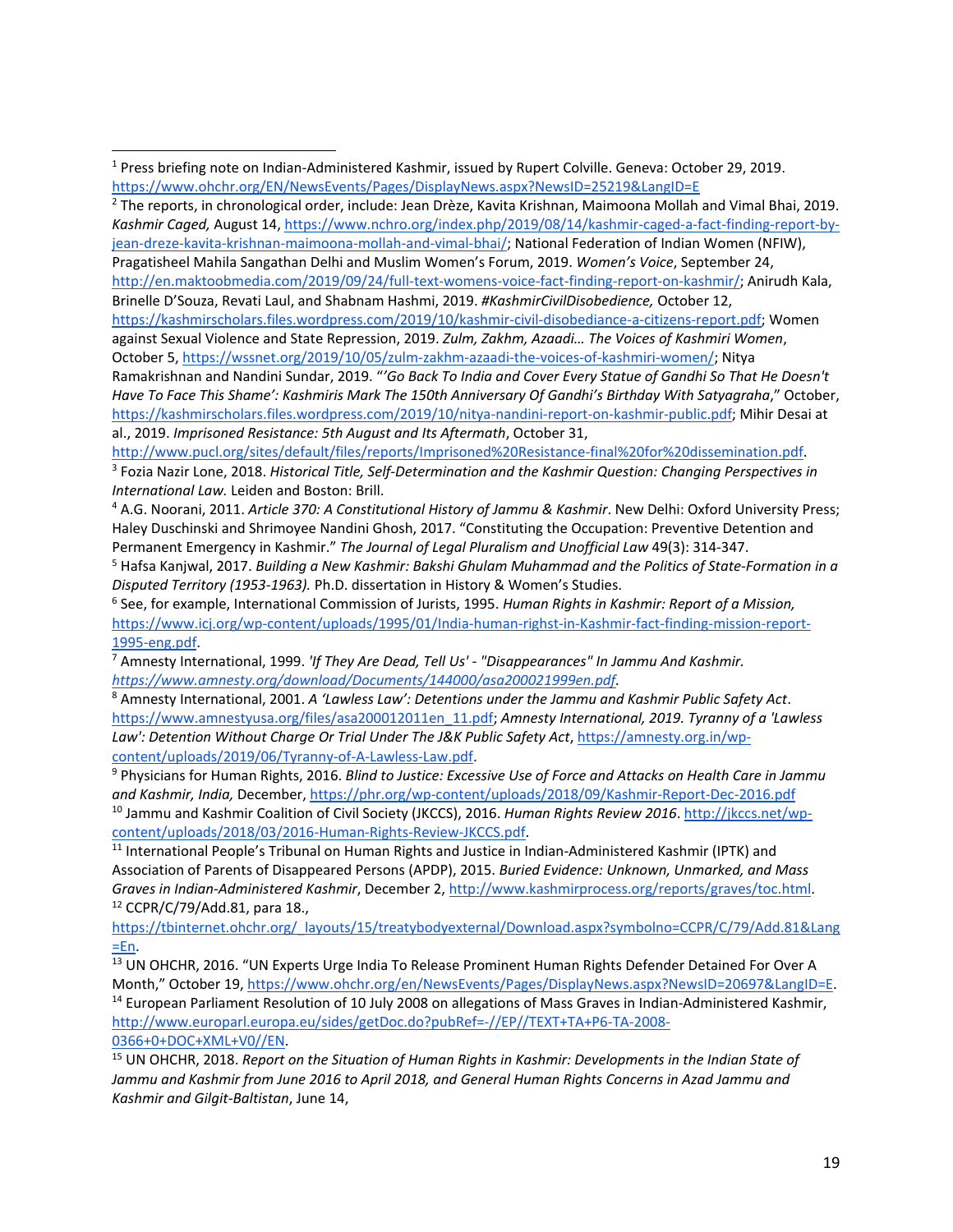[https://www.ohchr.org/Documents/Countries/IN/DevelopmentsInKashmirJune2016ToApril2018.pdf;](https://www.ohchr.org/Documents/Countries/IN/DevelopmentsInKashmirJune2016ToApril2018.pdf) United Nations OHCHR, 2018. *Update of the Situation of Human Rights in Indian-Administered Kashmir and Pakistan-Administered Kashmir from May 2018 to April 2019*, July 8,

[https://www.ohchr.org/Documents/Countries/IN/KashmirUpdateReport\\_8July2019.pdf.](https://www.ohchr.org/Documents/Countries/IN/KashmirUpdateReport_8July2019.pdf)

<sup>16</sup> The Kashmir Scholars Consultative and Action Network (KSCAN) has released open letters, public statements, fact sheets, and research guides on various aspects of the current siege. These documents provide the foundation for this written testimony. Please see relevant documents posted as "Actions" and "Resources" on the KSCAN website: [https://kashmirscholarsnetwork.org/kscan/kscan-actions/.](https://kashmirscholarsnetwork.org/kscan/kscan-actions/)

<sup>17</sup> *BBC*, 2019. "India PM Narendra Modi Vows to 'Restore' Kashmir's 'Past Glory,'" August 15, [https://www.bbc.com/news/world-asia-india-49354178.](https://www.bbc.com/news/world-asia-india-49354178)

<sup>18</sup> Vibhuti Agarwal, 2019. "Kashmir's \$1,000-a-Pound Saffron Crop Withers After India Lockdown." *Wall Street Journal*, November 13[, https://www.wsj.com/articles/kashmirs-1-000-a-pound-saffron-crop-withers-after-india](https://www.wsj.com/articles/kashmirs-1-000-a-pound-saffron-crop-withers-after-india-lockdown-11573641004)[lockdown-11573641004.](https://www.wsj.com/articles/kashmirs-1-000-a-pound-saffron-crop-withers-after-india-lockdown-11573641004)

<sup>19</sup> UN OHCHR, 2019. "UN Rights Experts Urge India To End Communications Shutdown In Kashmir," August 22, [https://www.ohchr.org/EN/NewsEvents/Pages/DisplayNews.aspx?NewsID=24909&LangID=E.](https://www.ohchr.org/EN/NewsEvents/Pages/DisplayNews.aspx?NewsID=24909&LangID=E)

<sup>20</sup> Mihir Desai at al., 2019. *Imprisoned Resistance: 5th August and Its Aftermath*, October 31,

[http://www.pucl.org/sites/default/files/reports/Imprisoned%20Resistance-final%20for%20dissemination.pdf.](http://www.pucl.org/sites/default/files/reports/Imprisoned%20Resistance-final%20for%20dissemination.pdf)  <sup>21</sup> Wire, 2019. "Hundreds of Kashmiri 'Influencers' Barred by Centre from Travelling Abroad: Report," November 4, [https://thewire.in/government/jk-admin-put-450-people-on-a-temporary-no-fly-list-after-centres-370-move.](https://thewire.in/government/jk-admin-put-450-people-on-a-temporary-no-fly-list-after-centres-370-move) <sup>22</sup> Wire, 2019. "Shah Faesal Stopped from Travelling, Detained Under Public Safety Act," August 14,

[https://thewire.in/rights/shah-faesal-stopped-from-travelling-detained-under-public-safety-act;](https://thewire.in/rights/shah-faesal-stopped-from-travelling-detained-under-public-safety-act) *Wire,* 2019. "Kashmiri Human Rights Activist Stopped From Travelling to Malaysia," October 14,

[https://thewire.in/rights/kashmir-human-rights-activist-malaysia-flight;](https://thewire.in/rights/kashmir-human-rights-activist-malaysia-flight) *Wire*, 2019. "Kashmiri Journalist Gowhar Geelani Stopped From Travelling Abroad," September 1, [https://thewire.in/rights/kashmiri-journalist-gowhar](https://thewire.in/rights/kashmiri-journalist-gowhar-geelani-stopped-from-travelling-abroad)[geelani-stopped-from-travelling-abroad;](https://thewire.in/rights/kashmiri-journalist-gowhar-geelani-stopped-from-travelling-abroad)

<sup>23</sup> Swati Gupta and Kara Fox, 2019. "Indian Opposition Leaders Refused Entry To Kashmir." *CNN*, August 24, <https://www.cnn.com/2019/08/24/india/india-opposition-leaders-kashmir-intl/index.html>

<sup>24</sup> Reporters Without Borders (RSF), 2019. "RSF breaks the silence forced on journalists in Indian-administered Kashmir," November 12, [https://rsf.org/en/news/rsf-breaks-silence-forced-journalists-indian-administered](https://rsf.org/en/news/rsf-breaks-silence-forced-journalists-indian-administered-kashmir)[kashmir.](https://rsf.org/en/news/rsf-breaks-silence-forced-journalists-indian-administered-kashmir)

<sup>25</sup> Rifat Fareed, 2019. "'We Risk Everything': Reporting Kashmir Amid Lockdown, Harassment." *Al Jazeera*, September 1, [https://www.aljazeera.com/news/2019/08/risk-reporting-kashmir-lockdown-harassment-](https://www.aljazeera.com/news/2019/08/risk-reporting-kashmir-lockdown-harassment-190830075931481.html)[190830075931481.html;](https://www.aljazeera.com/news/2019/08/risk-reporting-kashmir-lockdown-harassment-190830075931481.html) *Scroll*, 2019. "Help Us Find our Jailed Editor, Kashmir News Website Appeals," August 28,

[https://scroll.in/latest/935374/help-us-find-our-jailed-editor-kashmir-news-website-appeals;](https://scroll.in/latest/935374/help-us-find-our-jailed-editor-kashmir-news-website-appeals)

<sup>26</sup> Mufazzar Raina, 2019. "Day of 'hell' for journalist in Srinagar." *The Telegraph*, September 9, <https://www.telegraphindia.com/india/day-of-hell-for-journalist-in-srinagar/cid/1703539>

<sup>27</sup> Network of Women in Media India (NWMI), 2019. "News Behind The Barbed Wire: Kashmir's Information Blockade," September 4, [http://www.nwmindia.org/component/k2/news-behind-the-barbed-wire-kashmir-s-](http://www.nwmindia.org/component/k2/news-behind-the-barbed-wire-kashmir-s-information-blockade-2)

[information-blockade-2.](http://www.nwmindia.org/component/k2/news-behind-the-barbed-wire-kashmir-s-information-blockade-2)

<sup>28</sup> Majid Maqbool, 2019. "Crippling Communication Clampdown Takes a Toll on Kashmir's District Reporters." *Wire*, October 26[, https://thewire.in/media/communication-clampdown-kashmir-district-reporters-media-rights.](https://thewire.in/media/communication-clampdown-kashmir-district-reporters-media-rights)

<sup>29</sup> *Caravan*, 2019. "Kashmir Journalist Bodies Appalled Over Continuous Communication Blockade," August 29, [https://caravandaily.com/kashmir-journalist-bodies-appalled-over-continuous-communication-blockade/.](https://caravandaily.com/kashmir-journalist-bodies-appalled-over-continuous-communication-blockade/)

<sup>30</sup> Network of Women in Media India (NWMI), 2019. "'Stop Attacks on Journalists in Kashmir': NWMI," September 9, [http://www.nwmindia.org/component/k2/stop-attacks-on-journalists-in-kashmir-nwmi.](http://www.nwmindia.org/component/k2/stop-attacks-on-journalists-in-kashmir-nwmi)

<sup>31</sup> Jon Allsop, 2019. "In Kashmir, Journalists Struggle Under India's Blackout." *Columbia Journalism Review*, August 13, [https://www.cjr.org/the\\_media\\_today/kashmir\\_india\\_blackout\\_journalism.php.](https://www.cjr.org/the_media_today/kashmir_india_blackout_journalism.php)

<sup>32</sup> Jean Drèze, Kavita Krishnan, Maimoona Mollah and Vimal Bhai, 2019. *Kashmir Caged,* August 14, [https://www.nchro.org/index.php/2019/08/14/kashmir-caged-a-fact-finding-report-by-jean-dreze-kavita](https://www.nchro.org/index.php/2019/08/14/kashmir-caged-a-fact-finding-report-by-jean-dreze-kavita-krishnan-maimoona-mollah-and-vimal-bhai/)[krishnan-maimoona-mollah-and-vimal-bhai/](https://www.nchro.org/index.php/2019/08/14/kashmir-caged-a-fact-finding-report-by-jean-dreze-kavita-krishnan-maimoona-mollah-and-vimal-bhai/); see also Arshad Zargar, 2019. ""It Doesn't Feel Like Eid": Kashmiri Muslims Cut Off from Families by India's Blackout," *CBS News*, August 12,

[https://www.cbsnews.com/news/kashmir-blackout-india-leaves-muslims-cut-off-from-family-eid-al-adha-today-](https://www.cbsnews.com/news/kashmir-blackout-india-leaves-muslims-cut-off-from-family-eid-al-adha-today-2019-08-12/)[2019-08-12/;](https://www.cbsnews.com/news/kashmir-blackout-india-leaves-muslims-cut-off-from-family-eid-al-adha-today-2019-08-12/) Azhar Farooq and Rebecca Ratcliffe, 2019. "Eid in Kashmir muted as India bans large congregations."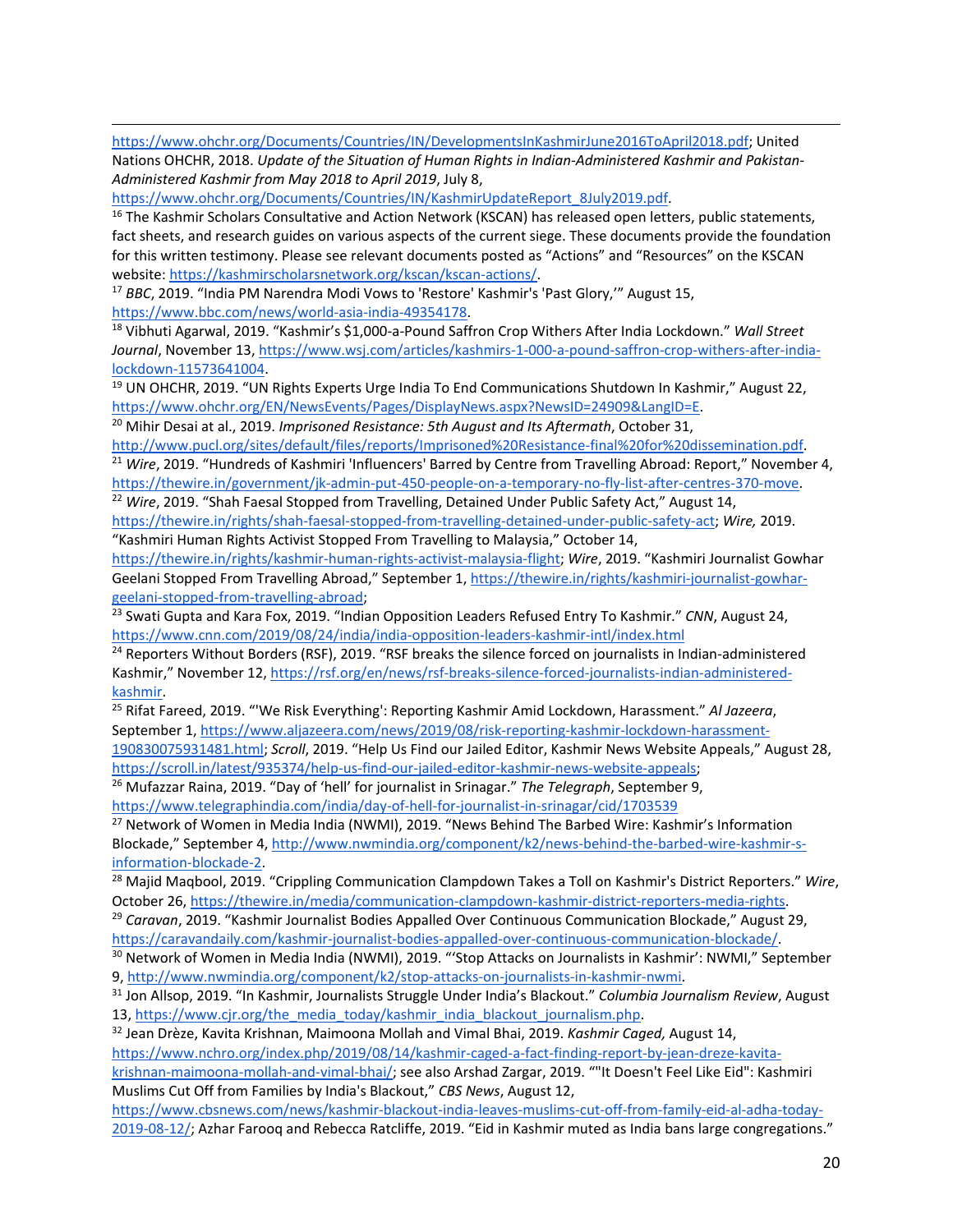*Guardian*, August 12, [https://www.theguardian.com/world/2019/aug/12/eid-in-kashmir-muted-as-india-bans](https://www.theguardian.com/world/2019/aug/12/eid-in-kashmir-muted-as-india-bans-large-congregations)[large-congregations.](https://www.theguardian.com/world/2019/aug/12/eid-in-kashmir-muted-as-india-bans-large-congregations)

<sup>33</sup> Peerzada Ashiq, 2019. "Curbs around Hazratbal Disrupt Milad-Un-Nabi Prayers." *The Hindu*, November 10, [https://www.thehindu.com/news/national/other-states/roads-leading-to-hazratbal-shrine-sealed-normal-life](https://www.thehindu.com/news/national/other-states/roads-leading-to-hazratbal-shrine-sealed-normal-life-disrupted-in-kashmir/article29936549.ece)[disrupted-in-kashmir/article29936549.ece;](https://www.thehindu.com/news/national/other-states/roads-leading-to-hazratbal-shrine-sealed-normal-life-disrupted-in-kashmir/article29936549.ece) Mudasir Ahmad, 2019. "'Even Our Religious Rights Trampled': Outrage in Kashmir as Annual Congregation Disallowed," *Wire*, November 11[, https://thewire.in/rights/kashmir-dargah](https://thewire.in/rights/kashmir-dargah-hazratbal-procession-disallowed)[hazratbal-procession-disallowed.](https://thewire.in/rights/kashmir-dargah-hazratbal-procession-disallowed)

<sup>34</sup> Vindu Goel et al., 2019. "India Shut Down Kashmir's Internet Access. Now, 'We Cannot Do Anything.'" *New York Times*, August 14,<https://www.nytimes.com/2019/08/14/technology/india-kashmir-internet.html>

<sup>35</sup> Preetika Rana and Vibhutti Agarwal, 2019. "India's Kashmir Clampdown Turns Hospitals Into 'Graveyards.'" *Wall Street Journal*, August 28, [https://www.wsj.com/articles/indias-kashmir-clampdown-turns-hospitals-into](https://www.wsj.com/articles/indias-kashmir-clampdown-turns-hospitals-into-graveyards-11566990962)[graveyards-11566990962.](https://www.wsj.com/articles/indias-kashmir-clampdown-turns-hospitals-into-graveyards-11566990962)

<sup>36</sup> Zubair Sofi, 2019. "Ghosts of Kashmir: Indian Authorities Refusing to Issue Death Certificates for Civilians Killed in Clashes, Say Families." *The Independent*, August 26, [https://www.independent.co.uk/news/world/asia/kashmir](https://www.independent.co.uk/news/world/asia/kashmir-india-death-certificates-jammu-protests-violence-modi-a9079371.html)[india-death-certificates-jammu-protests-violence-modi-a9079371.html](https://www.independent.co.uk/news/world/asia/kashmir-india-death-certificates-jammu-protests-violence-modi-a9079371.html); Joanna Slater and Niha Masih, 2019. "In Teenager's Death, a Battle Over the Truth in Kashmir." *Washington Post,* September 7,

[https://www.washingtonpost.com/world/asia\\_pacific/in-teenagers-death-a-battle-over-the-truth-in](https://www.washingtonpost.com/world/asia_pacific/in-teenagers-death-a-battle-over-the-truth-in-kashmir/2019/09/06/917ae96e-d0a8-11e9-a620-0a91656d7db6_story.html)[kashmir/2019/09/06/917ae96e-d0a8-11e9-a620-0a91656d7db6\\_story.html.](https://www.washingtonpost.com/world/asia_pacific/in-teenagers-death-a-battle-over-the-truth-in-kashmir/2019/09/06/917ae96e-d0a8-11e9-a620-0a91656d7db6_story.html)

<sup>37</sup> 2019. "India Jailed Thousands In Kashmir Crackdown – Official Data." *TRT World*, September 12, [https://www.trtworld.com/asia/india-jailed-thousands-in-kashmir-crackdown-official-data-29730.](https://www.trtworld.com/asia/india-jailed-thousands-in-kashmir-crackdown-official-data-29730)

<sup>38</sup> Mihir Desai at al., 2019. *Imprisoned Resistance: 5th August and Its Aftermath*, October 31,

[http://www.pucl.org/reports/imprisoned-resistance-5th-august-and-its-aftermath;](http://www.pucl.org/reports/imprisoned-resistance-5th-august-and-its-aftermath) Jeffrey Gettleman, Kai Schultz, Sameer Yasir and Suhasini Raj, 2019. "India's Move in Kashmir: More Than 2,000 Rounded Up With No Recourse." *New York Times*, August 23, [https://www.nytimes.com/2019/08/23/world/asia/kashmir-arrests-india.html.](https://www.nytimes.com/2019/08/23/world/asia/kashmir-arrests-india.html) <sup>39</sup> Ishfaq Tantry, 2019. "Leaders Remain under Detention," *Tribune India*, November 12,

[https://www.tribuneindia.com/news/jammu-kashmir/leaders-remain-under-detention/859471.html.](https://www.tribuneindia.com/news/jammu-kashmir/leaders-remain-under-detention/859471.html)

<sup>40</sup> *Economic Times*, 2019. "765 arrested in J-K for stone pelting since abrogation of Article 370," November 19, [https://economictimes.indiatimes.com/news/defence/765-arrested-in-j-k-for-stone-pelting-since-abrogation-of](https://economictimes.indiatimes.com/news/defence/765-arrested-in-j-k-for-stone-pelting-since-abrogation-of-article-370/articleshow/72124903.cms)[article-370/articleshow/72124903.cms.](https://economictimes.indiatimes.com/news/defence/765-arrested-in-j-k-for-stone-pelting-since-abrogation-of-article-370/articleshow/72124903.cms)

<sup>41</sup> National Federation of Indian Women (NFIW), Pragatisheel Mahila Sangathan Delhi and Muslim Women's Forum, 2019. *Women's Voice*, September 24[, http://en.maktoobmedia.com/2019/09/24/full-text-womens-voice](http://en.maktoobmedia.com/2019/09/24/full-text-womens-voice-fact-finding-report-on-kashmir/)[fact-finding-report-on-kashmir/.](http://en.maktoobmedia.com/2019/09/24/full-text-womens-voice-fact-finding-report-on-kashmir/)

<sup>42</sup> Parvez Imroz, 2019. "Kashmir at Unprecedented Juncture." *NewsClick* Interview with Gautam Navlakha, October 24, [https://www.youtube.com/watch?v=BM21-gHYzLo.](https://www.youtube.com/watch?v=BM21-gHYzLo)

<sup>43</sup> <https://www.rafto.no/the-rafto-prize/the-next-rafto-prize-laureate>

<sup>44</sup> Vijaita Singh, 2019. "J&K Youth Being Sent to Jails outside State." *The Hindu*, September 26.

[https://www.thehindu.com/news/national/jk-youth-being-sent-to-jails-outside-state/article29511624.ece.](https://www.thehindu.com/news/national/jk-youth-being-sent-to-jails-outside-state/article29511624.ece)

45 Menaka Rao and Anumeha Yadav, 2019. "Crackdown on Lawyers Narrows Road to Justice in Kashmir." *Al Jazeera*, [https://www.aljazeera.com/news/2019/09/crackdown-lawyers-shrinks-road-justice-kashmir-](https://www.aljazeera.com/news/2019/09/crackdown-lawyers-shrinks-road-justice-kashmir-190920073101403.html)[190920073101403.html.](https://www.aljazeera.com/news/2019/09/crackdown-lawyers-shrinks-road-justice-kashmir-190920073101403.html)

<sup>46</sup> Jammu & Kashmir Coalition of Civil Society, 2018. *Terrorized: Impact of Violence on the Children of Jammu & Kashmir*, March, [http://jkccs.net/wp-content/uploads/2018/03/2018-Impact-of-Violence-on-Children-of-JK-](http://jkccs.net/wp-content/uploads/2018/03/2018-Impact-of-Violence-on-Children-of-JK-JKCCS.pdf)[JKCCS.pdf.](http://jkccs.net/wp-content/uploads/2018/03/2018-Impact-of-Violence-on-Children-of-JK-JKCCS.pdf)

<sup>47</sup> *National Herald*, 2019. "Jammu And Kashmir: Modi Govt Forcing Detainees To Sign A Bond Ensuring Their Silence on 'Recent Events,'" October 21, [https://www.nationalheraldindia.com/india/kashmiri-detainees-being-asked-to](https://www.nationalheraldindia.com/india/kashmiri-detainees-being-asked-to-sign-a-bond-ensuring-their-silence-on-recent-events)[sign-a-bond-ensuring-their-silence-on-recent-events](https://www.nationalheraldindia.com/india/kashmiri-detainees-being-asked-to-sign-a-bond-ensuring-their-silence-on-recent-events)*.*

<sup>48</sup> Mihir Desai at al., 2019. *Imprisoned Resistance: 5th August and Its Aftermath*, October 31, [http://www.pucl.org/reports/imprisoned-resistance-5th-august-and-its-aftermath.](http://www.pucl.org/reports/imprisoned-resistance-5th-august-and-its-aftermath)

<sup>49</sup> UN OHCHR, 2016. "'Every Minute Counts' – Un Experts Raise Alarm Over Short-term Enforced Disappearances International Day of the Victims of Enforced Disappearances," August 26,

[https://www.ohchr.org/EN/NewsEvents/Pages/DisplayNews.aspx?NewsID=20416&LangID=E.](https://www.ohchr.org/EN/NewsEvents/Pages/DisplayNews.aspx?NewsID=20416&LangID=E)

<sup>50</sup> Rupert Colville, 2019. "Press Briefing note on Indian-Administered Kashmir," October 29, [https://www.ohchr.org/EN/NewsEvents/Pages/DisplayNews.aspx?NewsID=25219&LangID=E.](https://www.ohchr.org/EN/NewsEvents/Pages/DisplayNews.aspx?NewsID=25219&LangID=E)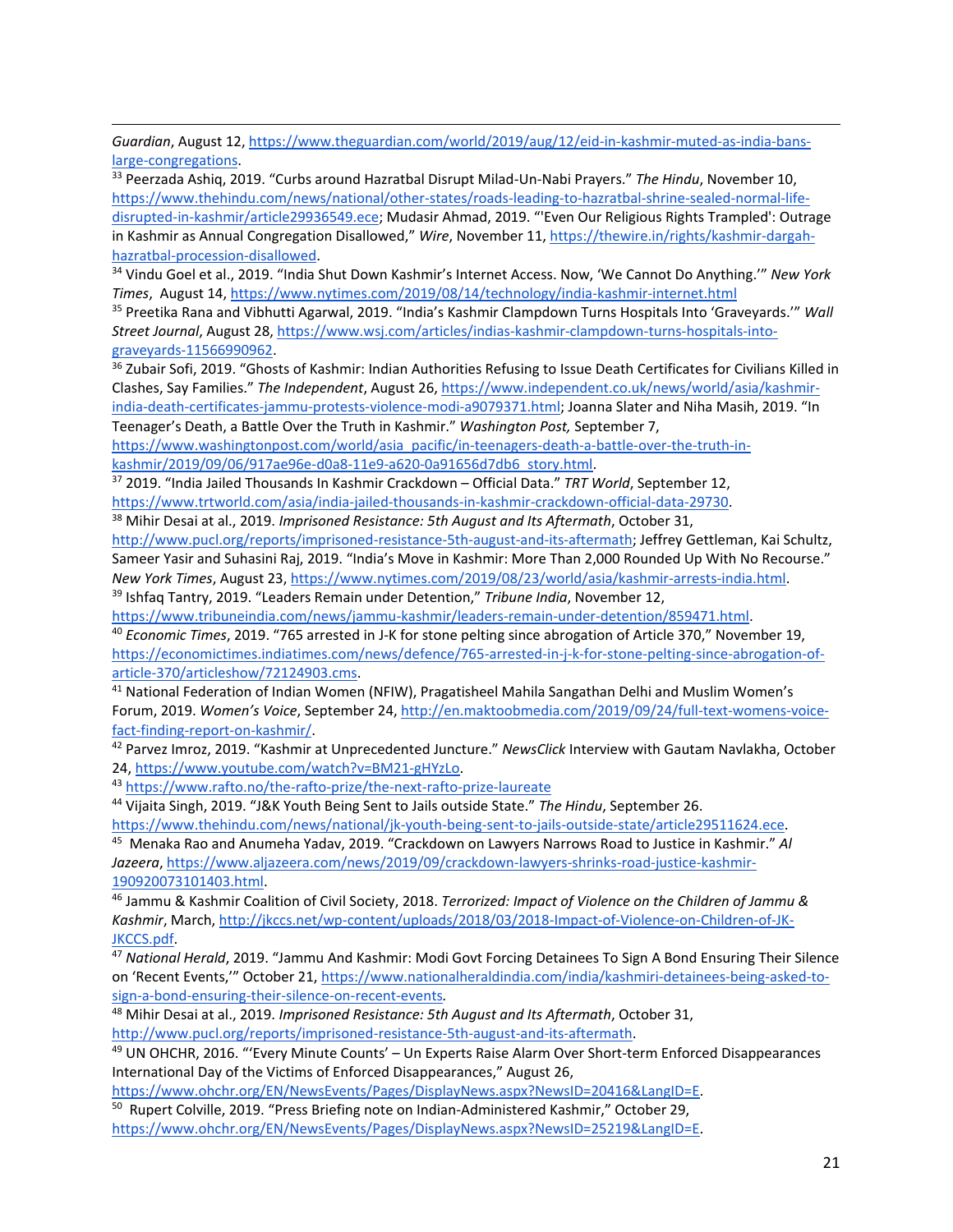51 Jammu and Kashmir Coalition of Civil Society (JKCC) and Association of Parents of Disappeared Persons (APDP), 2019. *Six Monthly Review of Human Rights Situation in Indian Administered Jammu & Kashmir (January - June 2019).* [http://jkccs.net/wp-content/uploads/2019/07/Six-Monthly-HR-Review-Jan-June-2019-JKCCSAPDP.pdf.](http://jkccs.net/wp-content/uploads/2019/07/Six-Monthly-HR-Review-Jan-June-2019-JKCCSAPDP.pdf)

53 Azhar Farooq and Rebecca Ratcliffe, 2019. "Family Demand Justice for Kashmiri Teenager Killed in 'Unprovoked Attack.'" *The Guardian,* September 9, [https://www.theguardian.com/world/2019/sep/08/family-demand-justice](https://www.theguardian.com/world/2019/sep/08/family-demand-justice-for-kashmiri-teenager-killed-in-unprovoked-attack)[for-kashmiri-teenager-killed-in-unprovoked-attack](https://www.theguardian.com/world/2019/sep/08/family-demand-justice-for-kashmiri-teenager-killed-in-unprovoked-attack); Samaan Lateef, 2019. "Kashmir Crisis: Clashes Erupt after First Civilian Death Confirmed." *The Independent,* September 4,

[https://www.independent.co.uk/news/world/asia/kashmir-crisis-civilian-death-protests-india-modi-srinagar](https://www.independent.co.uk/news/world/asia/kashmir-crisis-civilian-death-protests-india-modi-srinagar-a9091946.html)[a9091946.html.](https://www.independent.co.uk/news/world/asia/kashmir-crisis-civilian-death-protests-india-modi-srinagar-a9091946.html)

<sup>54</sup> Freny Manecksha, 2019. "In Kashmir, the Justice System Is in Limbo." *The Wire,* November 4, [https://thewire.in/law/kashmir-justice-system-limbo.](https://thewire.in/law/kashmir-justice-system-limbo)

<sup>55</sup> Susahini Raj and Jeffrey Gentleman. 2019. "Abused by Soldiers and Militants, Kashmiris Face Dangers in Daily Life." *New York Times*, September 15, [https://www.nytimes.com/2019/09/15/world/asia/kashmir-india-](https://www.nytimes.com/2019/09/15/world/asia/kashmir-india-militants.html)

[militants.html](https://www.nytimes.com/2019/09/15/world/asia/kashmir-india-militants.html); Sameer Hashmi, 2019. "'don't Beat Us, Just Shoot Us': Kashmiris Allege Violent Army Crackdown." *BBC*, August 29[, https://www.bbc.com/news/world-asia-india-49481180.](https://www.bbc.com/news/world-asia-india-49481180)

<sup>56</sup> Mihir Desai at al., 2019. *Imprisoned Resistance: 5th August and Its Aftermath*, October 31,

<http://www.pucl.org/reports/imprisoned-resistance-5th-august-and-its-aftermath>

<sup>57</sup> Association of Parents of Disappeared Persons (APDP) and Jammu & Kashmir Coalition of Civil Society (JKCCS), 2019. *Torture: Indian State's Instrument of Control in Indian Administered Jammu and Kashmir*, February, [http://jkccs.net/wp-content/uploads/2019/05/TORTURE-Indian-State%E2%80%99s-Instrument-of-Control-in-](http://jkccs.net/wp-content/uploads/2019/05/TORTURE-Indian-State%E2%80%99s-Instrument-of-Control-in-Indian-administered-Jammu-and-Kashmir.pdf)[Indian-administered-Jammu-and-Kashmir.pdf](http://jkccs.net/wp-content/uploads/2019/05/TORTURE-Indian-State%E2%80%99s-Instrument-of-Control-in-Indian-administered-Jammu-and-Kashmir.pdf)

<sup>58</sup> International Federation for Human Rights (FIDH), 2019. *Update on Human Rights Violations in Indian-Administered Jammu & Kashmir since August 2019.* September 26,

[https://www.fidh.org/IMG/pdf/20190926\\_india\\_j\\_k\\_bp\\_en.pdf.](https://www.fidh.org/IMG/pdf/20190926_india_j_k_bp_en.pdf)

<sup>59</sup> Menaka Rao & Anumeha Yadav, 2019. "Crackdown on Lawyers Narrows Road to Justice in Kashmir." *Al Jazeera*, [https://www.aljazeera.com/news/2019/09/crackdown-lawyers-shrinks-road-justice-kashmir-](https://www.aljazeera.com/news/2019/09/crackdown-lawyers-shrinks-road-justice-kashmir-190920073101403.html)[190920073101403.html.](https://www.aljazeera.com/news/2019/09/crackdown-lawyers-shrinks-road-justice-kashmir-190920073101403.html)

<sup>60</sup> Anumeha Yadav & Menaka Rao, 2019. "Even As Thousands Are Detained In Kashmir, Courts And Legal System Remain Frozen," *Scroll*, September 20, [https://scroll.in/article/937856/even-as-thousands-are-detained-in](https://scroll.in/article/937856/even-as-thousands-are-detained-in-kashmir-courts-and-legal-system-remain-frozen)[kashmir-courts-and-legal-system-remain-frozen.](https://scroll.in/article/937856/even-as-thousands-are-detained-in-kashmir-courts-and-legal-system-remain-frozen)

<sup>61</sup> Vineet Khare, 2019. "Kashmir's Crippled Courts Leave Detainees in Limbo" *BBC*, October 3, [https://www.bbc.com/news/world-asia-india-49848899.](https://www.bbc.com/news/world-asia-india-49848899)

<sup>62</sup> Freny Manecksha. 2019. "In Kashmir, the Justice System Is in Limbo." *The Wire,* November 4. [https://thewire.in/law/kashmir-justice-system-limbo.](https://thewire.in/law/kashmir-justice-system-limbo)

<sup>63</sup> *Wire*, 2019. "Over 250 Habeas Corpus Petitions in J&K High Court Since August 5," September 20, [https://thewire.in/law/over-250-habeas-corpus-petitions-in-jk-high-court-since-august-5.](https://thewire.in/law/over-250-habeas-corpus-petitions-in-jk-high-court-since-august-5)

<sup>64</sup> Freny Manecksha, 2016. "The Public Safety Act Is a Political Weapon For the Government in Kashmir." *Wire*, December 28, [https://thewire.in/government/public-safety-act-kashmir.](https://thewire.in/government/public-safety-act-kashmir)

<sup>65</sup> Mihir Desai at al., 2019. *Imprisoned Resistance: 5th August and Its Aftermath*, October 31,

<http://www.pucl.org/reports/imprisoned-resistance-5th-august-and-its-aftermath>

<sup>66</sup> Mihir Desai at al., 2019. *Imprisoned Resistance: 5th August and Its Aftermath*, October 31, [http://www.pucl.org/reports/imprisoned-resistance-5th-august-and-its-aftermath.](http://www.pucl.org/reports/imprisoned-resistance-5th-august-and-its-aftermath)

<sup>67</sup> Allard K. Lowenstein International Human Rights Clinic, 2009. *The Myth of Normalcy: Impunity and the Judiciary in Kashmir*. Yale Law School, April.

<sup>68</sup> Amnesty International, 2015. *Denied: Failures in Accountability for Human Rights Violations By Security Force Personnel In Jammu And Kashmir.* ASA 20/1874/2015,

[https://www.amnesty.org/download/Documents/ASA2018742015ENGLISH.PDF.](https://www.amnesty.org/download/Documents/ASA2018742015ENGLISH.PDF)

<sup>69</sup> This section is based on material from multiple sources, including the Kashmir Scholars Consultative and Action Network (KSCAN) Fact Sheet on Minorities in Kashmir,

[https://kashmirscholars.files.wordpress.com/2019/11/minorities-fact-sheet-updated.pdf,](https://kashmirscholars.files.wordpress.com/2019/11/minorities-fact-sheet-updated.pdf) as well as the following work by Kashmir scholars: Mona Bhan, 2018. "The Pandit Across the Lidder." *Outlook*, July 4, 2018; Mona Bhan and

<sup>52</sup> Rebecca Ratcliffe, 2019. "Five Civilians Killed in Kashmir since Crackdown, Says Army." *The Guardian*, September 4, [https://www.theguardian.com/world/2019/sep/04/civilians-killed-kashmir-crackdown-army-india.](https://www.theguardian.com/world/2019/sep/04/civilians-killed-kashmir-crackdown-army-india)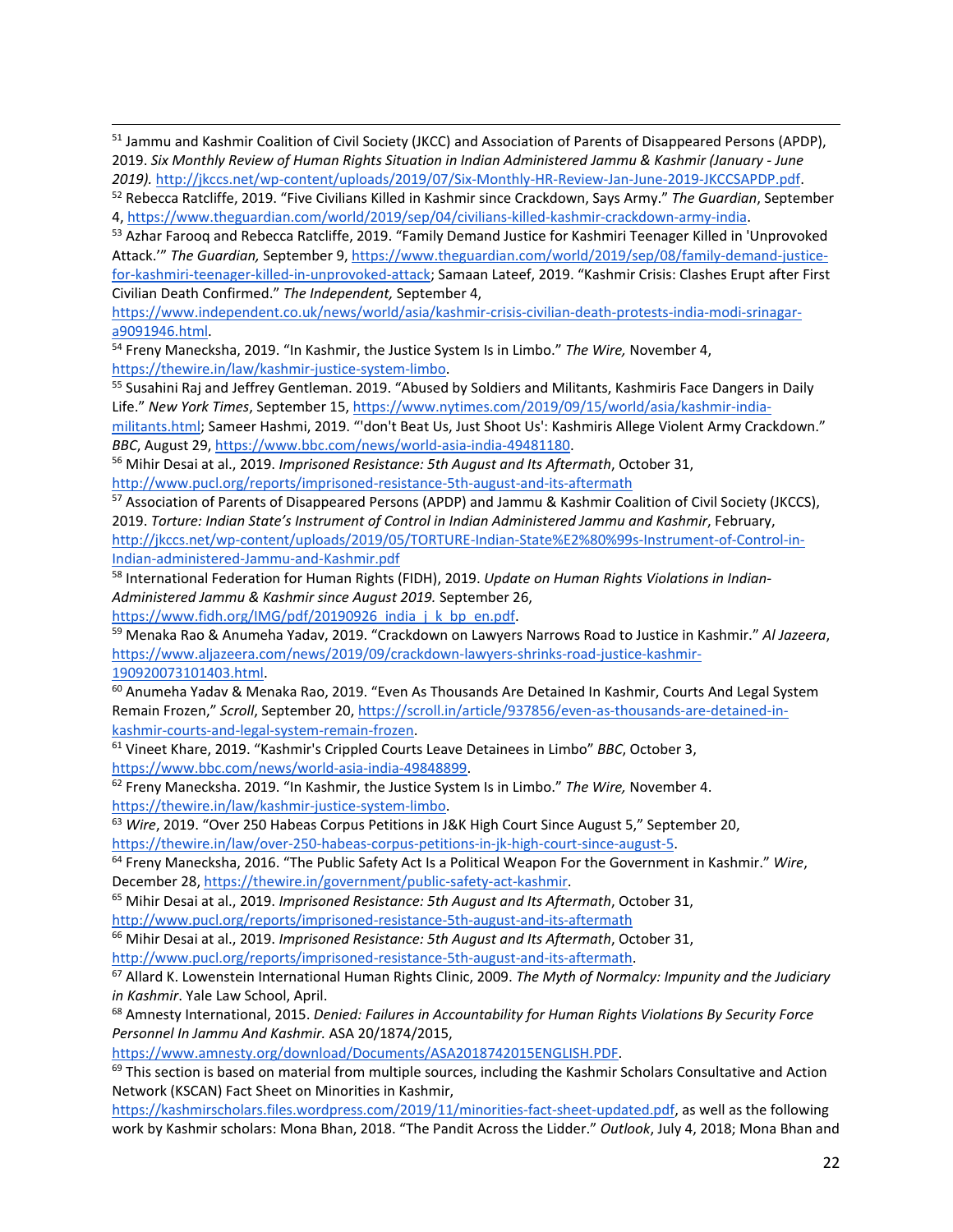Deepti Misri, 2016. "On the Limits of Reconciliation." In *Conflicted Democracies and Gendered Violence: The Right to Heal*, edited by Angana P. Chatterji et al., 242-244. New Delhi: Zubaan Books; Ankur Datta, 2017. *On Uncertain Ground: Displaced Kashmiri Pandits in Jammu and Kashmir*. New Delhi: Oxford University Press; Datta, Ankur. 2017. "Uncertain Journeys: Return Migration, Home and Uncertainty among a Displaced Kashmiri Community." *Modern Asian Studies* 51(4): 1099-1125; Haley Duschinski, 2007. "'India Displacing Indians for the Sake of India': Kashmiri Hindu Migrant Vendors and the Secular State." *Political and Legal Anthropology Review* 30(1): 90-108; Haley Duschinski, 2008. "'Survival Is Now Our Politics': Kashmiri Hindu Community Identity and the Politics of Homeland." I*nternational Journal of Hindu Studies* 12(1): 41–64; Sanjay Kak, 2017. "'What About the Kashmiri Pandits?' Review of Ankur Datta's *On Uncertain Ground: Displaced Kashmiri Pandits in Jammu and Kashmir*." *Raoit*, June 20; Nitasha Kaul, 2016 "Kashmiri Pandits Are a Pawn in the Games of Hindutva Forces." *The Wire*, January 7; Suvir Kaul, 2012. "A Time without Soldiers: Writing about Kashmir Today." *Historical Reflections/Réflexions Historiques* 38(2): 71-82; Zubair Lone, 2018. "The Ones Who Never Left: Kashmiri Pandits Who Chose To Live in The Valley." *News18*, May 24; Deepti Misri and Mona Bhan 2019. "Kashmiri Pandits Must Reimagine the Idea of Return to Kashmir." *Al Jazeera*, August 10.

 $70$  Pro-India propagandists claim that 700,000 Kashmiri Pandits were killed in the early 1990s. However, in the late 1980s, the population of Kashmiri Pandits in Kashmir was approximately 124,000-140,000. The Kashmiri Pandit Sangharsh Samiti, an association working for the rights of Kashmiri Pandits, documents that 357 Pandits were killed in Kashmir between 1990- 2011. According to the Government of India, a total of 219 Kashmir Pandits were killed during the conflict from 1989-2013. India's National Human Rights Commission (NHRC) report on June 11, 1999 states that of 157 leaders killed during this period, 37 were Hindus and 120 were Muslims. The NHRC did not classify these killings as "genocide" or "ethnic cleansing." There is no evidence of hundreds of thousands being ethnically cleansed and murdered by Kashmiri Muslims, as claimed by pro-India propagandists and Hindutva groups. Please see the KSCAN Fact Sheet on Minorities in Kashmir:

[https://kashmirscholars.files.wordpress.com/2019/11/minorities-fact-sheet-updated.pdf.](https://kashmirscholars.files.wordpress.com/2019/11/minorities-fact-sheet-updated.pdf)

<sup>71</sup> Azad Essa, 2011. "Kashmiri Pandits: Why We Never Fled Kashmir." *Al Jazeera*, August 2,

[https://www.aljazeera.com/indepth/spotlight/kashmirtheforgottenconflict/2011/07/201176134818984961.html.](https://www.aljazeera.com/indepth/spotlight/kashmirtheforgottenconflict/2011/07/201176134818984961.html)

<sup>72</sup> Alexander Evans, 2002. "A Departure from History: Kashmiri Pandits, 1990–2001." *Contemporary South Asia* 11(1): 19–37. See pages 23-26.

<sup>73</sup> T.N. Madan, 1989 [1965]. *Family and Kinship: A Study of the Pandits of Rural Kashmir*. New Delhi: Oxford University Press. See pages xviii–xix.

<sup>74</sup> Mudasir Ahmad, 2019. "'How Can Centre Reopen 50,000 Temples in Valley, When There Are Only 4,000 in J&K?'" *Wire*, October 5, [https://thewire.in/rights/how-can-centre-reopen-50000-temples-in-valley-when-there](https://thewire.in/rights/how-can-centre-reopen-50000-temples-in-valley-when-there-are-only-4000-in-jk)[are-only-4000-in-jk.](https://thewire.in/rights/how-can-centre-reopen-50000-temples-in-valley-when-there-are-only-4000-in-jk)

<sup>75</sup> Aamir Ali Bhat, 2019. "In Kashmir, Abandoned Hindu Homes Are Dying a Slow Death." *Globe Post*, July 27, [https://theglobepost.com/2019/07/27/kashmir-pandit-migration/.](https://theglobepost.com/2019/07/27/kashmir-pandit-migration/)

<sup>76</sup> Mallika Kaur Sarkaria, 2009. "Powerful Pawns of the Kashmir Conflict: Kashmiri Pandit Migrants." *Asian and Pacific Migration Journal* 18(2): 197-230.

<sup>77</sup> [https://indiacode.nic.in/bitstream/123456789/4975/1/migrants\\_immovable\\_property\\_act.pdf.](https://indiacode.nic.in/bitstream/123456789/4975/1/migrants_immovable_property_act.pdf)

<sup>78</sup> Mallika Kaur Sarkaria, 2009. "Powerful Pawns of the Kashmir Conflict: Kashmiri Pandit Migrants." *Asian and Pacific Migration Journal* 18(2): 197-230.

<sup>79</sup> Ankur Datta, 2017. *On Uncertain Ground: Displaced Kashmiri Pandits in Jammu and Kashmir*. Oxford: Oxford University Press.

<sup>80</sup> Mallika Kaur Sarkaria, 2009. "Powerful Pawns of the Kashmir Conflict: Kashmiri Pandit Migrants." *Asian and Pacific Migration Journal* 18(2): 197-230.

81 Haley Duschinski, 2008. ""Survival Is Now Our Politics": Kashmiri Hindu Community Identity and the Politics of Homeland." *International Journal of Hindu Studies* 12(1): 41-64.

82 International People's Tribunal for Human Rights and Justice in Jammu & Kashmir (IPTK) and Association of Parents of Disappeared Persons (APDP), 2017. *Alleged Perpetrators: Stories of Impunity in Jammu & Kashmir*, May, page 147-148[, https://jkccs.files.wordpress.com/2017/05/alleged-perpetrators.pdf;](https://jkccs.files.wordpress.com/2017/05/alleged-perpetrators.pdf) Jammu & Kashmir Coalition of Civil Society (JKCCS), "Chattisinghpora, Patribal, Brakpora 15 Years Later." *Monthly Informative Missive*, March 2015, [http://jkccs.net/informative-missive/.](http://jkccs.net/informative-missive/)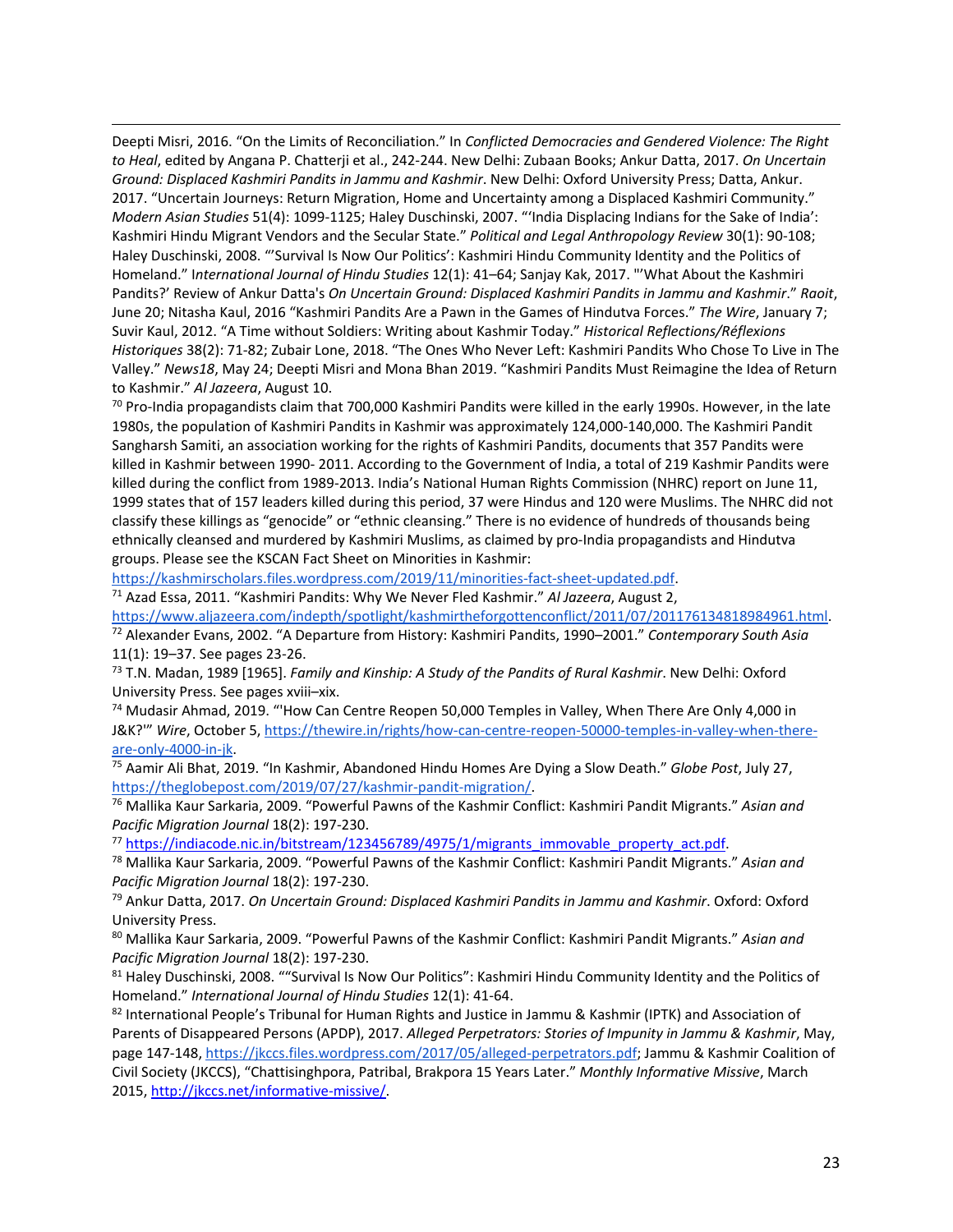83 International People's Tribunal for Human Rights and Justice in Jammu & Kashmir (IPTK) and Association of Parents of Disappeared Persons (APDP), 2017. *Alleged Perpetrators: Stories of Impunity in Jammu & Kashmir*, May, page 177,<https://jkccs.files.wordpress.com/2017/05/alleged-perpetrators.pdf>

<sup>84</sup> Barry Bearak, 2000. "A Kashmiri Mystery." *New York Times Magazine*, December 31,

[https://www.nytimes.com/2000/12/31/magazine/a-kashmiri-mystery.html;](https://www.nytimes.com/2000/12/31/magazine/a-kashmiri-mystery.html) Human Rights Watch, 2006. *"Everyone Lives in Fear": Patterns of Impunity in Jammu and Kashmir*, September,

[https://www.hrw.org/reports/2006/india0906/india0906web.pdf;](https://www.hrw.org/reports/2006/india0906/india0906web.pdf) Amnesty International, 2015. *"Denied": Failures In Accountability For Human Rights Violations By Security Force Personnel In Jammu And Kashmir*. July, ASA 20/1874/2015, [https://www.amnesty.org/download/Documents/ASA2018742015ENGLISH.PDF.](https://www.amnesty.org/download/Documents/ASA2018742015ENGLISH.PDF)

85 On the responsibility to investigate, see Jammu & Kashmir Coalition of Civil Society (JKCCS), "The JKCCS Concerns about the Dismissal of the Petition." *Monthly Informative Missive*, July 2017, edited by Parvez Imroz,

<http://jkccs.net/informative-missive/>; Muzameel Jaleel, 2017. "Why Kashmiris Want a Fair Probe into the Killings of Pandits, Prosecution of Guilty." *Indian Express*, August 8, [https://indianexpress.com/article/explained/why](https://indianexpress.com/article/explained/why-kashmiris-want-a-fair-probe-into-the-killings-of-pandits-prosecution-of-guilty-4786855/)[kashmiris-want-a-fair-probe-into-the-killings-of-pandits-prosecution-of-guilty-4786855/.](https://indianexpress.com/article/explained/why-kashmiris-want-a-fair-probe-into-the-killings-of-pandits-prosecution-of-guilty-4786855/)

<sup>86</sup> *Al Jazeera*, 2019. "As India Takes Direct Control of Ladakh, Locals Wary of Outsiders," November 5, [https://www.aljazeera.com/indepth/features/india-takes-direct-control-ladakh-locals-wary-outsiders-](https://www.aljazeera.com/indepth/features/india-takes-direct-control-ladakh-locals-wary-outsiders-191104054956887.html)[191104054956887.html.](https://www.aljazeera.com/indepth/features/india-takes-direct-control-ladakh-locals-wary-outsiders-191104054956887.html)

87 Apurva Bamezai, 2019. "Celebrating the Article 370 Decision is Misplaced and Vengeful: A Kashmiri Pandit Student." *Caravan,* September 30. <https://caravanmagazine.in/conflict/celebrating-kashmir-decision-misplaced->88 UN OHCHR Press Release, 2019. "UN Rights Experts Urge India To End Communications Shutdown in Kashmir," August 22[, https://ohchr.org/EN/NewsEvents/Pages/DisplayNews.aspx?NewsID=24909&LangID=E.](https://ohchr.org/EN/NewsEvents/Pages/DisplayNews.aspx?NewsID=24909&LangID=E)

89 European Parliament Press Release, 2019. "High Representative/Vice-President Federica Mogherini met with Subrahmanyam Jaishankar, Indian Minister for External Affairs." Brussels, August 30,

[https://eeas.europa.eu/headquarters/headquarters-homepage/66825/high-representativevice-president](https://eeas.europa.eu/headquarters/headquarters-homepage/66825/high-representativevice-president-federica-mogherini-met-subrahmanyam-jaishankar-indian_en)[federica-mogherini-met-subrahmanyam-jaishankar-indian\\_en.](https://eeas.europa.eu/headquarters/headquarters-homepage/66825/high-representativevice-president-federica-mogherini-met-subrahmanyam-jaishankar-indian_en)

90 Michelle Bachelet, 2019. "Opening Statement by UN High Commissioner for Human Rights Michelle Bachelet." September 10, [https://in.one.un.org/un-press-release/opening-statement-by-un-high-commissioner-for-human](https://in.one.un.org/un-press-release/opening-statement-by-un-high-commissioner-for-human-rights-michelle-bachelet-2/)[rights-michelle-bachelet-2/.](https://in.one.un.org/un-press-release/opening-statement-by-un-high-commissioner-for-human-rights-michelle-bachelet-2/)

<sup>91</sup> FIDH, 2019. *Update on Human Rights Violations in Indian-administered Jammu & Kashmir since August 2019*, September 26, [https://www.fidh.org/IMG/pdf/20190926\\_india\\_j\\_k\\_bp\\_en.pdf.](https://www.fidh.org/IMG/pdf/20190926_india_j_k_bp_en.pdf)

<sup>92</sup> CIVICUS, FORUM-ASIA, FIDH, and OMCT, 2019. *India: End Communication Blockade in Jammu and Kashmir Without Further Delay*. October 4[, https://www.omct.org/statements/india/2019/10/d25531/.](https://www.omct.org/statements/india/2019/10/d25531/)

<sup>93</sup> International Commission of Jurists Press Release, 2019. *India: Ending Autonomy of Jammu and Kashmir Fans Flames of Existing Human Rights Crisis*. August 6[, https://www.icj.org/wp-content/uploads/2019/08/India-Jammu-](https://www.icj.org/wp-content/uploads/2019/08/India-Jammu-Kashmir-and-Autonomy-News-press-release-2019-ENG.pdf)[Kashmir-and-Autonomy-News-press-release-2019-ENG.pdf.](https://www.icj.org/wp-content/uploads/2019/08/India-Jammu-Kashmir-and-Autonomy-News-press-release-2019-ENG.pdf)

<sup>94</sup> Amnesty International, 2019. *Let Kashmir Speak Campaign.* [https://www.amnesty.org/en/get-involved/take](https://www.amnesty.org/en/get-involved/take-action/let-kashmir-speak/)[action/let-kashmir-speak/.](https://www.amnesty.org/en/get-involved/take-action/let-kashmir-speak/)

<sup>95</sup> Human Rights Watch, 2019*. India: Basic Freedoms at Risk in Kashmir: Free Political Leaders, Restore Communications, Exercise Restraint*. August 6[, https://www.hrw.org/news/2019/08/06/india-basic-freedoms-risk](https://www.hrw.org/news/2019/08/06/india-basic-freedoms-risk-kashmir)[kashmir;](https://www.hrw.org/news/2019/08/06/india-basic-freedoms-risk-kashmir) Human Rights Watch, 2019. *Restrictions, Detentions Persist in Kashmir.* October 7, [https://www.hrw.org/news/2019/10/07/restrictions-detentions-persist-kashmir.](https://www.hrw.org/news/2019/10/07/restrictions-detentions-persist-kashmir)

<sup>96</sup> Editorial, 2019. "Fear and uncertainty around Kashmir's future." *The Lancet,* August 17,

[https://www.thelancet.com/journals/lancet/article/PIIS0140-6736\(19\)31939-7/fulltext.](https://www.thelancet.com/journals/lancet/article/PIIS0140-6736(19)31939-7/fulltext)

<sup>97</sup> Genocide Watch Alert, *India: Kashmir*. August 16[, https://www.genocidewatch.com/copy-of-current-genocide](https://www.genocidewatch.com/copy-of-current-genocide-watch-aler)[watch-aler.](https://www.genocidewatch.com/copy-of-current-genocide-watch-aler)

<sup>98</sup> Suhasini Haidar, 2019. "India Cuts Off UN panel after Jammu & Kashmir Report." *The Hindu*, May 21, [https://www.thehindu.com/news/national/india-cuts-off-un-panel-after-jammu-kashmir](https://www.thehindu.com/news/national/india-cuts-off-un-panel-after-jammu-kashmir-report/article27190445.ece)[report/article27190445.ece.](https://www.thehindu.com/news/national/india-cuts-off-un-panel-after-jammu-kashmir-report/article27190445.ece)

<sup>99</sup> Suhasini Haidar, 2019. "India Cuts Off UN panel after Jammu & Kashmir Report." *The Hindu*, May 21, [https://www.thehindu.com/news/national/india-cuts-off-un-panel-after-jammu-kashmir](https://www.thehindu.com/news/national/india-cuts-off-un-panel-after-jammu-kashmir-report/article27190445.ece)[report/article27190445.ece.](https://www.thehindu.com/news/national/india-cuts-off-un-panel-after-jammu-kashmir-report/article27190445.ece)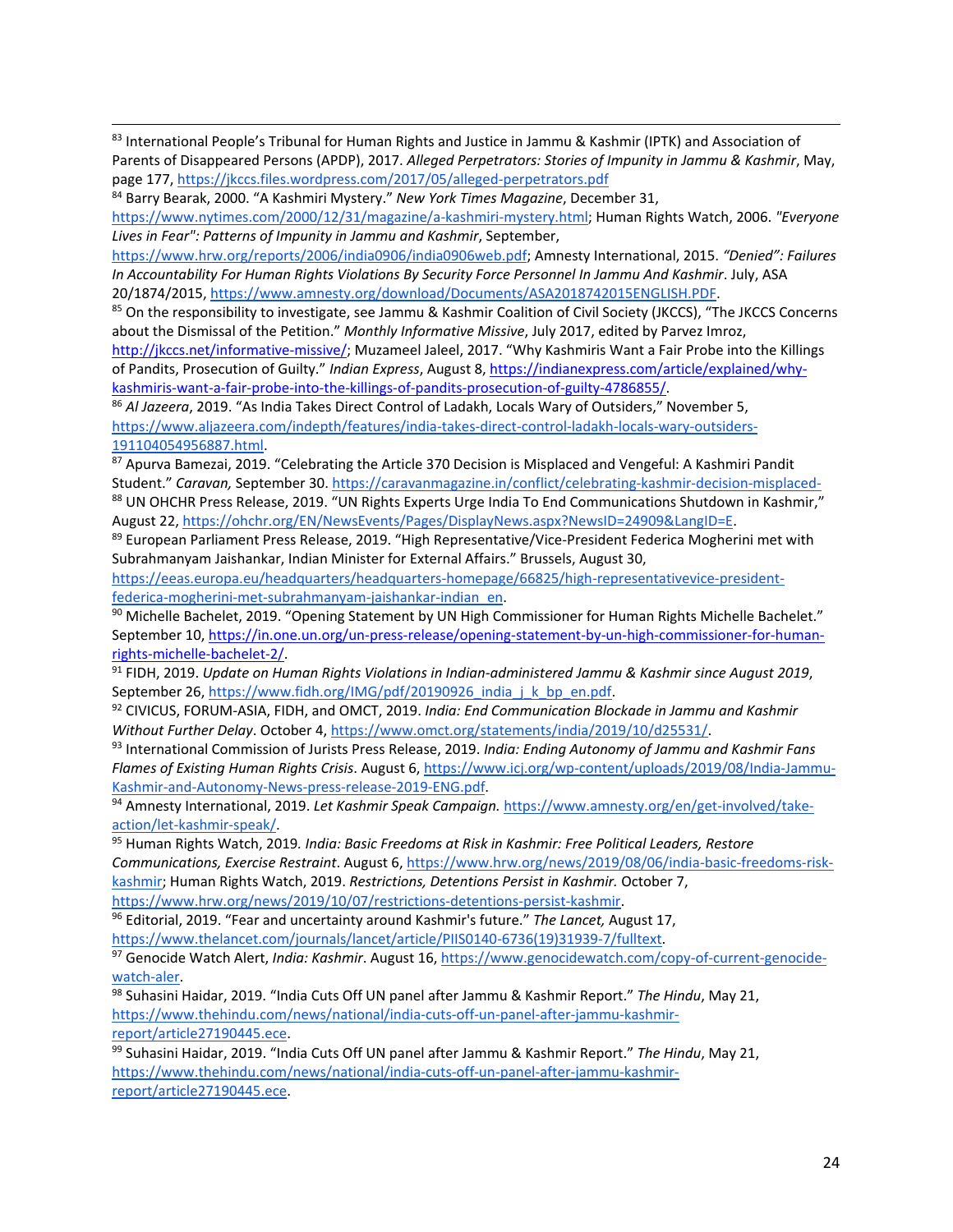<sup>100</sup>Special Procedures communications and responses, if any, can be accessed on the OHCHR website, and filtered by time, date, and keyword to search for communications on Kashmir:

[https://spcommreports.ohchr.org/Tmsearch/TMDocuments.](https://spcommreports.ohchr.org/Tmsearch/TMDocuments)

<sup>101</sup> Mandates of the Working Group on Arbitrary Detention; the Working Group on Enforced or Involuntary Disappearances; the Special Rapporteur on Extrajudicial, Summary or Arbitrary Executions; the Special Rapporteur on the Promotion and Protection of the Right to Freedom of Opinion and Expression; the Special Rapporteur on the Rights to Freedom of Peaceful Assembly and of Association; and the Special Rapporteur on the Situation of Human Rights Defenders. UA IND 16/2019, August 16, 2019, [https://spcommreports.ohchr.org/TmSearch/Results.](https://spcommreports.ohchr.org/TmSearch/Results) <sup>102</sup> Sameer Showkin Lone, 2017. "GoI Bars ICRC from Visiting State Jails." *Rising Kashmir*, September 18, cached at: [http://webcache.googleusercontent.com/search?q=cache:uc-hQfD7I1cJ:risingkashmir.com/news/goi-bars-icrc](http://webcache.googleusercontent.com/search?q=cache:uc-hQfD7I1cJ:risingkashmir.com/news/goi-bars-icrc-from-visiting-state-jails+&cd=1&hl=en&ct=clnk&gl=us)[from-visiting-state-jails+&cd=1&hl=en&ct=clnk&gl=us.](http://webcache.googleusercontent.com/search?q=cache:uc-hQfD7I1cJ:risingkashmir.com/news/goi-bars-icrc-from-visiting-state-jails+&cd=1&hl=en&ct=clnk&gl=us)

<sup>103</sup> Mohinder Verma, 2019. "J&K's Several Special Laws Will Remain in Force from Security Point of View." *Daily Excelsior*, August 11[, https://www.dailyexcelsior.com/jks-several-special-laws-will-remain-in-force-from-security](https://www.dailyexcelsior.com/jks-several-special-laws-will-remain-in-force-from-security-point-of-view/)[point-of-view/.](https://www.dailyexcelsior.com/jks-several-special-laws-will-remain-in-force-from-security-point-of-view/)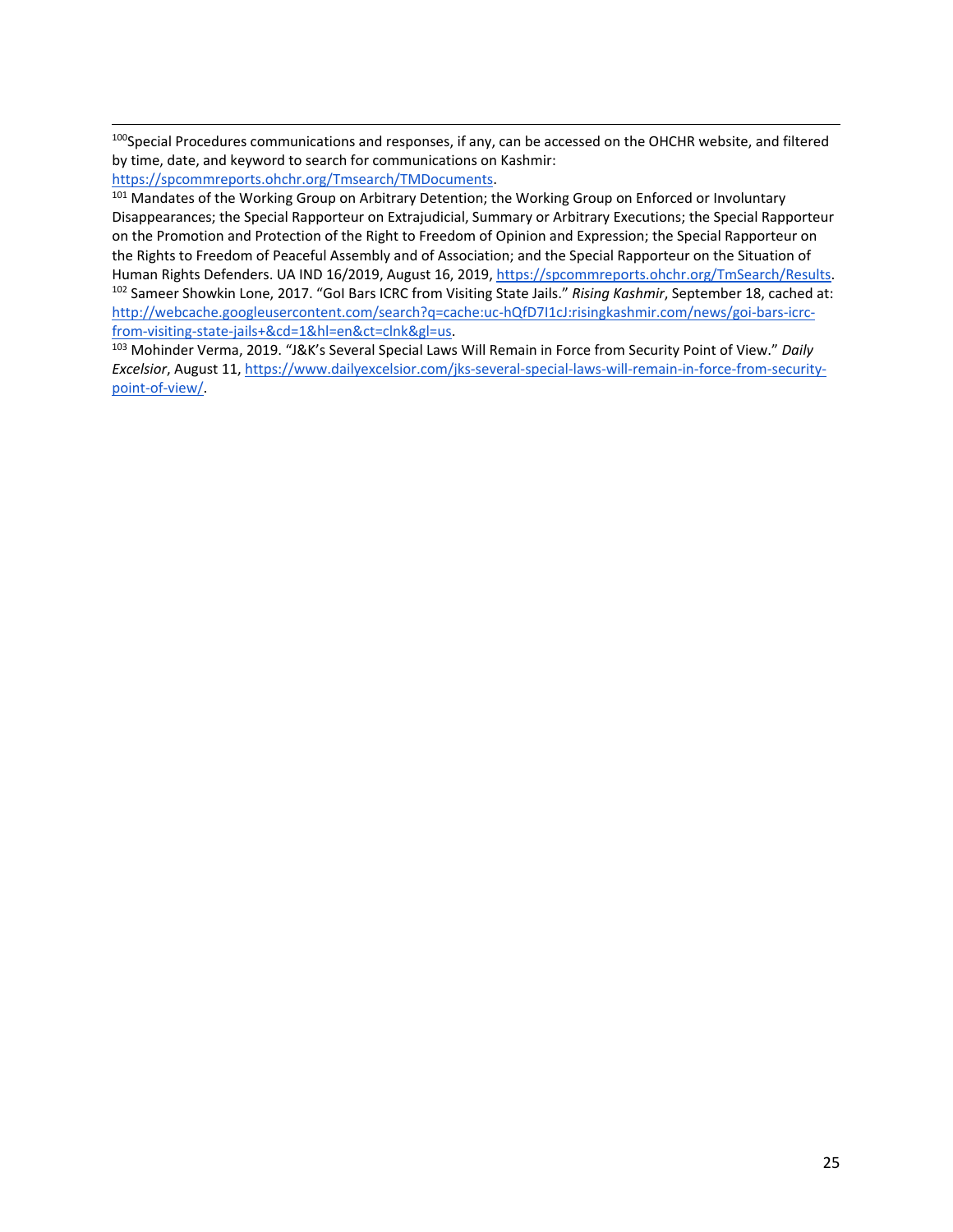**Appendix A: Conflict Matrix for Human Rights Abuses in Indian-Administered Kashmir Lowenstein Human Rights Project Schell Center for International Human Rights Yale Law School**

This conflict matrix outlines publicly-available reports of human rights abuses in Indian-Administered Kashmir from August 1, 2019 to October 1, 2019. The matrix provides evidence-based accounting based upon verifiable Indian and international media sources as well as reports published by Indian civil society fact-finding teams. The matrix only includes incidents that may fall under the jurisdiction of the Geneva Conventions or the International Criminal Court. Due to the severe and ongoing restrictions on communications and movement, the matrix is necessarily incomplete, and it will be updated as more information emerges from the region. The report was compiled by Garrett Frye-Mason, Julia Hontaruk-Levko, Hijab Khan, Rabhya Mehrotra, Abnner Olivares, Alvaro Perpuly, Avik Sarkar, Khue Mai Tran, and Namra Zulfiqar and facilitated by Weronika Betta.

|                                               |                                   |                                        |                                  | Reports of Human Rights Violations in Indian-Administered Kashmir: August 1 - October 1, 2019                                                                                                                                                                              |                                     |                         |
|-----------------------------------------------|-----------------------------------|----------------------------------------|----------------------------------|----------------------------------------------------------------------------------------------------------------------------------------------------------------------------------------------------------------------------------------------------------------------------|-------------------------------------|-------------------------|
| <b>Specific Date</b><br>(MM/DD/YYYY) (if date | Date Range   Location<br>unclear) |                                        | <b>Source Link</b>               | <b>Description of Incident</b>                                                                                                                                                                                                                                             | <b>Responsible Type of</b><br>Party | <b>Evidence</b>         |
| 08/04/2019                                    |                                   | Hugam Srigufwara,<br>Anantnag district | AlJazeera                        | 16-year-old Abrar Ahmad Ganai was detained under<br>Public Safety Act (PSA); dossier claimed he was 22; he was police<br>held in solitary confinement and released after 2 months<br>of arrest after family challenged detention on grounds of<br>his being a minor.       | Indian                              | Journalistic<br>account |
| 08/04/2019                                    |                                   | Srinagar                               | <b>Washington</b><br><b>Post</b> | Sajad Lone, a prominent Kashmiri politician and former<br>member of the legislative assembly, was placed under                                                                                                                                                             | Indian<br>government                | Personal<br>testimony   |
|                                               |                                   |                                        | <b>NDTV</b>                      | house arrest.                                                                                                                                                                                                                                                              |                                     | Journalistic<br>account |
| 08/04/2019                                    |                                   | Srinagar                               | AlJazeera                        | The president of the High Court Bar Association of Jammu<br>and Kashmir, Mian Abdul Qayoom, was arrested,<br>detained, and transferred to a prison in Uttar Pradesh,<br>620 miles away, on the grounds of "incitement and<br>agitation" against abrogation of Article 370. | Indian<br>police                    | Media report            |
| 08/04/2019                                    |                                   | Srinagar                               | <b>AlJazeera</b>                 | The former president of the High Court Bar Association of<br>Jammu and Kashmir, Nazir Ahmad Ronga, was arrested,                                                                                                                                                           | Indian<br>police                    | Media report            |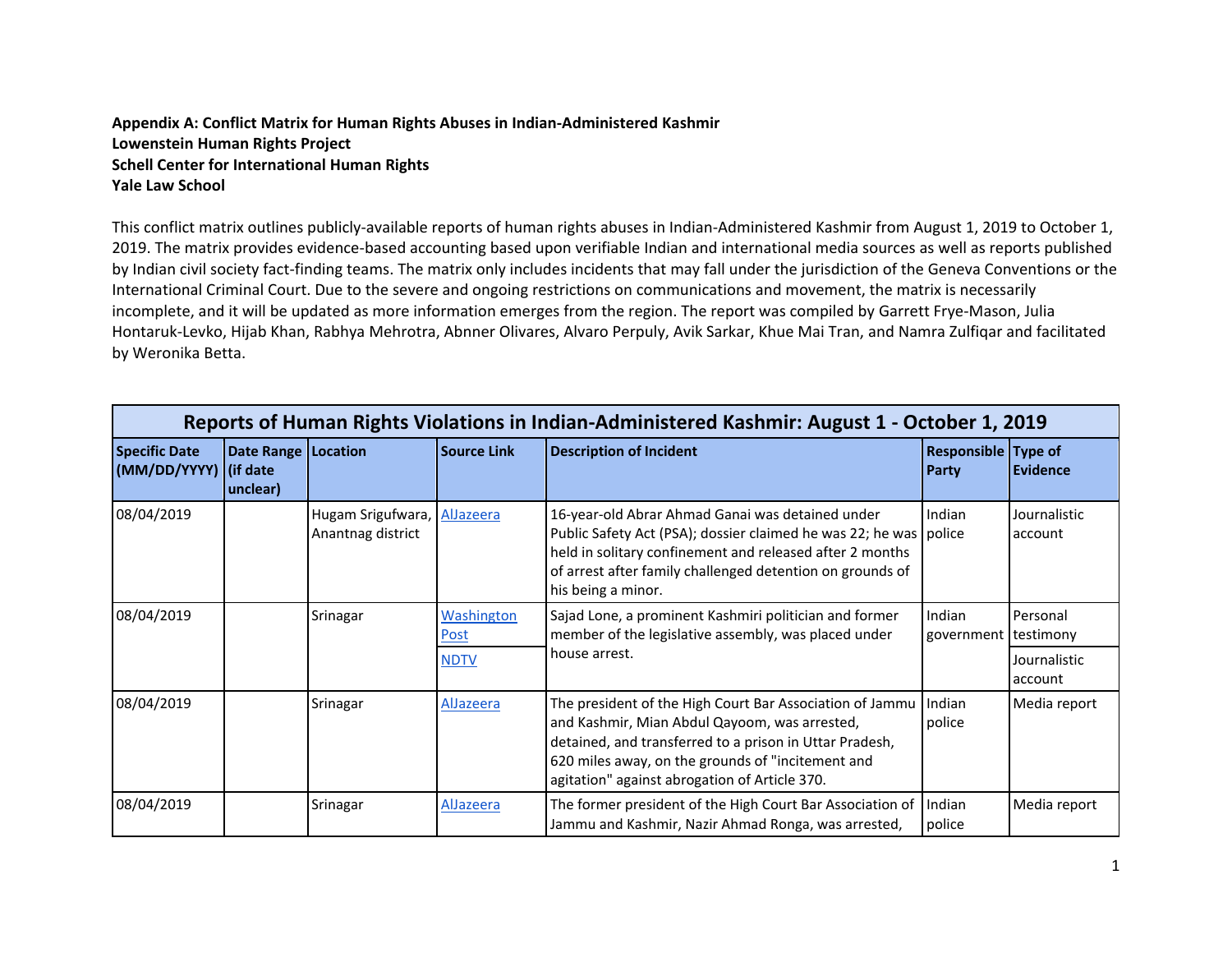|            |                                           |                                                           | detained, and transferred to a prison in Uttar Pradesh,<br>620 miles away, on the grounds of "incitement and<br>agitation" against abrogation of Article 370.                                                                                                                                                                                                           |                              |                                       |
|------------|-------------------------------------------|-----------------------------------------------------------|-------------------------------------------------------------------------------------------------------------------------------------------------------------------------------------------------------------------------------------------------------------------------------------------------------------------------------------------------------------------------|------------------------------|---------------------------------------|
| 08/05/2019 | Nadapora<br>Parigam, Pulwama              | Independent                                               | 22-year-old Mohammad Yasin Bhat was dragged out of<br>his bed at midnight by soldiers and brought out of his<br>home to the main road, where he was made to stand<br>naked in line with 11 other civilians. He, and others, were<br>beaten with canes, gun butts and kicks, and had their<br>genitals electrocuted. They were also humiliated and<br>sexually harassed. | Indian army                  | Personal<br>testimony;<br>Photographs |
| 08/05/2019 | New Colony,<br>Shopian district           | Independent                                               | Shahid Ahmad Bhat was arbitrarily detained and then<br>disappeared. His family does not know his whereabouts<br>nor whether he is alive.                                                                                                                                                                                                                                | Indian<br>police             | Personal<br>testimony                 |
| 08/05/2019 | Srinagar; Agra                            | AlJazeera                                                 | A man was forcibly picked out of his bed and detained.<br>His mother was not informed of his whereabouts. He was<br>kept in a prison in Agra Central Jail, hundreds of miles<br>away.                                                                                                                                                                                   | Indian<br>police             | Personal<br>testimony                 |
| 08/05/2019 | Jhelum River,<br>Northwestern<br>Srinagar | Independent                                               | 17-year-old Osaib Altaf jumped into the Jhelum River as<br>security personnel chased protesters in northwestern<br>Srinagar.                                                                                                                                                                                                                                            | Indian<br>security<br>forces | Personal<br>testimony                 |
| 08/05/2019 | Srinagar                                  | Anadolu<br><b>Agency</b>                                  | Junaid Azim Mattu, the mayor of Srinagar, has been<br>placed under house arrest following remarks critical of<br>the ongoing clampdown on Kashmir and the detention of<br>its political leaders.                                                                                                                                                                        | Indian<br>government         | Media report                          |
| 08/05/2019 | Turkwangan<br>village                     | <b>Telegraph</b>                                          | A factory owner on his way to work was stopped by the<br>Indian army officers, handed a hammer and ordered to<br>work as he was dragged away to a forced labour camp.<br>When the man arrived at the camp, he found 20 to 30<br>civilians already working there who were also taken there<br>as he was.                                                                 | Indian army                  | Personal<br>testimony                 |
| 08/05/2019 | Kashmir                                   | #Kashmir Civil<br>Disobedience -<br>A Citizens'<br>Report | An activist was arrested in his house by a station house<br>officer and four other officers, and detained.                                                                                                                                                                                                                                                              | Indian<br>police             | Civil society<br>account              |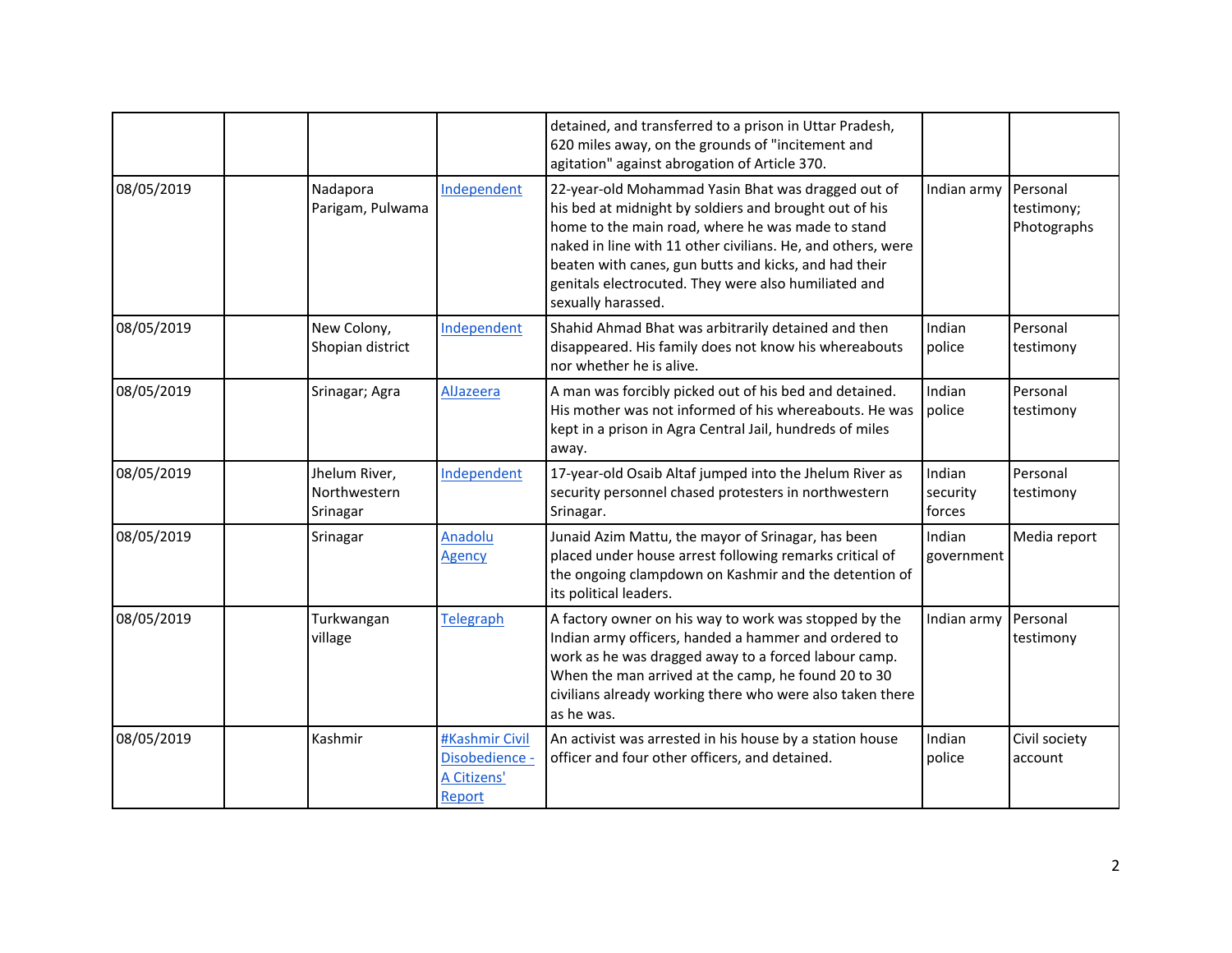| 08/05/2019 | Kashmir                             | #Kashmir Civil<br>Disobedience -<br>A Citizens'<br>Report | A political party youth leader had his house raided by the<br>deputy superintendent of a police station and a few other<br>officers and had his son arrested and detained.                                                                                                             | Indian<br>police             | Civil society<br>account                         |
|------------|-------------------------------------|-----------------------------------------------------------|----------------------------------------------------------------------------------------------------------------------------------------------------------------------------------------------------------------------------------------------------------------------------------------|------------------------------|--------------------------------------------------|
| 08/05/2019 | Ganderbal                           | Washington<br>Post                                        | Member of the Jammu and Kashmir National Conference<br>party was placed under house arrest. Two days later, the<br>was taken away by the police. The family does not know<br>his whereabouts nor whether he is alive.                                                                  | Indian<br>police             | Personal<br>testimony                            |
| 08/05/2019 | Baramulla district                  | AlJazeera<br>Washington<br>Post                           | The president of the bar association of Baramulla district<br>court, Abdul Salam Rather, was arrested, detained, and<br>transferred to a prison in Uttar Pradesh, 620 miles away,<br>on the grounds of "incitement and agitation" against<br>abrogation of Article 370.                | Indian<br>police             | Journalistic<br>account                          |
| 08/05/2019 | Srinagar                            | <b>National Herald</b>                                    | Politician Mohammed Yousuf Tarigami and his family<br>were put under house arrest.                                                                                                                                                                                                     | Indian<br>security<br>forces | Personal<br>testimony                            |
| 08/05/2019 | Kashmir                             | <b>Huffington Post</b><br>India                           | 11-year-old was arrested and beaten in custody.                                                                                                                                                                                                                                        | Indian<br>police             | Personal<br>testimony                            |
| 08/05/2019 | Srinagar                            | AlJazeera                                                 | Mehbooba Mufti, 63, senior Kashmiri politician of the<br>People's Democratic Party, was put under house arrest.                                                                                                                                                                        | Indian<br>government         | Media report                                     |
| 08/05/2019 | Srinagar                            | AlJazeera                                                 | Omar Abdullah, senior Kashmiri politician of the National<br>Conference party, was put under house arrest.                                                                                                                                                                             | Indian<br>government         | Media report                                     |
| 08/05/2019 | Maisuma, Srinagar                   | <b>Vice News</b>                                          | Faisal Aslam Mir was arbitrarily detained on his way to<br>purchase medicine for his mother. She has not heard<br>from him since, does not know his whereabouts nor<br>whether he his alive.                                                                                           | Indian<br>police             | Personal<br>testimony;<br>Legal<br>documentation |
| 08/06/2019 | Kashmir; Agra                       | <b>APNews</b>                                             | Aamir Parviaz Rather was picked up by the armed forces<br>early in the morning and held in various locations in<br>Kashmir before being moved to Agra Central Jail. His<br>family was able to first see him after 48 days. His health<br>worsened due to poor conditions in detention. | Indian<br>armed<br>forces    | Personal<br>testimony                            |
| 08/06/2019 | Parigam, Pulwama<br><b>District</b> | Washington<br>Post                                        | Yasin Bhat, 25, was ordered by soldiers out of his house in<br>the middle of the night and brought to the main road. He<br>was asked by the soldiers what he thinks of the decision                                                                                                    | Indian<br>soldiers           | Personal<br>testimony;<br>Photographs            |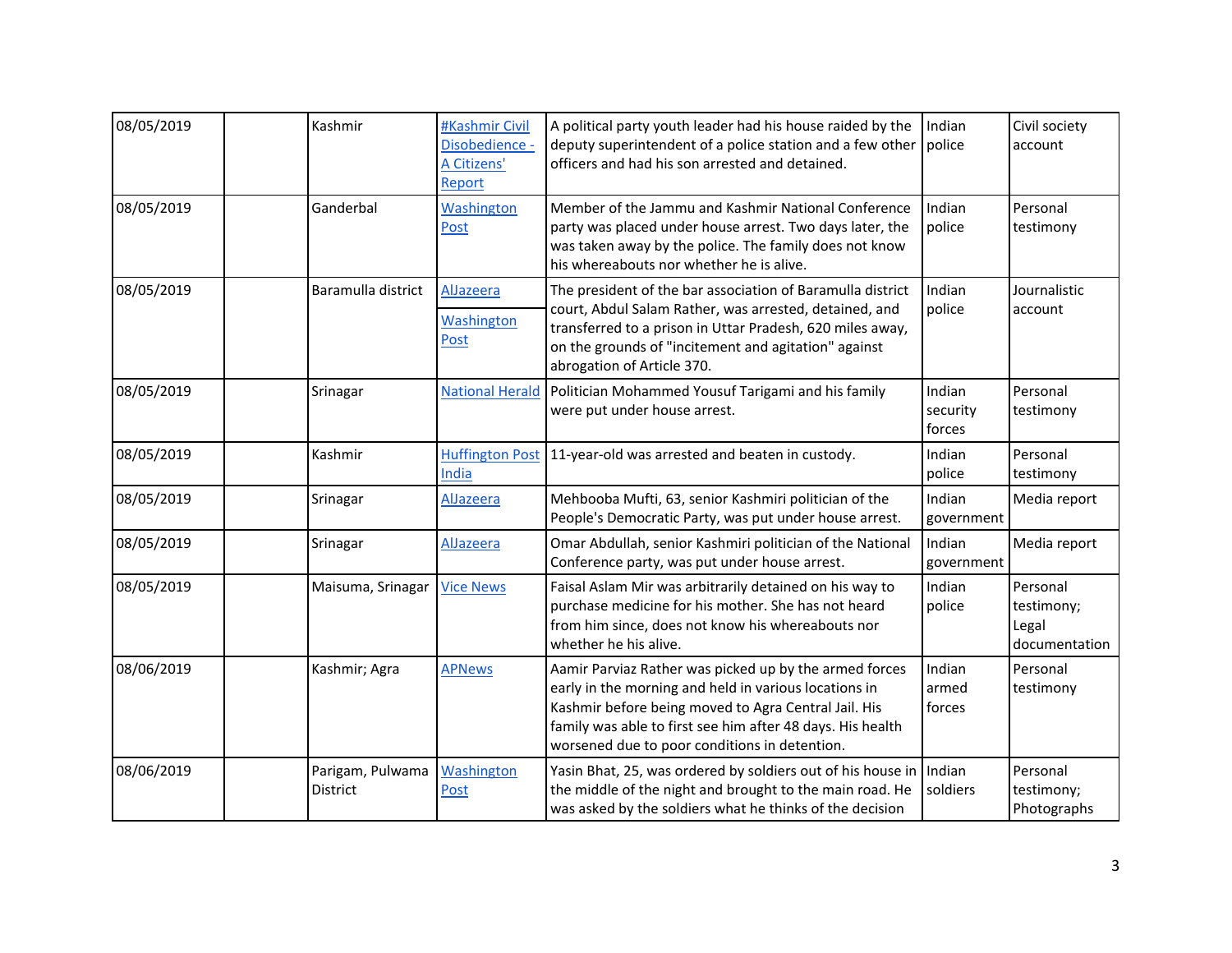|            |                                     |                                                                     | to revoke the region's autonomy and subsequently<br>stripped. He had his back and legs whipped with thick<br>cables and had his genitals and chest electrocuted.                                                                            |                                              |                                                        |
|------------|-------------------------------------|---------------------------------------------------------------------|---------------------------------------------------------------------------------------------------------------------------------------------------------------------------------------------------------------------------------------------|----------------------------------------------|--------------------------------------------------------|
| 08/06/2019 | Matibug village,<br>Kulgam District | AlJazeera                                                           | A man, a cancer patient suffering from paralysis, was<br>detained by Indian security forces in a midnight raid. His<br>family does not know his whereabouts or whether he is<br>alive.                                                      | Indian<br>security<br>forces                 | Personal<br>testimony                                  |
| 08/06/2019 | Illah-i-Bagh<br>locality, Srinagar  | Imprisoned<br>Resistance:<br><b>August 5th and</b><br>its aftermath | A 17-year-old Asrar Ahmad Khan died from being shot in<br>the head with pellets by the police while he was playing in<br>front of his house.                                                                                                | Central<br>Reserve<br>Police Force<br>(CRPF) | Personal<br>testimony                                  |
|            |                                     | Independent                                                         |                                                                                                                                                                                                                                             |                                              | Personal<br>testimony;<br>Photographs                  |
|            |                                     | <b>Bangkok Post</b>                                                 |                                                                                                                                                                                                                                             |                                              | Personal<br>testimony                                  |
| 08/06/2019 | Parigam, Pulwama<br><b>District</b> | #Kashmir Civil<br>Disobedience -<br>A Citizens'<br>Report           | Around 10 men between the ages of 20-30 were picked<br>up by the army from 8 houses, getting one person to<br>knock on the door of another in a chain. They reported<br>being tortured, electrocuted, and beaten with cables and<br>sticks. | Indian army                                  | Civil society<br>account                               |
| 08/07/2019 | Parigam, Pulwama<br><b>District</b> | AlJazeera                                                           | 50-year-old plumber Bashir Ahmed Dar had his legs and<br>back beaten for three hours by Indian soldiers.                                                                                                                                    | Indian<br>soldiers                           | Personal<br>testimony                                  |
| 08/07/2019 | Parigam, Pulwama<br>District        | AlJazeera                                                           | 20-year-old Muzaffar Ahmed and his brothers were taken<br>from the family home into the street in the middle of the<br>night and beaten and electrically shocked by army troops<br>for three hours.                                         | Indian army<br>soldiers                      | Personal<br>testimony;<br>Photographs;<br>Media report |
| 08/07/2019 | Srinagar                            | <b>BBC</b>                                                          | 63-year-old Shabbir, a leader of his village, was arrested<br>in the middle of the night and detained.                                                                                                                                      | Indian<br>police                             | Personal<br>testimony                                  |
| 08/07/2019 | Karimabad village,<br>Shopian       | #Kashmir Civil<br>Disobedience -<br>A Citizens'<br>Report           | 17-year-old Mamoon Ahmad Pandit, younger brother of<br>militant Nasir Ahmad Pandit, was arrested and detained.                                                                                                                              | Indian army                                  | Civil society<br>account                               |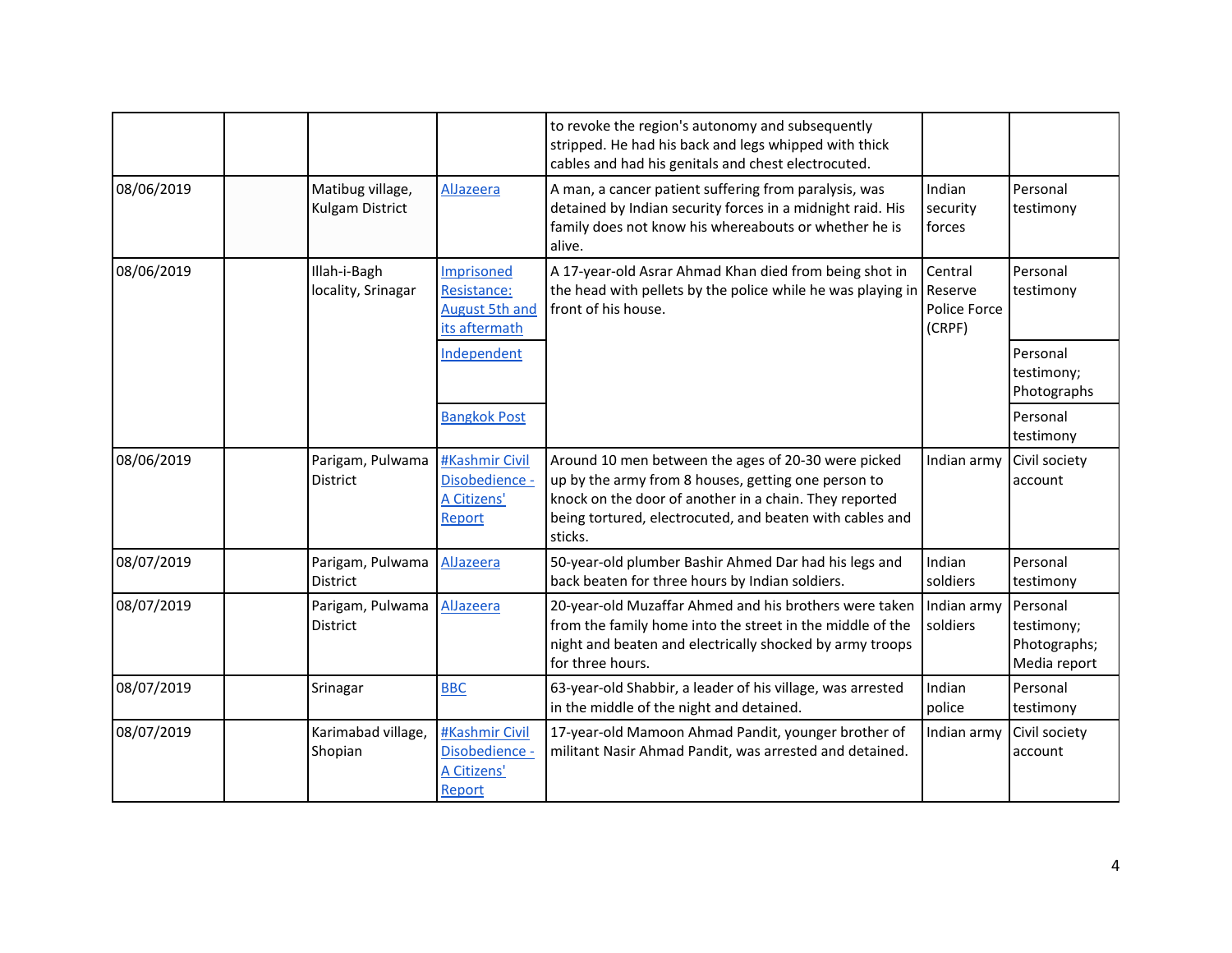| 08/07/2019 |                          | Kashmir                             | The Christian<br><b>Science</b><br><b>Monitor</b>                          | Umar Bashir Naikoo was woken up at around 2 in the<br>morning by soldiers and policemen who had entered his<br>home and had ordered all men in the house to go<br>outside. The police knew Umar's name before the house<br>raid that it suggests that the Indian Police suspected<br>Umar of having been involved with protest against Indian<br>soldiers. He was detained and beaten. | Indian<br>police   | Personal<br>testimony                            |
|------------|--------------------------|-------------------------------------|----------------------------------------------------------------------------|----------------------------------------------------------------------------------------------------------------------------------------------------------------------------------------------------------------------------------------------------------------------------------------------------------------------------------------------------------------------------------------|--------------------|--------------------------------------------------|
| 08/07/2019 |                          | Parigam, Pulwama<br><b>District</b> | AlJazeera                                                                  | Bashir Ahmed Dar had his family's food storage destroyed<br>by Indian soldiers who mixed the food with kerosene and<br>fertilizer.                                                                                                                                                                                                                                                     | Indian<br>soldiers | Personal<br>testimony                            |
|            | 08/07/2019<br>08/08/2019 | Karimabad village,<br>Shopian       | #Kashmir Civil<br>Disobedience -<br>A Citizens'<br>Report                  | Bilal Ahmad Dar was arrested and detained.                                                                                                                                                                                                                                                                                                                                             | Indian army        | Civil society<br>account                         |
| 08/08/2019 |                          | Jammu and<br>Kashmir                | <b>Gulistan News</b>                                                       | Zahid Firdous Mir was arbitrarily detained. (Case was<br>brought to the High Court of Jammu and Kashmir by the<br>Jammu and Kashmir High Court Bar Association<br>challenging the detention and the charges were<br>repudiated on September 29 and Mir was released.)                                                                                                                  | Indian<br>police   | Personal<br>testimony;<br>Legal<br>documentation |
| 08/08/2019 |                          | Khrew, Pulwama<br>district          | Religion<br>Unplugged                                                      | Manzoor Bhat was arrested and detained after the police<br>came looking for his son and did not find him home. They<br>set his son's surrender as the condition of his release.                                                                                                                                                                                                        | Indian<br>Police   | Personal<br>testimony                            |
| 08/08/2019 |                          | Karimabad village,<br>Shopian       | #Kashmir Civil<br>Disobedience -<br>A Citizens'<br>Report                  | 20-year-old Munirul Islam was dragged by his neck and<br>hair and arrested.                                                                                                                                                                                                                                                                                                            | Indian army        | Civil society<br>account                         |
| 08/09/2019 |                          | Srinagar                            | AlJazeera                                                                  | A man was arrested at 2 am, detained, and transferred to<br>Uttar Pradesh, 620 miles away.                                                                                                                                                                                                                                                                                             | Indian<br>police   | Personal<br>testimony                            |
| 08/09/2019 |                          | Srinagar                            | Imprisoned<br><b>Resistance: 5th</b><br><b>August and its</b><br>aftermath | Police entered the home of 19-year-old Owais searching<br>for him, but he was not home. Instead, his brother-in-law,<br>Ghulam, was arrested and kept in the Bemina Police Post<br>until August 10, 2019.                                                                                                                                                                              | Indian<br>police   | Civil society<br>account                         |
| 08/09/2019 |                          | Bemina area,<br>Srinagar            | Imprisoned<br>Resistance: 5th                                              | Fehmeeda Shagu, 34, died from toxic gas inhalation<br>caused by tear gas fired by the police into her house. The                                                                                                                                                                                                                                                                       | Indian<br>police   | Medical<br>documentation;                        |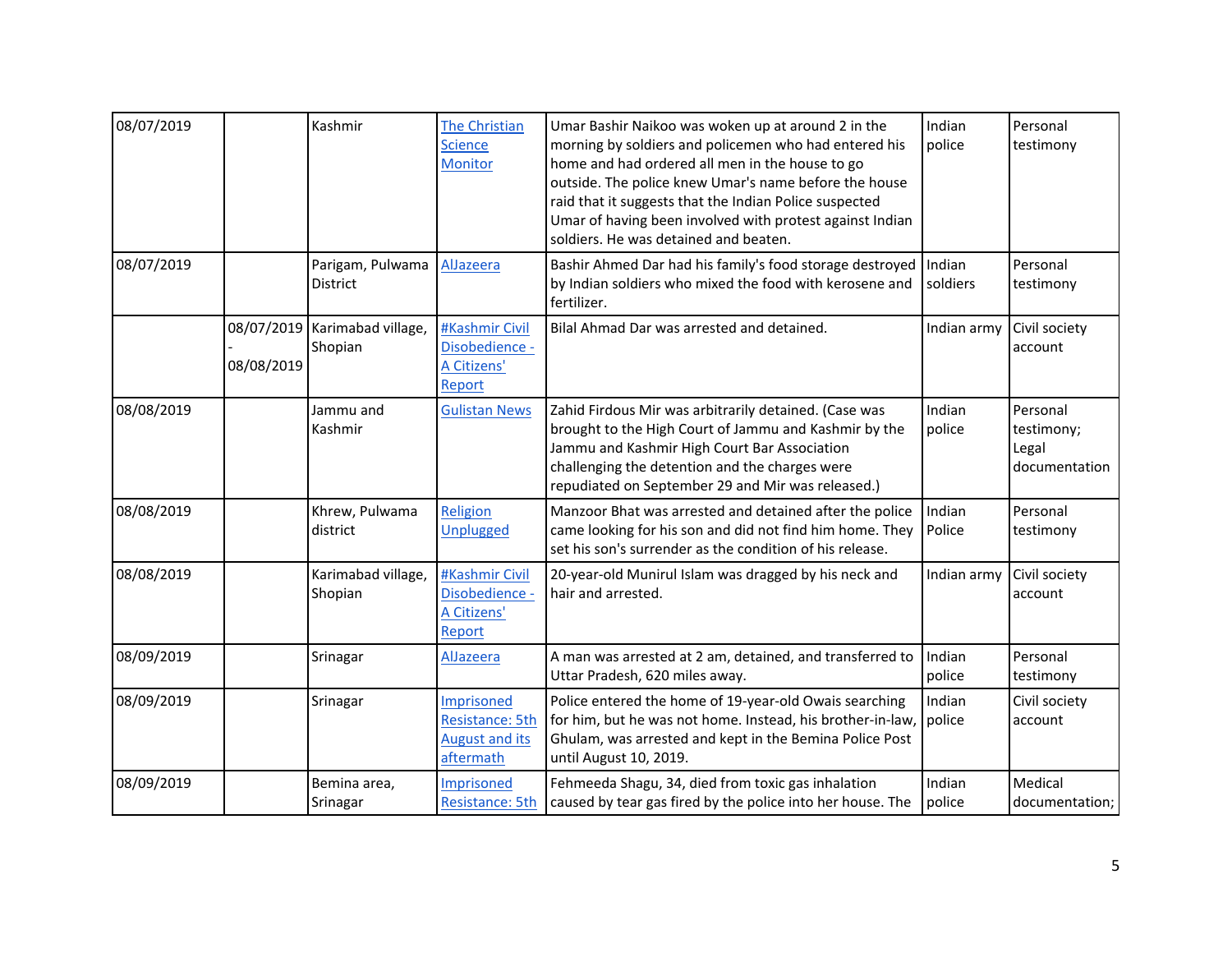|            |                               | <b>August and its</b><br>aftermath                                  | police refused to open an investigation stating that the<br>police "cannot register a complaint against themselves."                                                                                                                                                                                                                                                                            |                                              | Personal<br>testimony                              |
|------------|-------------------------------|---------------------------------------------------------------------|-------------------------------------------------------------------------------------------------------------------------------------------------------------------------------------------------------------------------------------------------------------------------------------------------------------------------------------------------------------------------------------------------|----------------------------------------------|----------------------------------------------------|
|            |                               | <b>BBC</b>                                                          |                                                                                                                                                                                                                                                                                                                                                                                                 |                                              | Medical<br>documentation;<br>Personal<br>testimony |
| 08/09/2019 | Soura, Srinagar               | AlJazeera<br><b>BBC</b>                                             | Indian forces opened fire against the protesters, including<br>using live ammunition.                                                                                                                                                                                                                                                                                                           | Indian<br>police                             | Video; Personal<br>testimony                       |
| 08/09/2019 | Srinagar                      | <b>New York</b><br><b>Times</b>                                     | Several residents interviewed by the New York Times<br>were beaten up by security forces for trying to buy<br>necessities like milk.                                                                                                                                                                                                                                                            | Indian<br>forces                             | Journalistic<br>account                            |
| 08/09/2019 | Khrew, Pulwama<br>district    | Religion<br><b>Unplugged</b>                                        | Sameer Bhat, 21, was arrested and detained. He was<br>moved from the police station and his family does not<br>know his whereabouts nor whether he is alive.                                                                                                                                                                                                                                    | Indian<br>police                             | Journalistic<br>account                            |
| 08/10/2019 | Srinagar                      | <b>Telegraph</b>                                                    | A 9-year-old boy, along with allegedly 143 other minors,<br>was detained and beaten by the police.                                                                                                                                                                                                                                                                                              | Indian<br>police                             | Personal<br>testimony;<br>Media report             |
| 08/10/2019 | Karfalli Mohalla,<br>Srinagar | <b>CNN</b>                                                          | Farooq Ahmad Qureshi was shot from a pellet gun in his<br>eye.                                                                                                                                                                                                                                                                                                                                  | Indian<br>Forces                             | Personal<br>testimony                              |
| 08/10/2019 | Srinagar                      | The Wire                                                            | 17-year-old Akeel Dar received nine pellets in his right<br>eye and four in his left after being shot by a CRPF officer.                                                                                                                                                                                                                                                                        | Central<br>Reserve<br>Police Force<br>(CRPF) | Personal<br>testimony;<br>Photographs              |
| 08/10/2019 | Srinagar                      | <b>AP News</b>                                                      | Bashir Ahmed Dar was beaten with sticks by three<br>soldiers until he was unconscious.                                                                                                                                                                                                                                                                                                          | Indian army                                  | Personal<br>testimony                              |
| 08/11/2019 | Shopian                       | Imprisoned<br>Resistance:<br><b>August 5th and</b><br>its aftermath | Mujeeb, 40, was ordered out of his house, together this<br>his family and neighbours, by army men. He was<br>searched, had his house searched, and his mobile phone<br>taken. Then he was severely beaten. He was punched on<br>the face, kicked and beaten up with a staff until he lost<br>consciousness. His screams were put on speakers for all<br>others in the detention center to hear. | Indian army                                  | Personal<br>testimony;<br>Photographs              |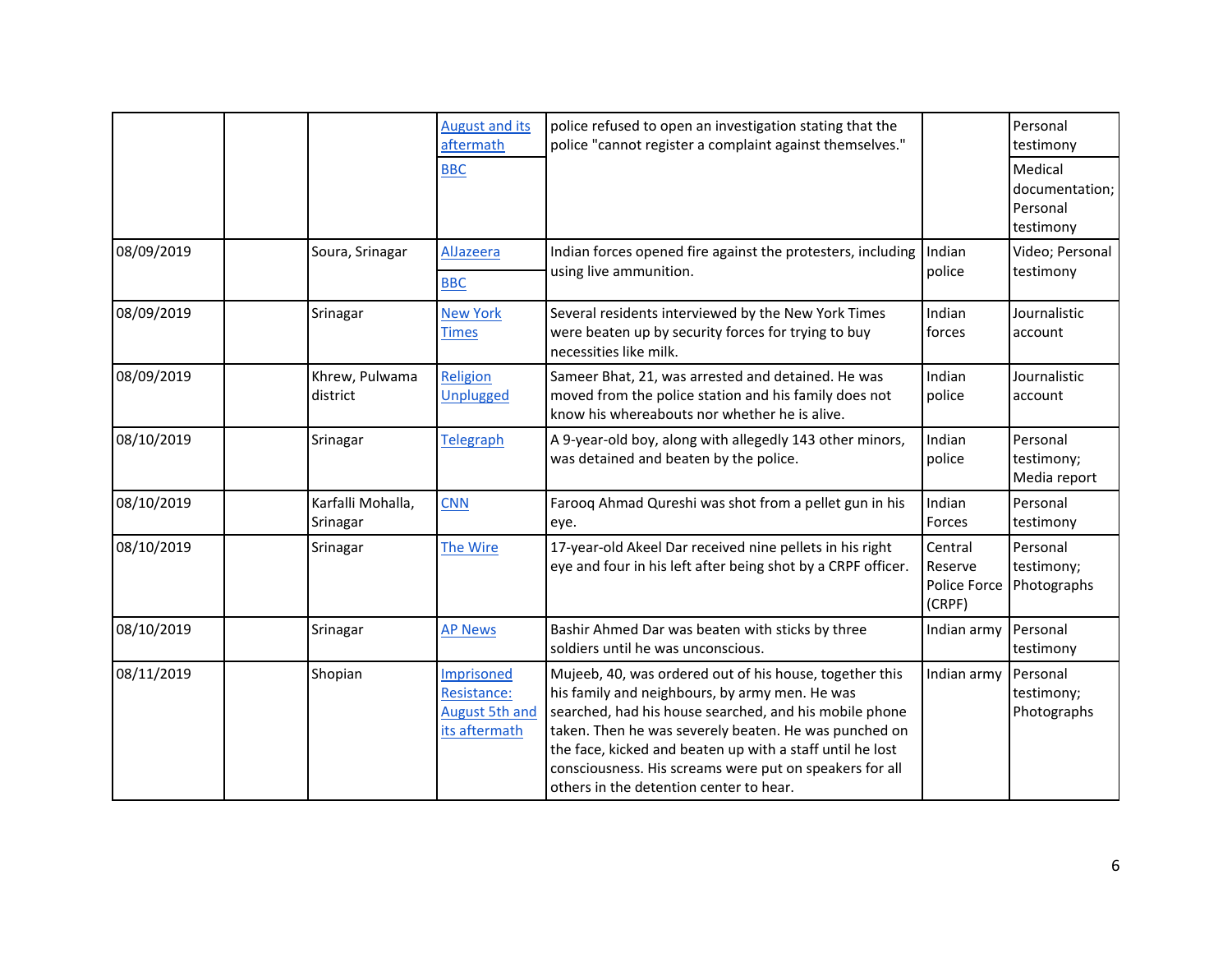| 08/11/2019 | Shopian                              | Imprisoned<br>Resistance:<br><b>August 5th and</b><br>its aftermath | Salman was detained and severely beaten. He was<br>punched on the face, kicked and beaten up with a staff<br>until he lost consciousness. His screams were put on<br>speakers for all others in the detention center to hear.                                                                                   | Indian army                  | Personal<br>testimony                             |
|------------|--------------------------------------|---------------------------------------------------------------------|-----------------------------------------------------------------------------------------------------------------------------------------------------------------------------------------------------------------------------------------------------------------------------------------------------------------|------------------------------|---------------------------------------------------|
| 08/11/2019 | Safa Kadal                           | <b>Committee to</b><br>Protect<br><b>Journalists</b>                | Journalist Haziq Qadri (Brut India correspondent) was<br>arrested and detained for 12 hours. He had his phone<br>confiscated and not returned upon his release.                                                                                                                                                 | Indian<br>police             | Personal<br>testimony                             |
| 08/14/2019 | Tral                                 | <b>Committee to</b><br>Protect<br><b>Journalists</b>                | Journalist Irfan Malik (correspondent with the Greater<br>Kashmir newspaper) was detained by security forces and<br>released on bond the following day.                                                                                                                                                         | Indian army                  | Personal<br>testimony                             |
|            |                                      | <b>NDTV</b>                                                         |                                                                                                                                                                                                                                                                                                                 |                              | Media report                                      |
| 08/14/2019 | Srinagar; Delhi                      | <b>BBC</b><br>The Wire                                              | Kashmiri politician of the Jammu and Kashmir Peoples<br>Movement party, Shah Faesal, was stopped from<br>boarding an international flight at Delhi airport, taken                                                                                                                                               | Indian<br>government         | Media report                                      |
|            |                                      | <b>India Times</b>                                                  | back to Srinagar, and detained.                                                                                                                                                                                                                                                                                 |                              |                                                   |
| 08/14/2019 | Hirpora village,<br>Shopian district | <b>Pakistan Press</b><br>International                              | 26-year-old Abid Khan was dragged out of his house<br>together with his brother, blindfolded and taken to the<br>Chowgam army camp. The soldiers stripped him naked,<br>tied up his legs and wrists, suspended him and beat him<br>with rods. Then they gave him electric shocks on his<br>genitals and wounds. | Indian<br>soldiers           | Personal<br>testimony;<br>Journalistic<br>account |
| 08/16/2019 | Bandipora,<br>northern Kashmir       | AlJazeera                                                           | Mohsin Ganai was arrested and detained under the PSA.<br>No reason was given for his detention.                                                                                                                                                                                                                 | Indian<br>police             | Personal<br>testimony                             |
| 08/16/2019 | Srinagar                             | <b>BBC</b>                                                          | A 18-year-old was shot in his leg by a pellet gun when<br>peacefully protesting.                                                                                                                                                                                                                                | Indian<br>security<br>forces | Personal<br>testimony;<br>Photographs;<br>Video   |
| 08/16/2019 | Srinagar                             | <b>BBC</b>                                                          | A man was surrounded by security forces, beaten by 8 of<br>them, and shot in his leg, when peacefully protesting.<br>Afterwards, he was left on the side of the road.                                                                                                                                           | Indian<br>Security<br>Forces | Personal<br>testimony;<br>Photographs;<br>Video   |
| 08/17/2019 | Kashmir                              | <b>Huffington Post</b><br>India                                     | Boy, aged 11/12, was arrested.                                                                                                                                                                                                                                                                                  | Indian<br>police             | Personal<br>testimony                             |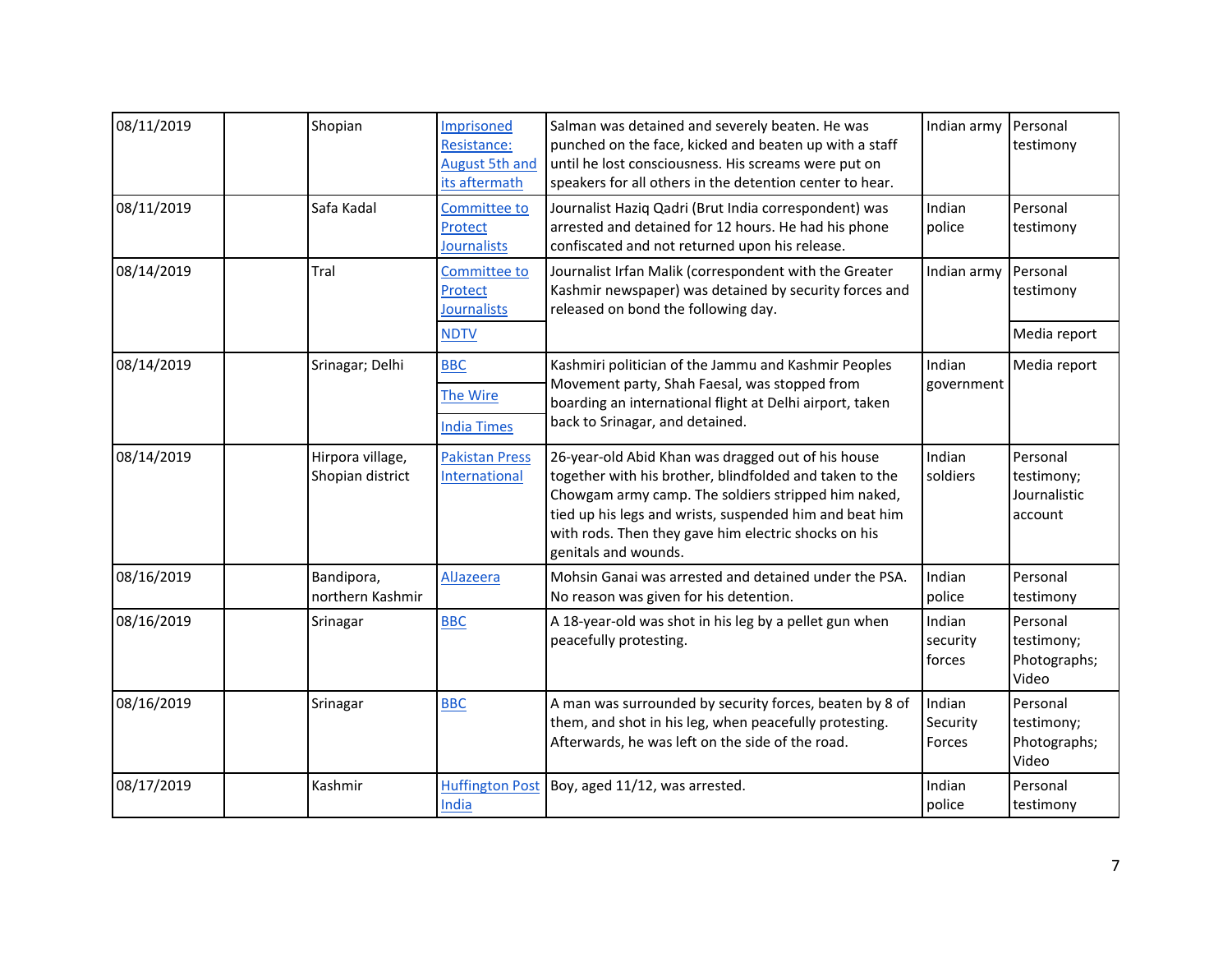| 08/17/2019 |                                 | Safakadal area of<br>Srinagar    | <b>BBC</b>                                                          | 60-year-old Mohammad Ayub Khan died from tear gas<br>inhalation after tear gas has been spread in the streets by<br>state forces. No medical record has been given to his<br>family at the hospital.                                                  | Security<br>forces               | Personal<br>testimony;<br>Journalistic<br>account |
|------------|---------------------------------|----------------------------------|---------------------------------------------------------------------|-------------------------------------------------------------------------------------------------------------------------------------------------------------------------------------------------------------------------------------------------------|----------------------------------|---------------------------------------------------|
| 08/17/2019 |                                 | Srinagar                         | Independent                                                         | Xuhaib Maqbool, a journalist, was stopped by the Indian<br>paramilitary forces during a protest. They told him not to<br>take photos, or report at all from the protest, harassed<br>him, and threatened to "break his bones" if he does not<br>obey. | Indian<br>paramilitary<br>forces | Personal<br>testimony;<br>Journalistic<br>account |
| 08/17/2019 |                                 | Jammu and<br>Kashmir             | <b>Indian Express</b>                                               | Asrar Yaqoob Pahlo was detained. (Case was brought to<br>High Court of Jammu and Kashmir challenging the<br>detention. The charges were revoked on September 2,<br>and Pahlo was released.)                                                           | Indian<br>police                 | Personal<br>testimony;<br>Legal<br>documentation  |
|            | Shortly<br>before<br>08/18/2019 | Khrew, Pulwama<br>district       | <b>AP News</b>                                                      | Sameer Ahmed was beaten by security forces.                                                                                                                                                                                                           | Indian<br>soldiers               | Photographs                                       |
|            | 08/19/2019<br>08/25/2019        | Khrew, Pulwama<br>district       | Religion<br><b>Unplugged</b>                                        | Gowhar Ahangar was arrested and detained after the<br>police came looking for his politically engaged brother<br>and did not find him home. They set his brother's<br>surrender as the condition of his release.                                      | Indian army                      | Personal<br>testimony                             |
| 08/20/2019 |                                 | Sopore town,<br>northern Kashmir | AlJazeera                                                           | Shahnawaz Dar was arrested and detained under PSA. His<br>family was not informed of his whereabouts.                                                                                                                                                 | Indian<br>police                 | Personal<br>testimony                             |
| 08/22/2019 |                                 | Lalusheshgaribagh,<br>Srinagar   | Imprisoned<br>Resistance:<br><b>August 5th and</b><br>its aftermath | 65-year-old man died reportedly due to tear gas<br>inhalation, after the police's tear gas canister fell inside<br>his house.                                                                                                                         | Indian<br>police<br>forces       | Personal<br>testimony                             |
| 08/22/2019 |                                 | Srinagar, Kashmir                | Washington<br>Post                                                  | Aquib Sheikh, 17, was detained when he left home to buy<br>milk. The following day police told his wife he was being<br>held at Srinagar's central Jail but did not give details of<br>any charges against him.                                       | Indian<br>police                 | Journalistic<br>account                           |
| 08/24/2019 |                                 | Srinagar, Kashmir                | Washington<br>Post                                                  | Danish Ahman Mir was taken away by police in the<br>middle of the night after half a dozen armed policemen<br>jumped over the gate to his home.                                                                                                       | Indian<br>police                 | Journalistic<br>account                           |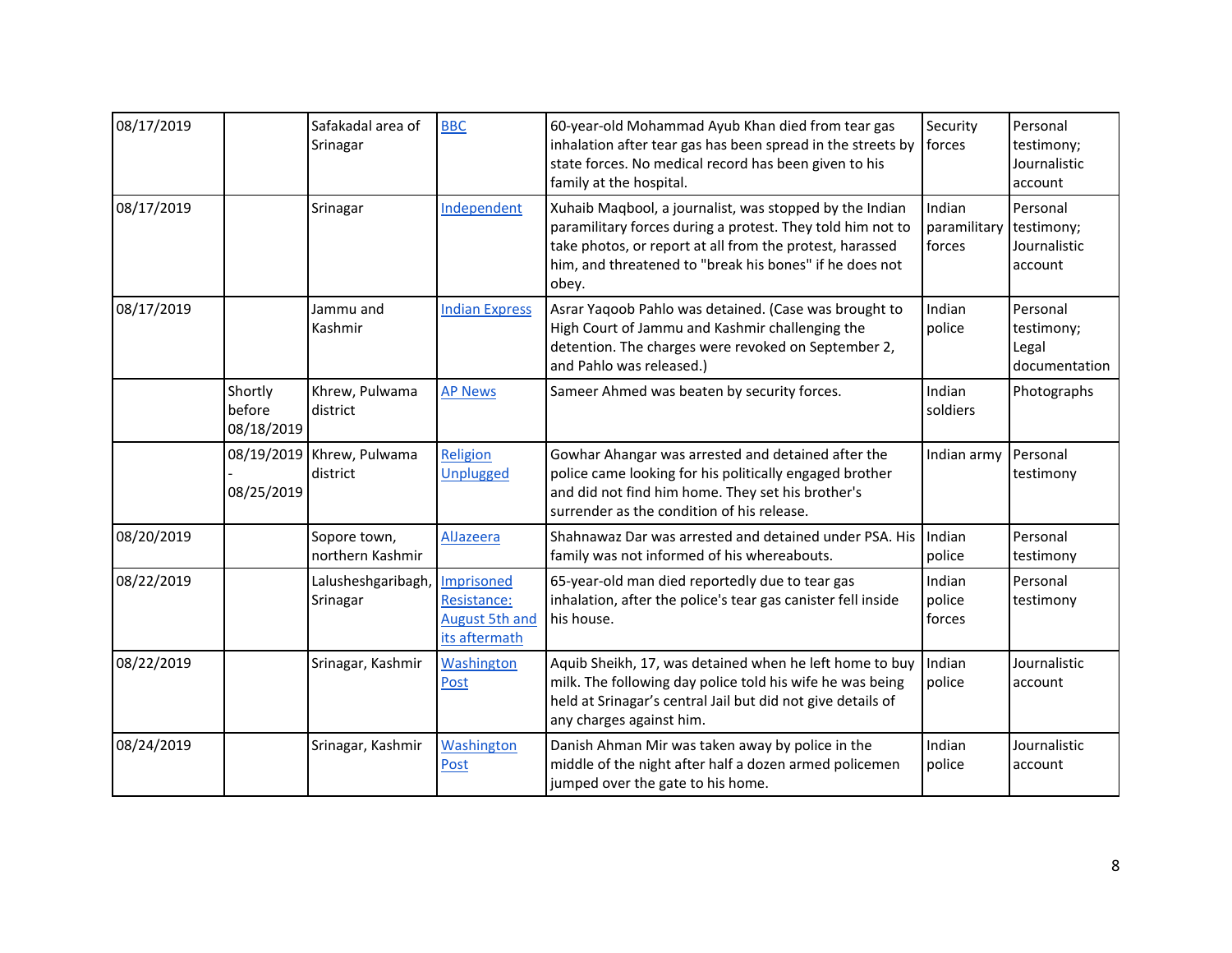| 08/26/2019 | Shopian, Srinagar    | <b>Pakistan Press</b><br>International                        | 21-year-old Obaid Khan was severely beaten with rods at<br>Chowgam army camp when he went to retrieve his ID and<br>phone that the forces had earlier stolen. He was asked to<br>come back with names of protesters in his village.                                                                 | Indian<br>soldiers   | Personal<br>testimony                            |
|------------|----------------------|---------------------------------------------------------------|-----------------------------------------------------------------------------------------------------------------------------------------------------------------------------------------------------------------------------------------------------------------------------------------------------|----------------------|--------------------------------------------------|
| 08/26/2019 | Srinagar             | <b>NPR</b>                                                    | Dr. Omar Salim Akhtar was arbitrarily arrested and then<br>released after a few hours, after he protested the<br>telephone and Internet communications shutdown by<br>Indian authorities at a press conference on Aug. 26.                                                                          | Indian<br>police     | Journalistic<br>account                          |
| 08/27/2019 | Shopian, Srinagar    | <b>Pakistan Press</b><br>International                        | 21-year-old was electrocuted for three hours at the<br>Pahnoo camp. He was asked for names of protesters in<br>his village.                                                                                                                                                                         | Indian<br>soldiers   | Personal<br>testimony                            |
| 08/27/2019 | Jammu and<br>Kashmir | <b>MSN</b>                                                    | Javid Ahmad Khan was arbitrarily detained. (Case was<br>brought to the High Court of Jammu and Kashmir by his<br>relatives challenging the detention and the charges were<br>repudiated on September 28 and Khan was released.)                                                                     | Indian<br>police     | Personal<br>testimony;<br>Legal<br>documentation |
| 08/29/2019 | Pampore, Kashmir     | <b>Washington</b><br>Post                                     | Farhan Farooq, 13, along with two other boys were<br>stopped by a police vehicle and arrested by armed<br>officers.                                                                                                                                                                                 | Indian<br>police     | Journalistic<br>account                          |
| 08/29/2019 | Soura, Srinagar      | #Kashmir Civil<br>Disobedience -<br>A Citizens'<br>Report     | Inayat Ahmad, shopkeeper, was arrested for speaking to<br>Al Jazeera and participating in protests in Srinagar. After<br>15-16 days in the thana, he was taken to Srinagar Central<br>Jail where he has been kept. The chargesheet said that he<br>was involved in throwing stones during protests. | Indian<br>police     | Civil society<br>account                         |
| 09/03/2019 | Gujjar Village       | #Kashmir Civil<br>Disobedience -<br>A Citizens'<br>Report     | Riyaz Ahmad Thickri died in police custody. Despite<br>evidence of torture, including a broken nose and bruises<br>along the side of his body, his family was told that he<br>committed suicide. Though a post mortem was<br>conducted, his family was not given access to the report.              | Indian<br>police     | Civil society<br>account                         |
| 09/03/2019 | Srinagar             | International<br><b>Federation for</b><br><b>Human Rights</b> | Srinagar Mayor, Junaid Azim Mattu, was put under house<br>arrest.                                                                                                                                                                                                                                   | Indian<br>government | Human Rights<br>organization<br>report           |
|            |                      | <b>NDTV</b>                                                   |                                                                                                                                                                                                                                                                                                     |                      | Media report                                     |
| 09/06/2019 | Sopore               | <b>Washington</b><br>Post                                     | Two masked gunmen threatened apple grower Ramzan<br>Dar, as well as his wife and cousin, and forced him to                                                                                                                                                                                          | Militant<br>group    | Personal<br>testimony                            |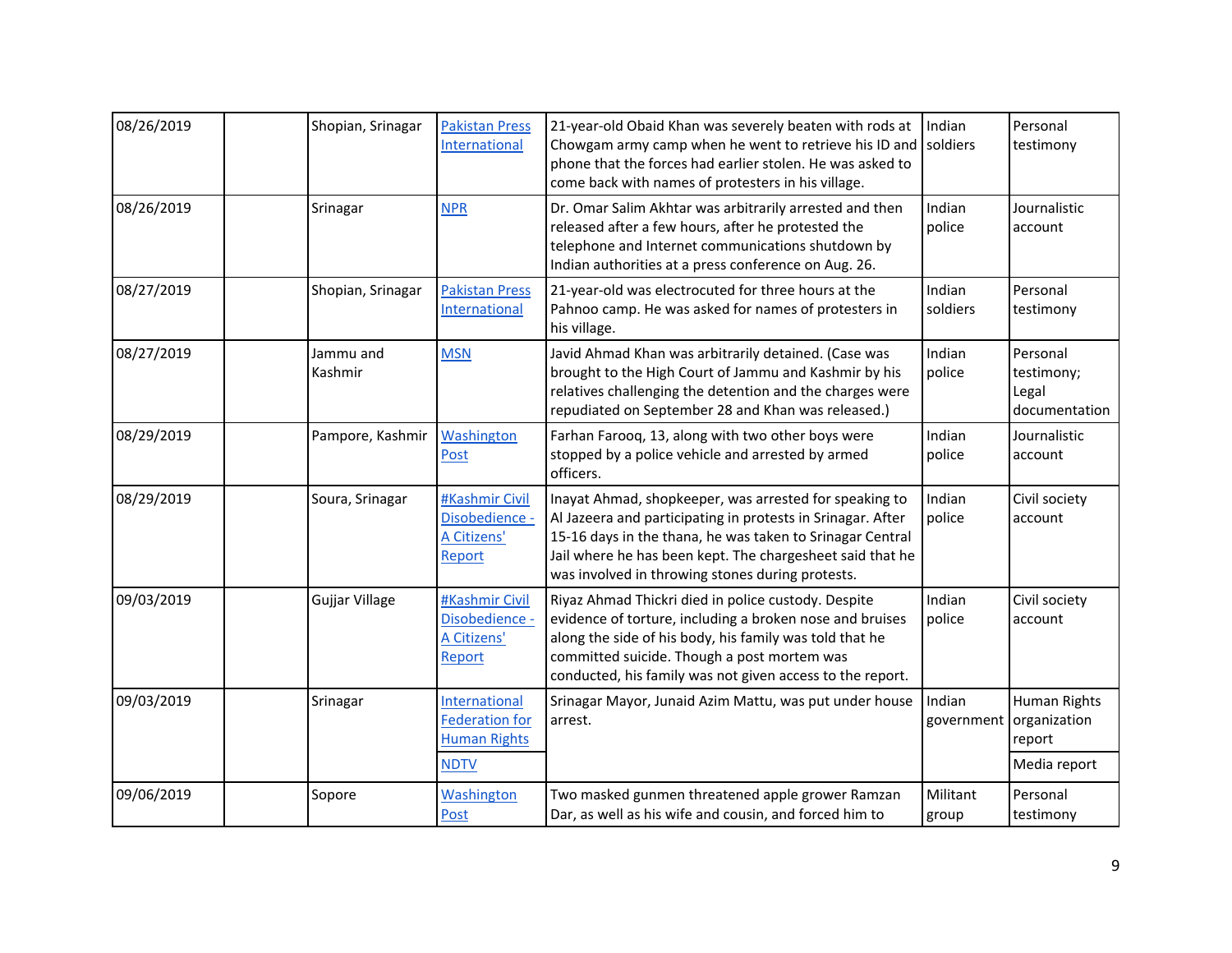|            |                                                         |                                                                     | drive to the house of apple trader Hamidullah Rather.<br>There, they assaulted Rather's son, daughter-in-law, and<br>granddaughter before shooting Dar and his cousin.                                                                      |                                                    |                                        |
|------------|---------------------------------------------------------|---------------------------------------------------------------------|---------------------------------------------------------------------------------------------------------------------------------------------------------------------------------------------------------------------------------------------|----------------------------------------------------|----------------------------------------|
| 09/07/2019 | Rainawari,<br>Srinagar                                  | The Wire                                                            | Photojournalist Shahid Khan was beaten by police officers<br>while reporting on Muharram processions. One officer<br>allegedly beat him with a cane for at least 5 minutes,<br>which resulted in a hairline fracture on his right shoulder. | Indian<br>police                                   | Personal<br>testimony                  |
| 09/09/2019 | Hajira (Subdivision<br>of Poonch<br>District), Srinagar | <b>Dawn News</b>                                                    | 22 pro-independence activists were taken into custody by<br>the Azad Jammu and Kashmir (AJK) police.                                                                                                                                        | Azad<br>Jammu and<br>Kashmir<br>(AJK) Police       | Personal<br>testimony                  |
| 09/16/2019 | Baramulla district                                      | Imprisoned<br>Resistance:<br><b>August 5th and</b><br>its aftermath | A man's house was raided by 15 policemen. He was shot<br>at with pellet fire, which resulted in an injury on the right<br>side of his face.                                                                                                 | Indian<br>police                                   | Civil society<br>account               |
| 09/16/2019 | Jammu and<br>Kashmir                                    | International<br><b>Federation for</b><br><b>Human Rights</b>       | Farooq Abdullah, 83, senior Kashmiri MP, was put under<br>house arrest.                                                                                                                                                                     | Indian<br>government                               | Human Rights<br>organization<br>report |
| 09/17/2019 | Pulwama, Srinagar                                       | International<br><b>Federation for</b><br><b>Human Rights</b>       | 15-year-old Yawar Ahmed Bhat died by suicide following<br>trauma from abuse experienced in detention.                                                                                                                                       | Suicide<br>following<br>torture by<br>state forces | Human Rights<br>organization<br>report |
| 09/20/2019 | Srinagar                                                | <b>NBC</b>                                                          | Two boys, aged 14 and 16, sons of Ali Mohammed Rah,<br>were dragged out of their home by Indian police and<br>soldiers and detained.                                                                                                        | Indian<br>police                                   | Personal<br>testimony                  |
| 09/20/2019 | Srinagar                                                | <b>NBC</b>                                                          | A man was arrested and detained at his home at about 2<br>am following a raid.                                                                                                                                                              | Indian<br>police                                   | Personal<br>testimony                  |
| 09/20/2019 | Srinagar                                                | <b>NBC</b>                                                          | 24-year-old man, son of Raj Begum, was taken away<br>following a police raid of her neighborhood.                                                                                                                                           | Indian<br>police                                   | Personal<br>testimony                  |
| 09/27/2019 | Srinagar                                                | <b>Huffington Post</b>                                              | Officers of the Central Reserve Police Force (CRPF), led by<br>the SHO Rashid Khan, intimated and forcibly entered the<br>property of Zahoor Ahmad. They intended to use<br>Ahmad's home as living quarters for members of the<br>CRPF.     | Central<br>Reserve<br>Police Force                 | Personal<br>testimony                  |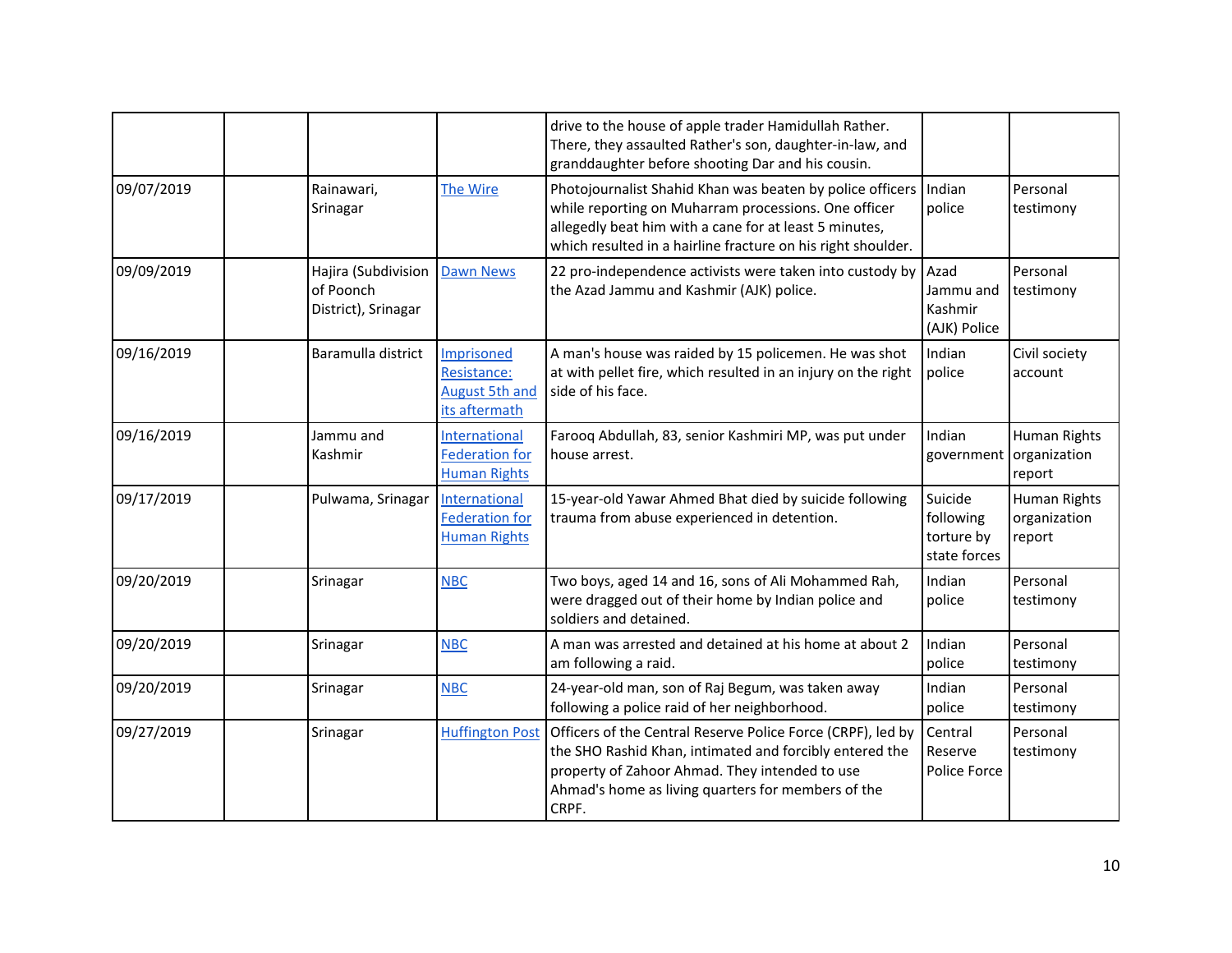| 09/28/2019 |            | <b>Batote market</b><br>area of Jammu | AlJazeera             | The CRPF killed three rebels, who they claimed were<br>holding a civilian hostage in his home. They also claimed<br>to have rescued the hostage without harm.                                                                              | Central<br>Reserve<br>Police Force | Journalistic<br>account               |
|------------|------------|---------------------------------------|-----------------------|--------------------------------------------------------------------------------------------------------------------------------------------------------------------------------------------------------------------------------------------|------------------------------------|---------------------------------------|
| 09/28/2019 |            | Srinagar                              | <b>Indian Express</b> | Police prevent citizens from assembling by enacting<br>movement restrictions and deploying troops onto the<br>street.                                                                                                                      | Indian<br>police                   | Media report                          |
|            | 08/29/2019 | 08/04/2019 Anantnag district          | AlJazeera             | The president of the bar association of Anantnag district<br>court, Fayad Sodagar, was charged with "incitement and<br>agitation" against abrogation of Article 370.                                                                       | Indian<br>police                   | Media report                          |
|            | 08/29/2020 | 08/04/2019 Soura, Srinagar            | <b>NewsClick</b>      | 16-year-old Irshad was shot at from a pellet gun as he<br>was standing on the street. About 200 pellets remain in<br>his head and he has suffered brain injury.                                                                            | Security<br>forces                 | Personal<br>testimony                 |
|            | 08/29/2021 | 08/04/2019 Soura, Srinagar            | <b>NewsClick</b>      | A 65-year-old man was shot at from a pellet gun from<br>close distance outside the mosque. About 250 pellets<br>remain in his leg.                                                                                                         | Security<br>forces                 | Personal<br>testimony                 |
|            | 08/29/2019 | 08/05/2019 Jammu and<br>Kashmir       | <b>BBC</b>            | Village resident 1 (requested anonymity for safety) was<br>kicked, beaten with sticks and cables, shocked with<br>electricity to revive from unconsciousness, mouth sealed<br>with mud to prevent screams.                                 | Indian army                        | Personal<br>testimony;<br>Photographs |
|            | 08/29/2019 | 08/05/2019 Jammu and<br>Kashmir       | <b>BBC</b>            | Village resident 2 (brother of village resident 1, requested<br>anonymity for safety) was kicked, beat with sticks and<br>cables, shocked with electricity to revive from<br>unconsciousness, mouth sealed with mud to prevent<br>screams. | Indian army                        | Personal<br>testimony;<br>Photographs |
|            | 08/29/2019 | 08/05/2019 Jammu and<br>Kashmir       | <b>BBC</b>            | Village resident was beaten with rods and sticks for nearly Indian army<br>two hours and shocked to revive after unconsciousness<br>when he told security forces he didn't know the names of<br>stone-throwers.                            |                                    | Personal<br>testimony                 |
|            | 08/29/2019 | 08/05/2019 Jammu and<br>Kashmir       | <b>BBC</b>            | Village resident in his early 20s was beaten when he<br>refused to become an informant against militants.                                                                                                                                  | Indian army                        | Personal<br>testimony                 |
|            | 08/29/2019 | 08/05/2019 Jammu and<br>Kashmir       | <b>BBC</b>            | Man was beaten with cables, guns, sticks and "probably<br>iron rods" by multiple soldiers; beard pulled                                                                                                                                    | Indian army                        | Personal<br>testimony                 |